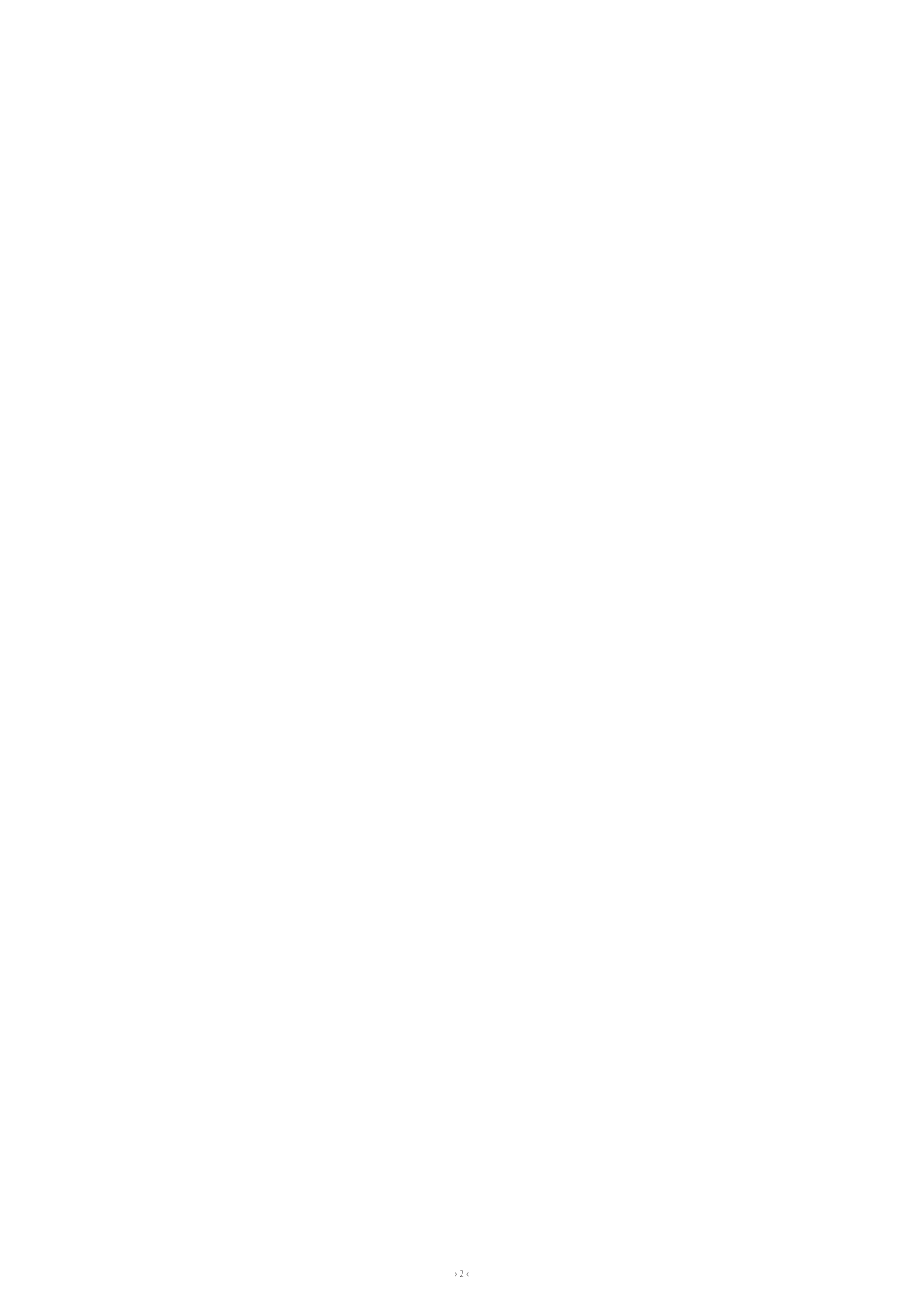#### **Third quarter ended 30 September 2013 (30 September 2012)**

- • Production of 29.4 Mboepd (36.6 Mboepd) Reduced production due to the planned Alvheim FPSO shutdown in August and integrity issues on certain Alvheim wells.
- • Revenue of MUSD 279.8 (MUSD 343.3)
- • EBITDA of MUSD 222.1 (MUSD 273.6)
- • Operating cash flow of MUSD 267.9 (MUSD 218.4)
- Net result of MUSD 1.7 (MUSD 44.9)
- Non-cash impairment costs in Malaysia amounted to MUSD 39.3 after tax
- • Gohta oil discovery in the Barents Sea, Norway
- • Heads of Agreement signed with Rosneft for the sale of a 51 percent interest in the Lagansky Block, Russia

#### **Nine months ended 30 September 2013 (30 September 2012)**

- • Production of 33.3 Mboepd (35.6 Mboepd)
- • Revenue of MUSD 907.6 (MUSD 1,028.9)
- • EBITDA of MUSD 742.3 (MUSD 854.3)
- • Operating cash flow of MUSD 770.8 (MUSD 594.0)
- • Net result of MUSD 49.9 (MUSD 156.6)
- • Net debt of MUSD 808 (31 Dec 2012 MUSD 335)
- • Oil discovery in Luno II, offshore Norway

|                                                                          | 1 Jan 2013-<br>30 Sep 2013<br>9 months | 1 Jul 2013-<br>30 Sep 2013<br>3 months | 1 Jan 2012-<br>30 Sep 2012<br>9 months | 1 Jul 2012-<br>30 Sep 2012<br>3 months | 1 Jan 2012-<br>31 Dec 2012<br>12 months |
|--------------------------------------------------------------------------|----------------------------------------|----------------------------------------|----------------------------------------|----------------------------------------|-----------------------------------------|
| <b>Production in Mboepd</b>                                              | 33.3                                   | 29.4                                   | 35.6                                   | 36.6                                   | 35.7                                    |
| <b>Revenue in MUSD</b>                                                   | 907.6                                  | 279.8                                  | 1,028.9                                | 343.3                                  | 1,375.8                                 |
| <b>Net result in MUSD</b>                                                | 49.9                                   | 1.7                                    | 156.6                                  | 44.9                                   | 103.9                                   |
| Net result attributable to shareholders<br>of the Parent Company in MUSD | 53.9                                   | 3.0                                    | 159.7                                  | 45.9                                   | 108.2                                   |
| Earnings/share in USD <sup>1</sup>                                       | 0.17                                   | 0.01                                   | 0.51                                   | 0.15                                   | 0.35                                    |
| <b>EBITDA in MUSD</b>                                                    | 742.3                                  | 222.1                                  | 854.3                                  | 273.6                                  | 1,144.1                                 |
| <b>Operating cash flow in MUSD</b>                                       | 770.8                                  | 267.9                                  | 594.0                                  | 218.4                                  | 831.4                                   |

<sup>1</sup> Based on net result attributable to shareholders of the Parent Company.

**Million USD** 

#### **Definitions**

An extensive list of definitions can be found on www.lundin-petroleum.com under the heading "Definitions".

| <b>Abbreviations</b> |                                | Oil related terms and measurements |                                             |  |  |  |
|----------------------|--------------------------------|------------------------------------|---------------------------------------------|--|--|--|
| <b>EBITDA</b>        | Earnings Before Interest, Tax, | boe                                | Barrels of oil equivalents                  |  |  |  |
|                      | Depreciation and Amortisation  | boepd                              | Barrels of oil equivalents per day          |  |  |  |
| <b>CAD</b>           | Canadian dollar                | bopd                               | Barrels of oil per day                      |  |  |  |
| <b>CHF</b>           | Swiss franc                    | Mbbl                               | <b>Thousand barrels</b>                     |  |  |  |
| <b>EUR</b>           | Euro                           | Mboe                               | Thousand barrels of oil equivalents         |  |  |  |
| <b>NOK</b>           | Norwegian krona                | <b>Mboepd</b>                      | Thousand barrels of oil equivalents per day |  |  |  |
| <b>RUR</b>           | Russian rouble                 | Mbopd                              | Thousand barrels of oil per day             |  |  |  |
| <b>SEK</b>           | Swedish krona                  | Mcf                                | Thousand cubic feet                         |  |  |  |
| <b>USD</b>           | US dollar                      |                                    |                                             |  |  |  |
| <b>TSEK</b>          | <b>Thousand SEK</b>            |                                    |                                             |  |  |  |
| <b>TUSD</b>          | Thousand USD                   |                                    |                                             |  |  |  |
| <b>MSEK</b>          | <b>Million SEK</b>             |                                    |                                             |  |  |  |
| <b>MUSD</b>          | Million USD                    |                                    |                                             |  |  |  |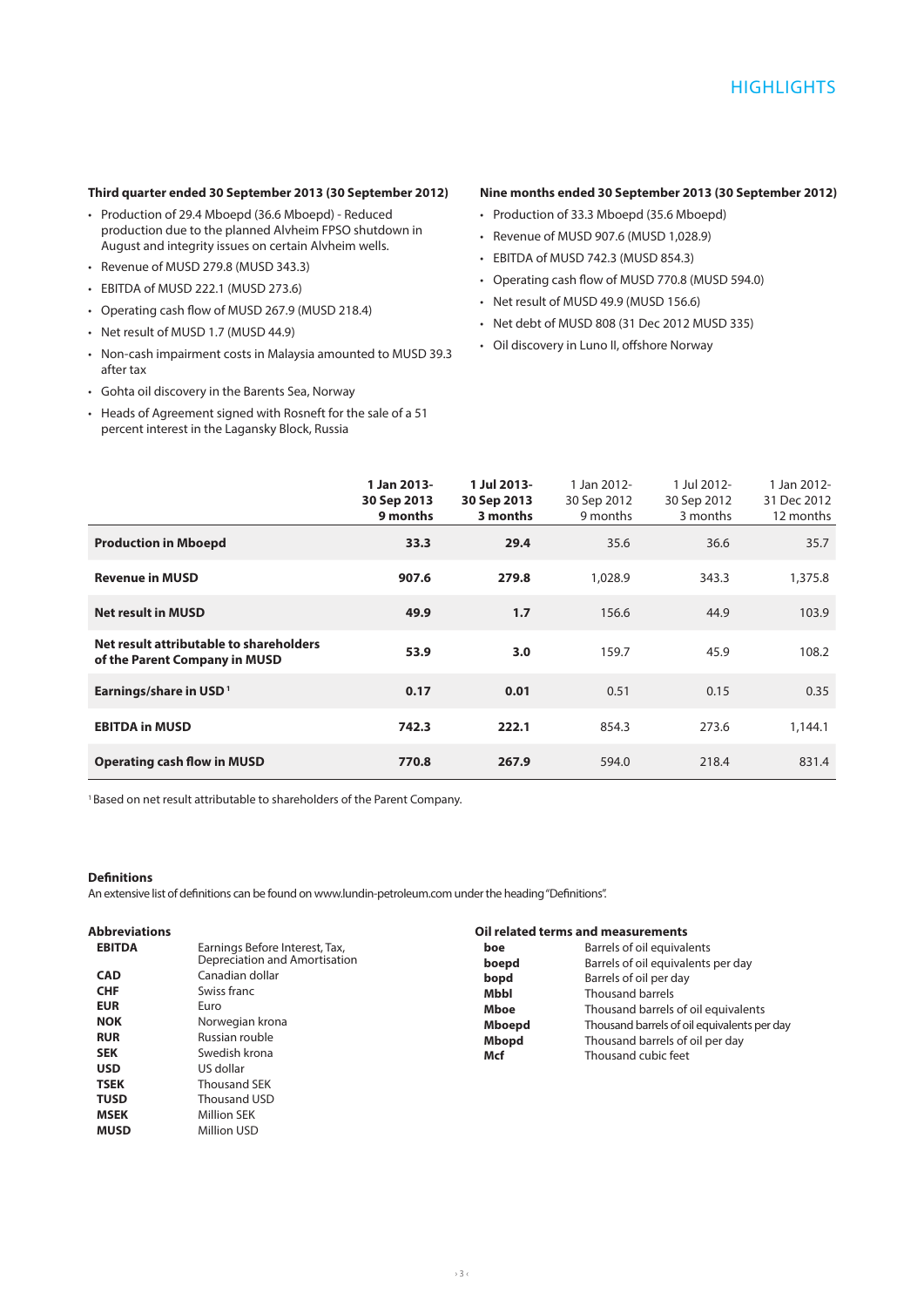### LETTER TO SHAREHOLDERS

#### **Dear fellow Shareholders,**

At Lundin Petroleum we believe that the best way to create shareholder value in the upstream oil and gas business is by gaining access to new resources. Over the last ten years we have been very successful in increasing our net resources through an exploration driven organic growth strategy. Today our net resources have grown to over one billion barrels of recoverable oil equivalent with a particular focus on Norway. I am very pleased to report that this strategy continues to deliver positive results with this year's exploration successes at Luno II and Gohta in the Norwegian North and Barents Seas respectively. The emergence of the Norwegian Barents Sea as an oil producing region is of particular importance for our industry, for Norway and Lundin Petroleum.

#### **Strong Financial Position**

We have a strong balance sheet at Lundin Petroleum which provides us with a high level of financial flexibility in respect of our ongoing development, appraisal and exploration activities. The cornerstone of our finances is the strong operating cash flow which generated USD 770 million during the first nine months of 2013. This cash flow is being reinvested into the Company and along with the use of bank facilities, funds the costs of our development projects in Norway and South East Asia which will double our production to over 70,000 boepd by the end of 2015. Our main priority however, is to continue our exploration programmes focused in Norway and South East Asia, and in this respect we will likely seek to increase our appraisal and exploration budgets in these areas in 2014 where we have a pipeline of interesting opportunities.

#### **Development projects to double our existing production**

We remain firmly on target to double our production to over 70,000 boepd by the end of 2015. My confidence in achieving this target has increased over recent weeks as a result of the excellent progress on the Edvard Grieg development project offshore Norway where we remain on schedule and within budget. The construction of the jacket at Kværner Verdal is well advanced and on schedule for installation in the summer of 2014 and the topsides construction is also underway with most of the procurement process behind us.

We were also pleased to have recently received the Petronas approval for the Bertam development project offshore Malaysia. This is our first project in South East Asia and will add an incremental 10,000 boepd to our production when this field comes onstream in 2015. We are particularly pleased that the Bertam development project will utilise our 100 percent owned Ikdam FPSO which we have redeployed to Malaysia following the abandonment of the Oudna field, offshore Tunisia. The Ikdam FPSO is currently in Singapore undergoing life extension works to enable her to be utilised on the Bertam field.

Unfortunately first oil from the Brynhild development project in Norway will be delayed until 2014. The subsea installation work has been successfully completed on schedule and within budget. Our first development well has now reached final target depth and will be ready for hook up by the end of November and I'm very pleased to report that we have found the Brynhild reservoir as expected. However we have faced delays with the modification of the Haewene Brim FPSO owned by Bluewater and leased to Shell as a production facility for its Pierce field in the United Kingdom. The FPSO modification works to receive Brynhild production and to extend the field life of Pierce have now been completed but are about two months behind schedule. The delays have now taken us into the winter weather window and we are therefore exposed to an increased weather downtime risk in respect of the offshore installation work needed to install the new Pierce/Brynhild production riser. As a result we expect the most likely first oil date from Brynhild to be in the second quarter of 2014.

Our 2013 production year to date is substantially in line with forecast other than the impact of certain integrity issues on three Alvheim wells. However, with Brynhild now forecast to come onstream in 2014 there will be no production contribution from Brynhild in 2013 and as a result our 2013 production forecast is now expected at the bottom of our previously guided 33,000 to 38,000 boepd range. Production will increase to over 40,000 boepd when Brynhild commences production in 2014.

#### **Aggressive appraisal programme in 2014**

Appraisal of Johan Sverdrup is substantially complete and the conceptual development selection is expected before the end of 2013. Since Lundin Petroleum discovered the Johan Sverdrup field, offshore Norway in 2010 we have together with Statoil drilled 19 appraisal wells on the structure, of which six were sidetracked. The discovery is unquestionably world class and will be one of the five largest fields ever developed on the Norwegian Continental Shelf. Statoil as working operator for the pre development works have now substantially completed the subsurface models and we expect an updated resource estimate to be announced by the end of the year in conjunction with the conceptual development selection. Discussions are currently ongoing between the field partners in reviewing the various concept alternatives. As we have previously indicated this field is most likely to produce in excess of 500,000 boepd when it reaches plateau production and will at that time probably represent over a quarter of Norway's oil production. The discovery has been transformational in respect of the value creation for Lundin Petroleum shareholders. I am convinced that this valuation will increase even further as the size and quality of this exceptional asset gets closer to first production. Our net share of production from Johan Sverdrup will enable us to increase production to over 150,000 boepd - a fourfold increase from today's level.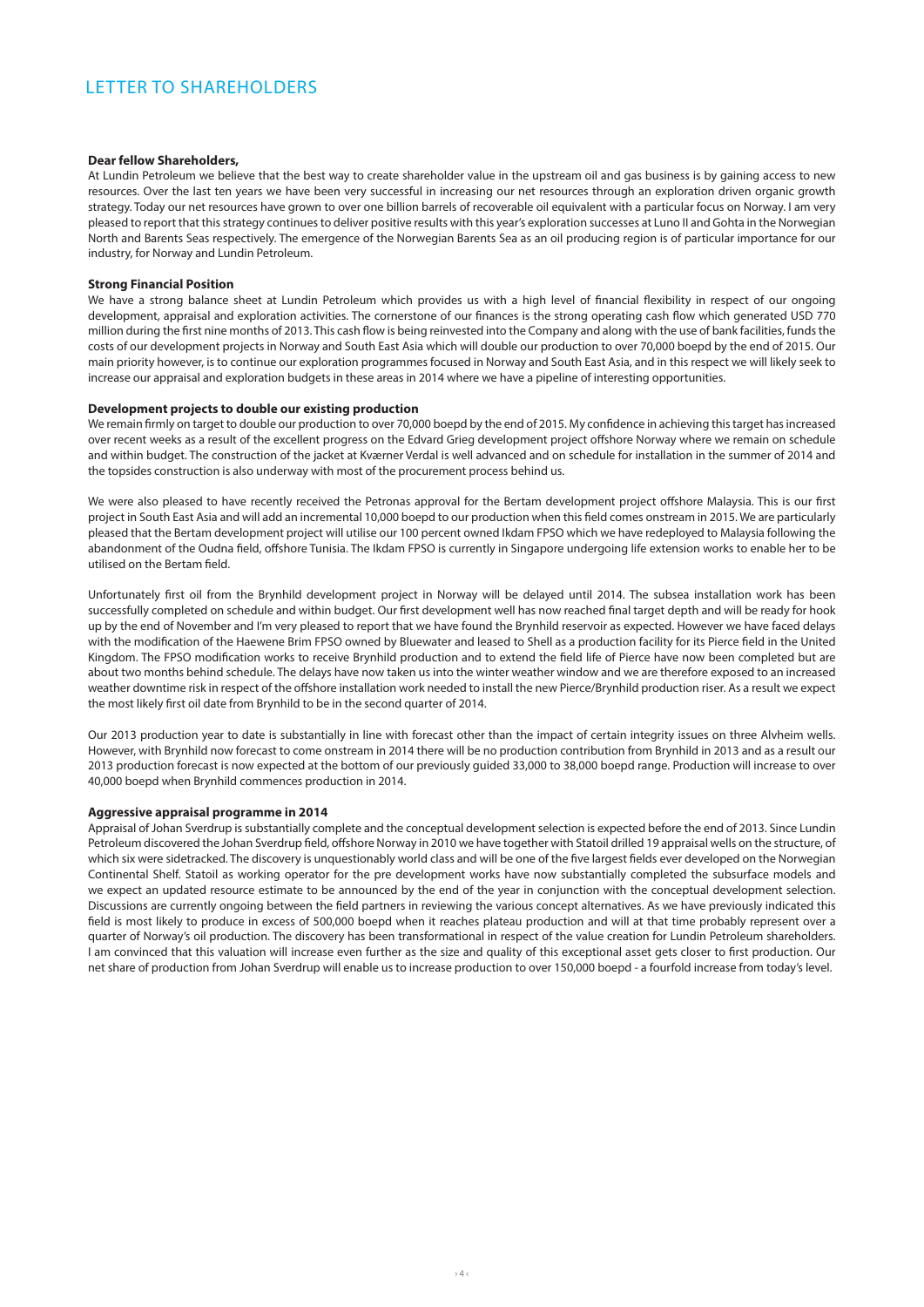2014 will see an aggressive appraisal programme on recent exploration discoveries. Our 2014 drilling programme will include the appraisal of the Luno II, Gohta and Tembakau discoveries in Norway and Malaysia. I believe that this appraisal programme will result in all these three projects achieving commerciality and the consequent booking of reserves.

#### **Expanding exploration programme**

We have announced a 2014 exploration drilling programme which shows a continued high level of investment in Norway and Malaysia.

Up to the end of 2014 our exploration drilling programme includes the drilling of at least ten exploration wells in Norway and Malaysia. Today we are the most active exploration company in Norway behind Statoil, and in recent years have certainly been the most successful. This level of activity will continue in 2014 with major exploration drilling programme focusing on our core areas of the Utsira High and Barents Sea as well as a few wells located in new areas. We believe that despite the successes in the Utsira High area with Johan Sverdrup, Edvard Grieg and Luno II the area still has the potential for further success and are particularly excited with the prospects for the ongoing Torvastad well and the Kopervik well to be drilled shortly.

We also believe that the recent oil discoveries in the Barents Sea by Statoil, OMV and ourselves are very important in relation to the future of the Barents Sea as an oil producing region. These recent discoveries proving different play concepts as well as the existence of different active oil source kitchens will in our opinion lead to further discoveries and the development of a production infrastructure in the area. Recent Norwegian licensing rounds have focused almost predominantly on the Barents Sea with a high level of industry interest which will lead to increased activity in the region. Lundin Petroleum has built up a large acreage position in the Barents Sea over the last few years and is well positioned to take advantage of this increased focus. We will be drilling further appraisal and exploration wells in the Barents Sea in 2014.

Exploration drilling will recommence in Malaysia in 2014 with a particular focus on the Sabah area, offshore East Malaysia. We have invested in new 3D acquisition programmes in this region on trend with old Shell oil discoveries and the results have identified some interesting prospectivity which will be drilled next year.

#### **I remain extremely positive regarding the prospects for our Company**

We continue to generate strong cash flow, we are well funded with lots of financial flexibility, we are on track to double our production from our development project pipeline by the end of 2015, recent discoveries are being appraised and will result in further reserve increases and Johan Sverdrup is simply a once in a lifetime discovery. Our exploration strategy continues to deliver positive results with our recent discoveries and I am confident this will continue looking at the quality of our 2014 programme.

We are perhaps starting to see light at the end of the tunnel in respect of the world economic situation following the problems in recent years. Growth is starting to reappear albeit slowly in respect of the developed world and it looks likely that Chinese growth rates have bottomed out. This has to be positive for commodity prices including oil. Nevertheless, it is worth noting that oil prices have remained well above USD 100 per barrel despite the recent extraordinary increase in domestic US shale oil production. It is very clear that without this US production increase the fragile political situation in the Middle East would have resulted in a very tight market. I remain positive on the prospects for oil prices in the medium to long term.

We recently announced that our Chief Financial Officer Geoff Turbott will be shortly stepping down from his position. I have worked with Geoff for the last 18 years over which he has been an integral and important part of our management team ensuring that we have been able to access the funding to grow our business and create shareholder value. I would like to thank Geoff for his contribution to our success story and wish him the very best for the future. I would also like to welcome Mike Nicholson to our management team in the role as Chief Financial Officer. Mike has done an excellent job over the last five years growing our South East Asian business and is one of a number of younger executives within our Company who have the capacity to assist us in taking Lundin Petroleum forward for many years to come.

Yours sincerely,

C. Ashley Heppenstall President and CEO

Stockholm, 6 November 2013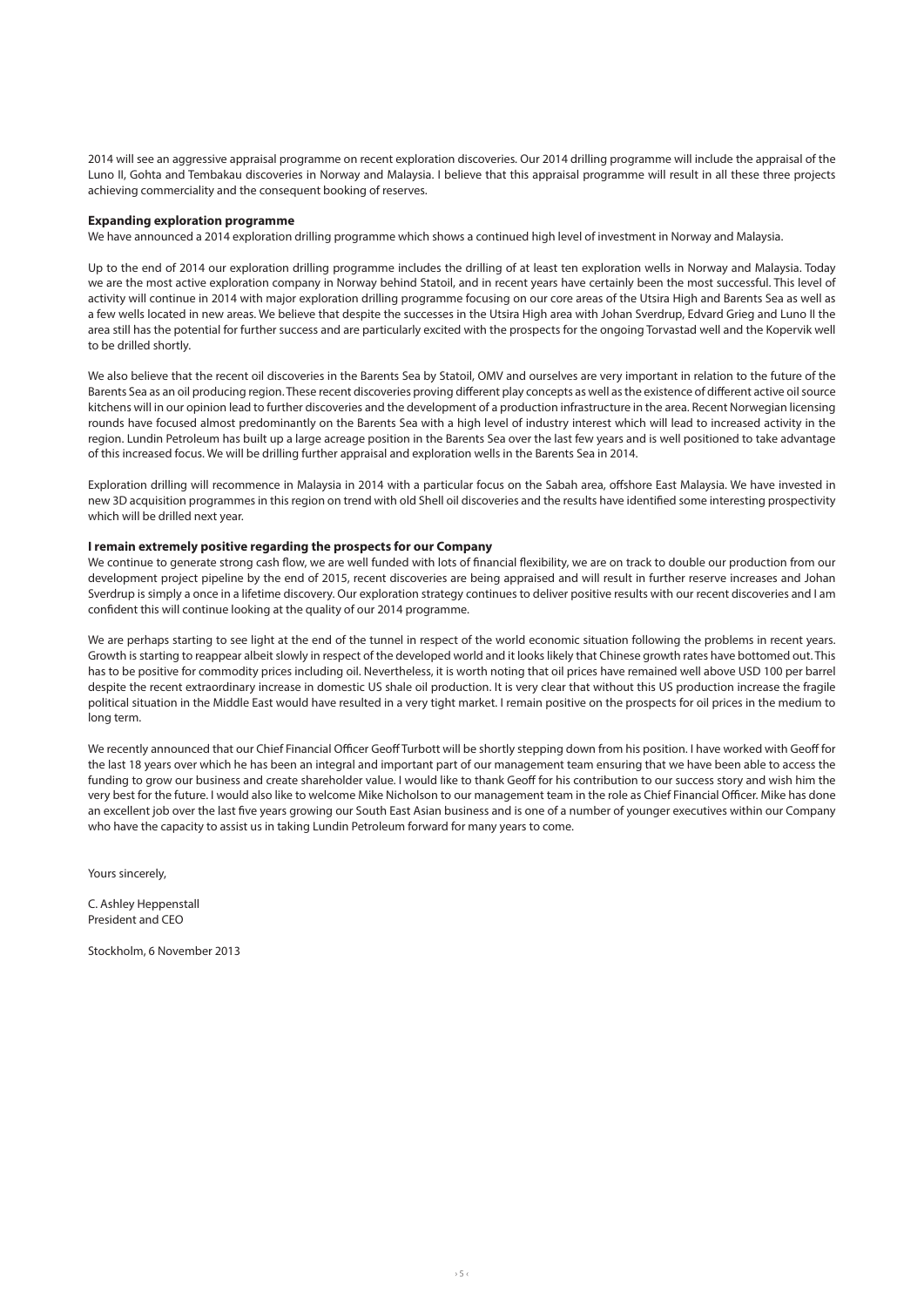### **OPERATIONAL REVIEW**

Lundin Petroleum has exploration and production assets focused upon two core areas, Norway and South East Asia, as well as in France, The Netherlands and Russia. Norway continues to represent the majority of Lundin Petroleum's operational activities with production during the first nine months 2013 accounting for 74 percent of total production and with 75 percent of Lundin Petroleum's total reserves as at the end of 2012.

#### **Reserves and Resources**

Lundin Petroleum has 201.5 million barrels of oil equivalent (MMboe) of reserves as certified at the end of 2012. Lundin Petroleum also has a number of discovered oil and gas resources which classify as contingent resources and are not yet classified as reserves. The Johan Sverdrup field in Norway constitutes more than two thirds of the 923 MMboe<sup>1</sup> of Lundin Petroleum's best estimate contingent resources and will be moved to reserves following the finalisation of a unitisation agreement and the submission of a development plan expected at the end of 2014.

#### **Production**

Production for the nine month period ended 30 September 2013 (reporting period) amounted to 33.3 thousand barrels of oil equivalent per day (Mboepd) (compared to 35.6 Mboepd over the same period in 2012) and was comprised as follows:

| <b>Production</b><br>in Mboepd    | 1 Jan 2013-<br>30 Sep 2013<br>9 months | 1 Jul 2013-<br>30 Sep 2013<br>3 months | 1 Jan 2012-<br>30 Sep 2012<br>9 months | 1 Jul 2012-<br>30 Sep 2012<br>3 months | 1 Jan 2012-<br>31 Dec 2012<br>12 months |
|-----------------------------------|----------------------------------------|----------------------------------------|----------------------------------------|----------------------------------------|-----------------------------------------|
| Crude oil                         |                                        |                                        |                                        |                                        |                                         |
| Norway                            | 21.1                                   | 18.3                                   | 23.4                                   | 23.4                                   | 23.3                                    |
| France                            | 2.8                                    | 3.0                                    | 2.9                                    | 2.8                                    | 2.8                                     |
| Russia                            | 2.4                                    | 2.2                                    | 2.7                                    | 2.7                                    | 2.7                                     |
| Tunisia                           | $\overline{\phantom{m}}$               | $\qquad \qquad -$                      | 0.1                                    | $\qquad \qquad -$                      | 0.1                                     |
| <b>Total crude oil production</b> | 26.3                                   | 23.5                                   | 29.1                                   | 28.9                                   | 28.9                                    |
|                                   |                                        |                                        |                                        |                                        |                                         |
| Gas                               |                                        |                                        |                                        |                                        |                                         |
| Norway                            | 3.4                                    | 2.5                                    | 3.8                                    | 5.0                                    | 3.9                                     |
| <b>Netherlands</b>                | 2.0                                    | 1.8                                    | 1.9                                    | 1.9                                    | 1.9                                     |
| Indonesia                         | 1.6                                    | 1.6                                    | 0.8                                    | 0.8                                    | 1.0                                     |
| <b>Total gas production</b>       | 7.0                                    | 5.9                                    | 6.5                                    | 7.7                                    | 6.8                                     |
|                                   |                                        |                                        |                                        |                                        |                                         |
| <b>Total production</b>           |                                        |                                        |                                        |                                        |                                         |
| <b>Quantity in Mboe</b>           | 9,079.7                                | 2,704.3                                | 9,749.6                                | 3,364.5                                | 13,050.4                                |
| <b>Quantity in Mboepd</b>         | 33.3                                   | 29.4                                   | 35.6                                   | 36.6                                   | 35.7                                    |

#### **NORWAY**

#### **Production**

| Production<br>in Mboepd | Lundin Petroleum<br>Working Interest<br>(WI) | 1 Jan 2013-<br>30 Sep 2013<br>9 months | 1 Jul 2013-<br>30 Sep 2013<br>3 months | 1 Jan 2012-<br>30 Sep 2012<br>9 months | 1 Jul 2012-<br>30 Sep 2012<br>3 months | 1 Jan 2012-<br>31 Dec 2012<br>12 months |
|-------------------------|----------------------------------------------|----------------------------------------|----------------------------------------|----------------------------------------|----------------------------------------|-----------------------------------------|
| Volund                  | 35%                                          | 12.6                                   | 11.3                                   | 13.3                                   | 13.4                                   | 13.1                                    |
| Alvheim                 | 15%                                          | 10.5                                   | 8.9                                    | 11.9                                   | 11.4                                   | 11.8                                    |
| Gaupe                   | 40%                                          | 1.4                                    | 0.6                                    | 2.0                                    | 3.6                                    | 2.3                                     |
|                         |                                              | 24.5                                   | 20.8                                   | 27.2                                   | 28.4                                   | 27.2                                    |

The Volund field production during the reporting period has exceeded forecast due to better than expected performance of the reservoir and the Alvheim FPSO uptime. An additional Volund development well was drilled in 2012 and put onstream early in 2013 resulting in Volund continuing to produce at close to full flowline capacity. The cost of operations, excluding project specific costs, for the Volund field during the reporting period was below USD 2.50 per barrel.

<sup>1</sup> Includes mid point of the quided range for the PL501 part of Johan Sverdrup (range 800 - 1,800 MMboe, gross) and mid point of Statoil's guided range for the PL265 part of Johan Sverdrup (range 900 – 1,500 MMboe, gross) plus Geitungen (range 140 – 270 MMboe, gross).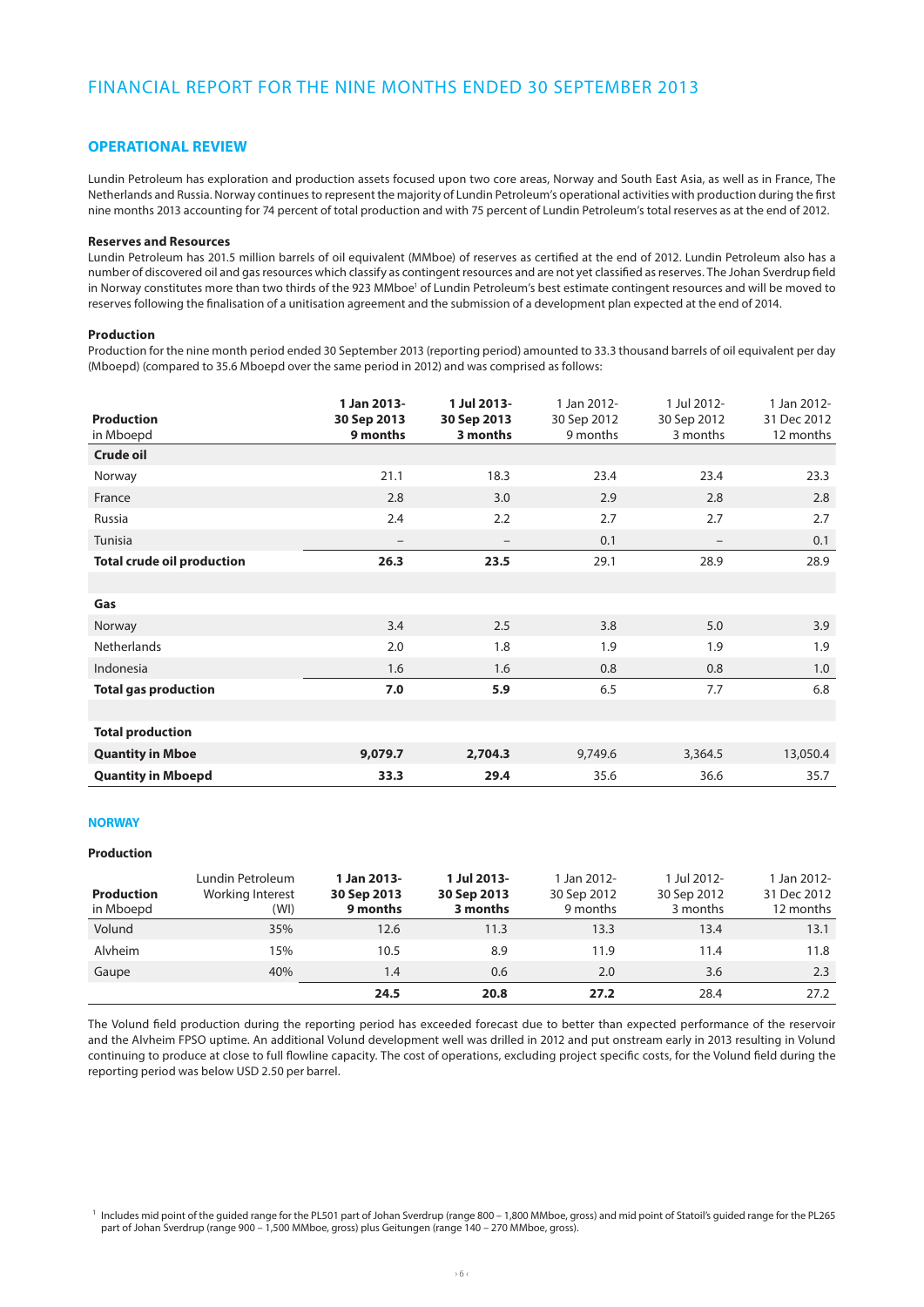Notwithstanding the planned Alvheim FPSO shut-in during August 2013 the net production from the Alvheim field during the reporting period was below expectations. This was due to the shut-in of three production wells due to well integrity issues in two of the wells, both of which were shut-in during January 2013, and a flowline integrity issue in one of the wells which was shut-in in June 2013. The flowline integrity issue has been resolved with the well coming back onstream in September 2013. The remaining two shut-in wells are scheduled to be worked over during the fourth quarter 2013 and brought back onstream in early 2014. Maintenance work on the Alvheim FPSO was successfully completed during the planned shut-in in August 2013. There was no production shut-in on the Alvheim vessel for the comparative period. The Alvheim FPSO uptime levels for the reporting period of close to 95 percent have had a positive impact on the Alvheim production. The cost of operations for the Alvheim field, excluding well intervention and other one-off related project work, was below USD 5.20 per barrel during the reporting period. The one-off well intervention work during 2013 is being recorded as cost of operations and is forecast to account for USD 1.70 of Lundin Petroleum's total cost of operations per barrel for the full year. A further three infill development wells are scheduled to be drilled on Alvheim in 2014 and 2015. In addition, one exploration well is planned to be drilled north of the main Alvheim field in 2014 targeting the North Kameleon prospect.

Production from the Gaupe field during the reporting period has been in line with expectations and the production shut-in during August 2013 for planned maintenance also progressed as expected with the field recommencing production in September 2013.

#### **Development**

| Licence      | <b>Field</b>        | WI  | <b>PDO Approval</b> | <b>Estimated</b><br>gross 2P<br>reserves | <b>First</b><br>production<br>expected | Gross plateau<br>production rate<br>expected |
|--------------|---------------------|-----|---------------------|------------------------------------------|----------------------------------------|----------------------------------------------|
| <b>PL148</b> | <b>Brynhild</b>     | 90% | November 2011       | 23 MMboe                                 | Second quarter<br>2014                 | 12.0 Mboepd                                  |
| PL340        | Bøyla               | 15% | October 2012        | 22 MMboe                                 | Late 2014                              | 19.0 Mboepd                                  |
| PL338        | <b>Edvard Grieg</b> | 50% | June 2012           | 186 MMboe                                | Late 2015                              | 100.0 Mboepd                                 |

#### **Brynhild**

The Brynhild field installation of the subsea template and manifolds, as well as the installation of production and injection flow lines have been successfully completed. The drilling of the first of four development wells has reached final TD and the well found both the top of the reservoir and the quality of the reservoir as expected. The Haewene Brim FPSO, which will receive the crude oil from Brynhild, is owned by Bluewater and contracted to Shell, the operator of the Pierce field offshore United Kingdom. The FPSO arrived at the dry dock in Scotland in July 2013 for topside modification and life extension work. This work has progressed slower than expected with the FPSO vessel to leave the yard in the next few days, approximately two months behind schedule. Once the FPSO returns to the Pierce field location further installation and commissioning work needs to be completed including the installation of a new production riser. This work is dependent upon offshore weather conditions and therefore our best estimate of first oil from the Brynhild field is now the second quarter of 2014.

#### **Bøyla**

The Bøyla field will be developed as a 28 km subsea tie-back to the Alvheim FPSO with two production wells and one water injection well. Fabrication of the field's subsea structures has commenced and drilling of the three development wells is scheduled to take place in 2014 with the Transocean Winner rig.

#### **Edvard Grieg**

The development is progressing on schedule and on budget. Construction and engineering work on the jacket, topside and export pipelines is ongoing. First oil from the Edvard Grieg field is still expected in late 2015.

All the major contracts for the Edvard Grieg development have been awarded. Kværner has been awarded a contract covering engineering, procurement and construction of the jacket and the topsides for the platform and a contract has been awarded to Rowan Companies for a jack-up rig to drill the development wells. Saipem has been awarded the contract for marine installation. An appraisal well is planned to be drilled in the southeastern part of the Edvard Grieg reservoir in 2013 with potential to increase reserves and optimise the location of the Edvard Grieg development wells. During the reporting period, a plan for installation and operation (PIO) has been submitted to the Ministry of Petroleum and Energy for the 43 km long Edvard Grieg oil pipeline and in October 2013 a PIO was also submitted for the 94 km long Edvard Grieg gas pipeline. The pipelines will be jointly owned by the licence partners in Edvard Grieg PL338 and Ivar Aasen PL001B/PL028B/PL242 with Lundin Petroleum having an ownership of 30 percent in the oil pipeline and 20 percent in the gas pipeline. Statoil will be the operator of the pipelines. The oil pipeline will be tied-into the Grane oil pipeline and the gas pipeline will be tied-in to the Sage Beryl gas system in the United Kingdom. Installment of the pipelines will be carried out in the summer of 2014.

The Edvard Grieg development plan incorporates the provision for the coordinated development solution with the nearby Ivar Aasen field (formerly Draupne) located in PL001B and operated by Det norske oljeselskap ASA. The Ivar Aasen development plan was approved by the Norwegian authorities during the first quarter of 2013.

#### **Appraisal**

#### **Johan Sverdrup**

Lundin Petroleum discovered the Avaldsnes field in PL501 (WI 40%) in 2010. In 2011, Statoil made the Aldous Major South discovery on the neighbouring PL265 (WI 10%). Following appraisal drilling, it was determined that the discoveries were connected and in January 2012 the combined discovery was renamed Johan Sverdrup. An appraisal programme is ongoing to define the recoverable resource and assist with the development planning strategy.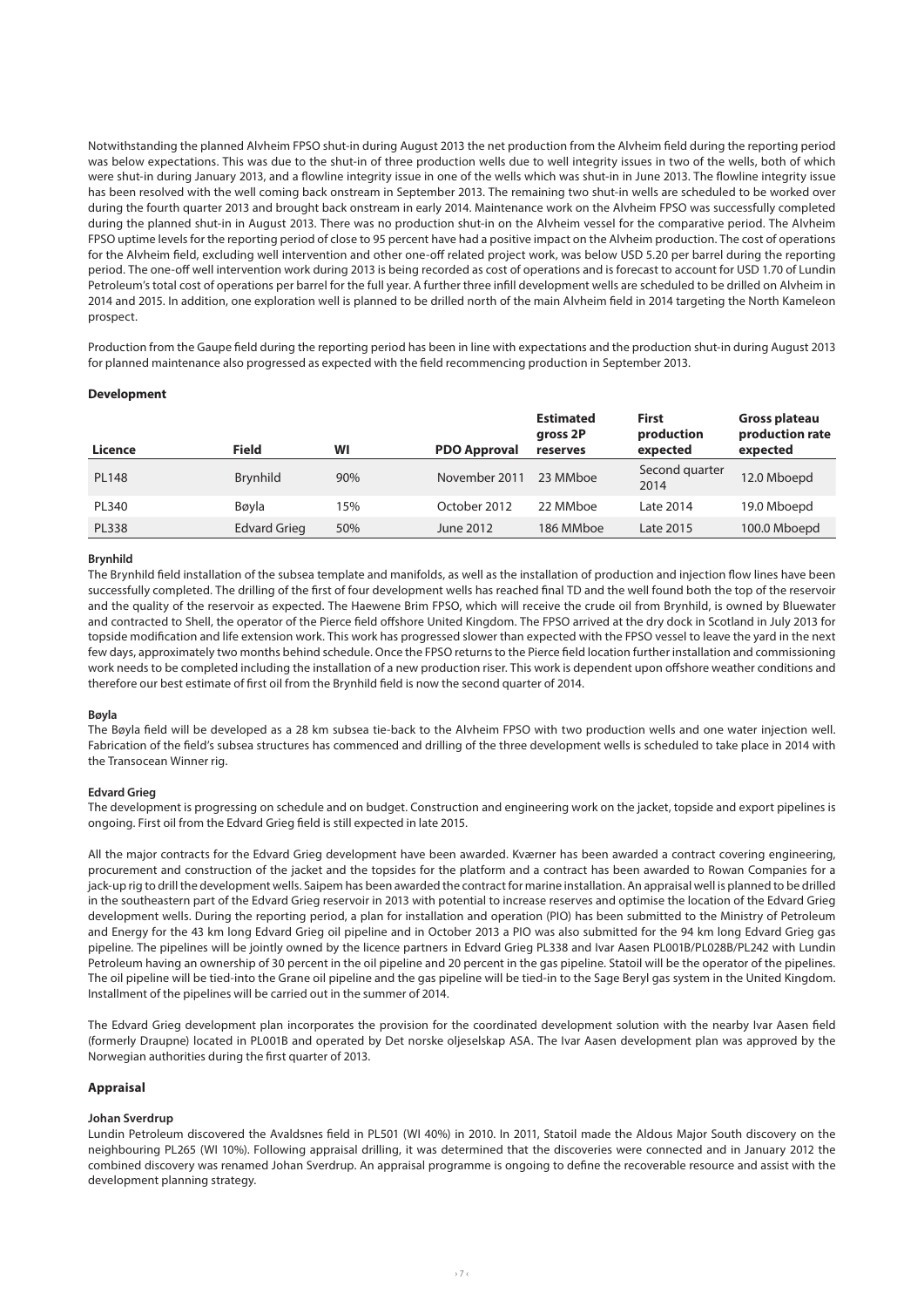### FINANCIAL REPORT FOR THE NINE MONTHS ENDED 30 SEPTEMBER 2013

A total of 19 wells have now been drilled on the Johan Sverdrup field and the appraisal campaign is now substantially complete. Statoil, the preunit operator of the field, is anticipated to release updated resource estimates for the field towards the end of 2013 in conjunction with a concept development selection.

All parties in PL501 and PL265 have agreed a timetable for the Johan Sverdrup field with a development concept selection to be made by the fourth quarter of 2013, a plan of development to be submitted by the fourth quarter of 2014 and first oil production to commence by the end of 2018.

During the reporting period seven appraisal wells have been completed.

In July 2013, the appraisal well 16/2-17S and the exploration sidetrack 16/2-17B drilled on the eastern and western side respectively of the boundary fault on PL265, were successfully completed. The appraisal well, which was drilled on the Fault Margin location, encountered an 82 metre gross column of oil bearing good quality Jurassic reservoir sequence and confirming the extension of good Jurassic reservoir close to the Fault Margin. The well was production tested from two zones and achieved a flow rate of 1,500 barrels of oil per day (bopd) from the lower sandstone layers with interbedded shales and 5,900 bopd from the upper zone with excellent quality Jurassic sandstones. The exploration sidetrack well 16/2-17B was drilled 800 metres to the west of the main fault and encountered tight basement with no presence of reservoir.

In July 2013, the appraisal well 16/3-6, which is the tenth well drilled on Johan Sverdrup in PL501, was successfully drilled on the eastern flank of the Johan Sverdrup field. The well encountered excellent upper Jurassic Draupne sandstone with a gross reservoir section of 24 metres with 11.5 metres being above the oil water contact (OWC), which was encountered at 1,926 metres below MSL.

The exploration well 16/2-18S, targeting the Cliffhanger North prospect, was completed in August 2013. The well was targeting new volume to the west of the main bounding fault for Johan Sverdrup field on PL265 but failed to encounter the targeted Jurassic reservoir. A 15 metre oil zone was encountered in weathered and fractured granitic basement with poor production characteristics. The oil is not in communication with the Johan Sverdrup discovery. The well was plugged and abandoned.

In September 2013, the appraisal well 16/5-4 on the extreme southwestern part of Johan Sverdrup in PL501 was successfully completed. The well, which was drilled approximately 3 km from the nearest appraisal well 16/5-3 on PL502, encountered a 6 metre oil-filled reservoir section of excellent quality late Jurassic sands with a high net to gross ratio. The top of the reservoir was encountered 16 metres above the regional oil water contact of 1,922 metres below the MSL.

The following table outlines the drilled wells on Johan Sverdrup in 2013.

#### **2013 appraisal well programme on Johan Sverdrup**

| Licence      | <b>Operator</b>  | WI    | Well                                         | <b>Spud Date</b>  | <b>Gross oil</b><br>column | Result                                                                |
|--------------|------------------|-------|----------------------------------------------|-------------------|----------------------------|-----------------------------------------------------------------------|
| <b>PL501</b> | Lundin Petroleum | 40%   | $16/2 - 16AT2$                               | December 2012     | 30 <sub>m</sub>            | Successfully completed February<br>2013                               |
| <b>PL501</b> | Lundin Petroleum | 40%   | $16/3-5$                                     | January 2013      | 30 <sub>m</sub>            | Successfully completed March 2013,<br>Drill Stem Test (DST) completed |
| <b>PL502</b> | Statoil          | $0\%$ | $16/5 - 3$                                   | February 2013     | 13.5m                      | Successfully completed March 2013                                     |
| PL265        | Statoil          | 10%   | $16/2 - 175$                                 | <b>March 2013</b> | 82m                        | Successfully completed June 2013,<br>2 DST completed                  |
| <b>PL501</b> | Lundin Petroleum | 40%   | $16/2 - 21$                                  | May 2013          | 12 <sub>m</sub>            | Successfully completed June 2013                                      |
| <b>PL501</b> | Lundin Petroleum | 40%   | $16/3-6$                                     | June 2013         | 11.5m                      | Successfully completed July 2013                                      |
| PL265        | Statoil          | 10%   | $16/2 - 185$<br>Cliffhanger,<br><b>North</b> | <b>July 2013</b>  | 0 <sub>m</sub>             | Completed in August 2013                                              |
| <b>PL501</b> | Lundin Petroleum | 40%   | $16/5 - 4$                                   | August 2013       | 6 <sub>m</sub>             | Successfully completed in September<br>2013                           |
| <b>PL501</b> | Lundin Petroleum | 40%   | $16/3 - 7$                                   | October 2013      |                            | Drilling ongoing                                                      |

The partners on PL501 have agreed to drill one additional appraisal well on Johan Sverdrup in early 2014 on the Crestal high between wells 16/2- 6, 16/2-7 and 16/3-4. The Crestal high well will be drilled by the Bredford Dolphin rig. The partners on PL265 have agreed to drill on additional appraisal well on Johan Sverdrup in 2014 to the north of the Geitungen discovery well 16/2-12.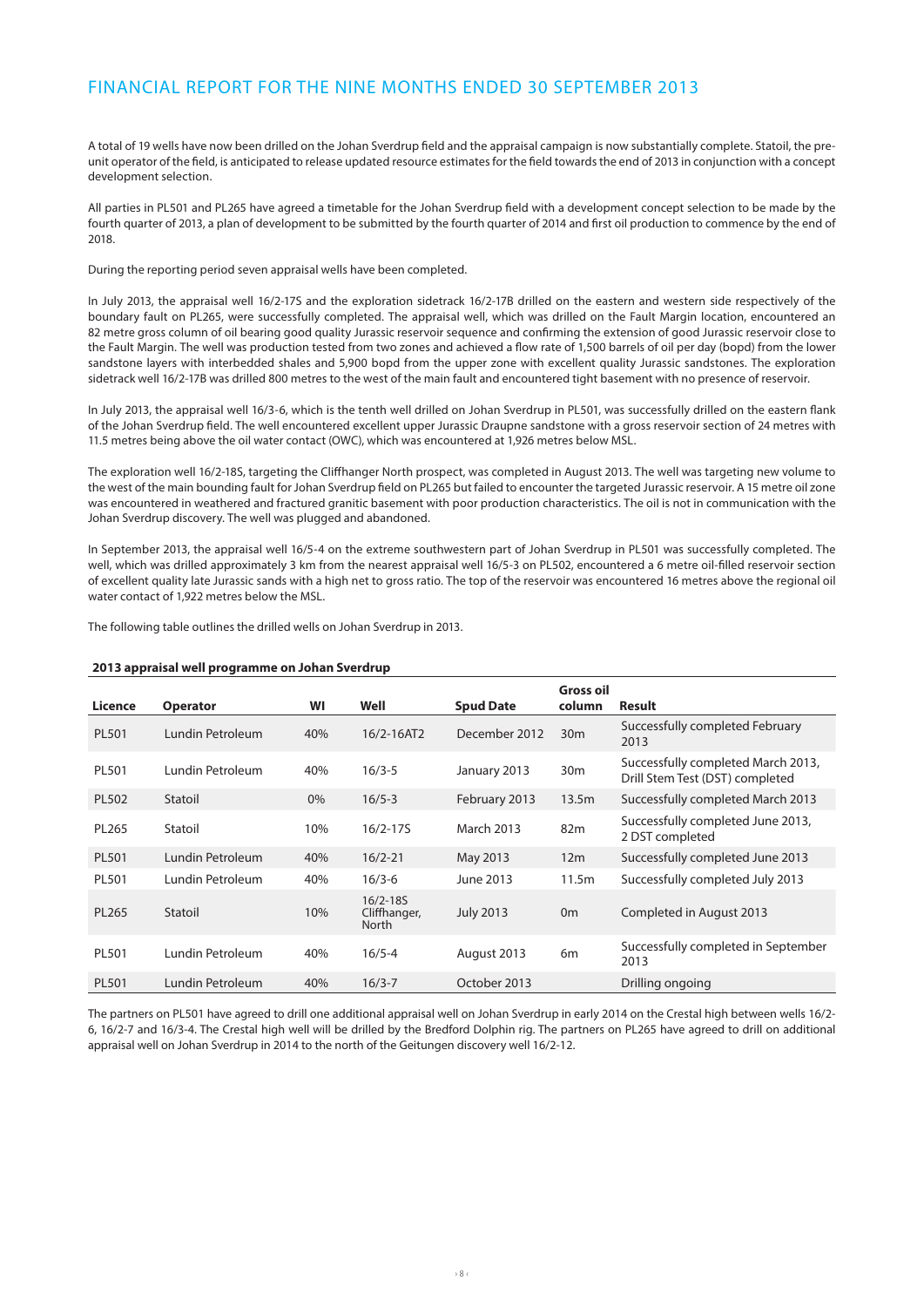#### **Exploration**

Seven exploration wells have been completed in Norway in 2013 and one exploration well is currently drilling offshore Norway.

| Licence             | Well         | <b>Spud Date</b>    | <b>Target</b>  | WI  | <b>Operator</b>           | Result                                                                   |
|---------------------|--------------|---------------------|----------------|-----|---------------------------|--------------------------------------------------------------------------|
| <b>Southern NCS</b> |              |                     |                |     |                           |                                                                          |
| <b>PL453S</b>       | $8/5 - 1$    | January 2013        | Ogna           | 35% | Lundin Petroleum          | Dry                                                                      |
| <b>PL495</b>        | $7/4-3$      | April 2013          | Carlsberg      | 60% | Lundin Petroleum          | Dry                                                                      |
| Utsira High         |              |                     |                |     |                           |                                                                          |
| PL338               | $16/1 - 17$  | February<br>2013    | Jorvik         | 50% | Lundin Petroleum          | Oil discovery - non-commercial                                           |
| PL359               | $16/4 - 65$  | April 2013          | Luno II        | 40% | Lundin Petroleum          | Oil discovery – gross contingent<br>resources 25 - 120 MMboe             |
| <b>PL501</b>        | $16/2 - 20$  | Q3 2013             | Torvastad      | 40% | Lundin Petroleum          | Drilling ongoing                                                         |
| <b>PL544</b>        | $16/4 - 7$   | <b>July 2013</b>    | <b>Biotitt</b> | 40% | Lundin Petroleum          | Dry                                                                      |
| <b>PL625</b>        |              | Q4 2013/<br>Q1 2014 | Kopervik       | 40% | Lundin Petroleum          |                                                                          |
| <b>Utgard High</b>  |              |                     |                |     |                           |                                                                          |
| PL330               | 6608/2-1S    | June 2013           | Sverdrup       | 30% | <b>RWE Dea</b>            | Dry                                                                      |
| <b>Barents Sea</b>  |              |                     |                |     |                           |                                                                          |
| PL492               | $7120/1 - 3$ | <b>July 2013</b>    | Gohta          | 40% | Lundin Petroleum          | Oil and Gas discovery – gross<br>contingent resources 105 - 235<br>MMboe |
| <b>PL659</b>        |              | Q4 2013             | Langlitinden   | 20% | Det norske<br>oljeselskap |                                                                          |

#### **2013 exploration well programme**

The completion of the well 16/4-6S targeting the Luno II prospect in PL359 (WI 40%) was announced in May 2013 as an oil discovery. The well was drilled on the southwestern flank of the Utsira High approximately 15 km south of the Edvard Grieg field. Lundin Petroleum estimates that the Luno II discovery contains gross contingent resources of 25 to 120 MMboe. Immediately north of the Luno II discovery a separate prospect, Luno II North, has been mapped and is estimated to contain gross prospective resources of 10 to 40 MMboe. The Luno II discovery is likely to extend into PL410 (WI 70%) to the east of the discovery well and this potential extension will be appraised during the fourth quarter of 2013. A second Luno II appraisal well will be drilled on PL359 during the first quarter of 2014. The Luno II North prospect on PL359 is likely to also be drilled during 2014 and will also target the 23 MMboe Fignon Miocene exploration prospect.

In August 2013, the Biotitt exploration well on PL544 (WI 40%) was completed as a dry hole. The well encountered in excess of 100 metres of good quality Jurassic and Triassic reservoir sands but the sands were water bearing.

In September 2013 Lundin Petroleum announced a significant oil and gas discovery in the Barents Sea called Gohta. Well 7120/1-3, drilled on PL492 (WI 40%) approximately 35 km north of the Snøhvit field, encountered a 100 metre gross hydrocarbon column in Permo-Carboniferous carbonate reservoir of which the top 25 metres consisted of gas. The well was production tested and achieved a better than expected flow rate of 4,300 bopd through a 44/64" choke with a gas to oil ratio of 1,040 scf/bbl, confirming good production properties from the reservoir. The Gohta discovery is estimated to contain gross contingent resources of 105 to 235 MMboe.

The Gohta discovery is likely sourced from a local Triassic oil kitchen which upgrades other prospects on PL492 and adjoining acreage PL609 (WI 40%) to the north. One appraisal well will be drilled on Gohta and one exploration well on the Alta prospect on PL609 in 2014. In addition the Langlitinden prospect, operated by Det norske oljeselskap, on PL659 (WI 20%) located to the south east of the Loppa High in the Barents Sea is expected to spud in December 2013, targeting gross prospective resources of 220 MMboe.

In October well 6608/2-1S drilled on PL330 (WI 30%) and operated by RWE Dea Norge AS was announced as a dry hole. The well was targeting Jurassic sandstones in the Sverdrup prospect (not to be confused with the Johan Sverdrup discovery in the North Sea) in the northern Norwegian Sea. The well encountered an active petroleum system but failed to encounter any reservoir and was plugged and abandoned.

The Torvastad prospect on PL501 on the Utsira High is currently drilling. If Torvastad is successful it could prove to be a northerly extension of the Johan Sverdrup discovery on PL501. The Kopervik prospect in PL625 (WI 40%) in the northern part of the Utsira High will be spudded in late 2013 or early 2014.

Lundin Petroleum plans to drill at least eight exploration wells in Norway before the end of 2014. In addition to the Kopervik, Alta, Langlitinden, Luno II/Fignon and North Kameleon exploration wells further wells will be drilled on the Storm, Lindarormen and Vollgrav prospects. The Storm prospect on PL555 (WI 60%), located in the northern North Sea, is planned to be drilled during the first quarter 2014. In the second half of 2014 the Lindarormen well on PL584 (WI 60%) will be drilled in the Norwegian Sea to the south of the Asgard field and to the southwest of the Draugen field. Also in the second half of 2014 the Vollgrav well on PL631 (Wi 60%) will be drilled in the northern North Sea between the Statfjord and Gullfaks fields.

#### **Licence awards and relinquishments**

Licences PL409, PL505 and PL563 are in the process of being relinquished and the associated costs were expensed in the third quarter of 2013.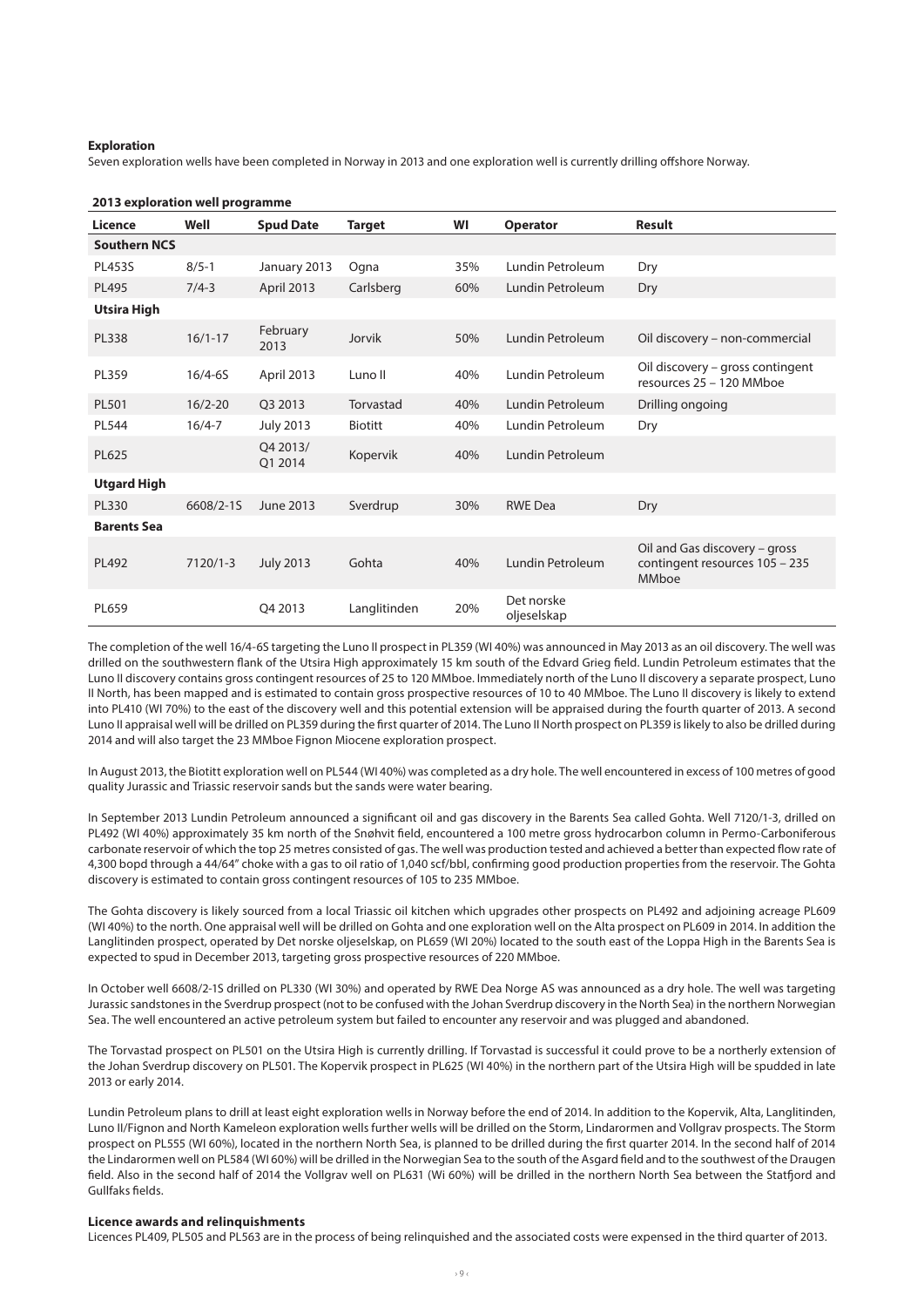#### **CONTINENTAL EUROPE**

#### **Production**

| Production<br>in Mboepd | WI                | 1 Jan 2013-<br>30 Sep 2013<br>9 months | 1 Jul 2013-<br>30 Sep 2013<br>3 months | 1 Jan 2012-<br>30 Sep 2012<br>9 months | 1 Jul 2012-<br>30 Sep 2012<br>3 months | 1 Jan 2012-<br>31 Dec 2012<br>12 months |
|-------------------------|-------------------|----------------------------------------|----------------------------------------|----------------------------------------|----------------------------------------|-----------------------------------------|
| France                  |                   |                                        |                                        |                                        |                                        |                                         |
| - Paris Basin           | 100% <sup>1</sup> | 2.4                                    | 2.6                                    | 2.4                                    | 2.3                                    | 2.3                                     |
| - Aquitaine Basin       | 50%               | 0.4                                    | 0.4                                    | 0.5                                    | 0.5                                    | 0.5                                     |
| <b>Netherlands</b>      | Various           | 2.0                                    | 1.8                                    | 1.9                                    | 1.9                                    | 1.9                                     |
|                         |                   | 4.8                                    | 4.8                                    | 4.8                                    | 4.7                                    | 4.7                                     |

<sup>1</sup> Working interest in the Dommartin Lettree field 42.5 percent

#### **France**

Production from France during the reporting period has been stable with good production from the Grandville field in the Paris Basin which continues to ramp up production from increased water injection capacity and a higher well stock, offset by a production underperformance from certain Aquitaine Basin fields related to various, non-reservoir related, mechanical failures. The Nettancourt exploration well has been delayed and is now planned to be drilled in 2014.

#### **The Netherlands**

Production from the Netherlands has been in line with the forecast during the reporting period.

Lundin Petroleum is participating in one exploration well onshore Netherlands in 2013 on the Lambertschaag-2 prospect in the Slootdorp licence (WI 7.23%). Four exploration wells are planned to be drilled during 2014, one onshore on the Leeuwarden licence (WI 7.2325%) and two on the Slootdorp licence (WI 7.23%). One offshore exploration well is planned to be drilled on the E17 licence (WI 1.20%).

#### **SOUTH EAST ASIA**

#### **Malaysia**

The Bertam oil field, offshore Peninsular Malaysia received development approval from Petronas in October 2013 with first oil expected in 2015. Lundin Petroleum is planning to drill three exploration and appraisal wells in Malaysia in 2014.

#### *Offshore, Peninsular Malaysia*

Lundin Petroleum holds four licences offshore Peninsular Malaysia with a 75 percent operated working interest in PM307, a 35 percent operated working interest in PM308A, a 75 percent operated working interest in PM308B and a 85 percent operated working interest in PM319. Block PM307 contains one oil field called Bertam and one gas discovery called Tembakau.

A field development plan for the Bertam field on Block PM307 (WI 75%) has been approved by Petronas and development has commenced. The Bertam field will be developed using a 20 slot Wellhead Platform adjacent to the spread moored Ikdam FPSO which is owned 100 percent by Lundin Petroleum. The subsurface development concept consists of 13 horizontal wells and one deviated well completed with Electric Submersible Pumps (ESP's). The FPSO life extension work contract has been placed with Keppels Shipyard and work is ongoing in Singapore. Development drilling is planned to commence during the summer of 2014. The total gross capital investment associated with the Bertam field development, excluding any FPSO related costs, is estimated at approximately MUSD 400.

The Bertam field contains gross reserves of 17 MMboe and is scheduled to commence first oil in 2015 with a gross plateau rate of 15,000 bopd.

A 3D seismic acquisition programme over the northern part of Block PM307 and the southern part of Block PM319 (WI 85%) was completed during the reporting period and processing of the seismic is ongoing. The Tembakau gas discovery made in 2012, with gross best estimate contingent resources of 306 billion cubic feet (bcf) will be appraised as part of the next offshore Peninsular Malaysia drilling campaign to commence in 2014.

Block PM308A (WI 35%) contains the Janglau, Rhu and Ara oil discoveries.

#### *East Malaysia, offshore Sabah*

Lundin Petroleum holds two licences offshore Sabah in east Malaysia with a 75 percent operated working interest in Block SB303 and a 42.5 percent operated working interest in Block SB307/308. Block SB303 contains four gas discoveries containing a gross best estimate contingent resource of 347 (bcf).

Lundin Petroleum continues to evaluate the potential for commercialisation of the Berangan, Tarap, Cempulut and Titik Terang gas discoveries in Block SB303, most likely through a cluster development. Seismic processing of the 500 km² Emerald 3D survey on SB307 has been completed and two prospects, Maligan and Kitabu, within the Emerald 3D area are planned to be drilled in 2014. An additional 500 km<sup>2</sup> 3D seismic acquisition referenced as the Francis 3D, on SB307/308 was completed at the end of the July 2013 and processing of the seismic is scheduled to be completed in the first half of 2014.

#### **Indonesia**

Lundin Petroleum's assets in Indonesia are located in the Natuna Sea and offshore northeastern Indonesia and onshore south Sumatra. The Indonesian assets consist of approximately 24,750 km<sup>2</sup> of exploration acreage and one producing field onshore Sumatra.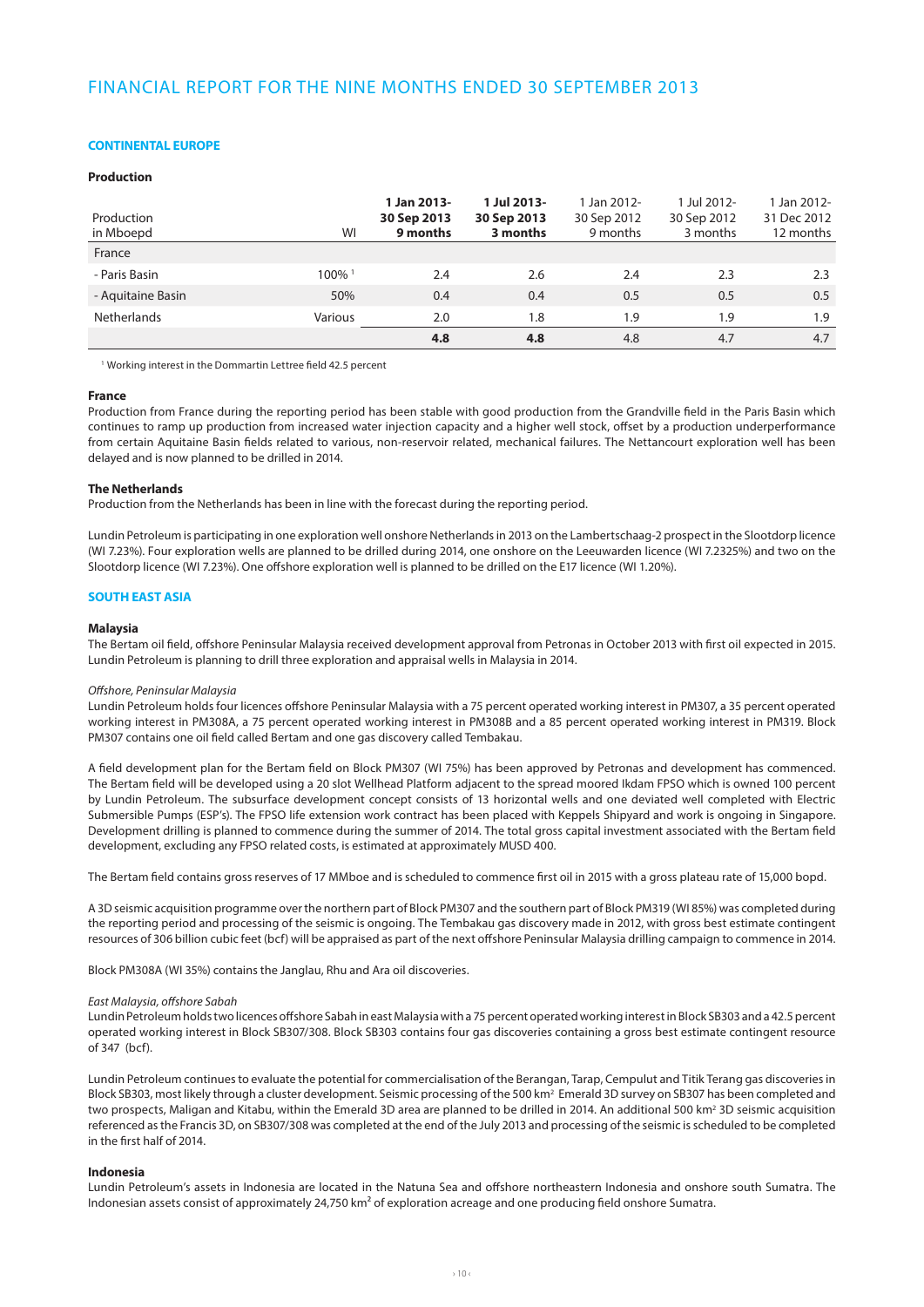#### **Production**

| Production |       | 1 Jan 2013-<br>30 Sep 2013 | 1 Jul 2013-<br>30 Sep 2013 | <sup>1</sup> Jan 2012-<br>30 Sep 2012 | 1 Jul 2012-<br>30 Sep 2012 | 1 Jan 2012-<br>31 Dec 2012 |
|------------|-------|----------------------------|----------------------------|---------------------------------------|----------------------------|----------------------------|
| in Mboepd  | WI    | 9 months                   | 3 months                   | 9 months                              | 3 months                   | 12 months                  |
| Singa      | 25.9% |                            | 1.6                        | 0.8                                   | 0.8                        | 1.0                        |

The production for the reporting period increased compared to the same period last year following wellhead repairs on the Singa field.

#### **Exploration**

#### *Baronang/Cakalang*

Exploration drilling on the Baronang Block (WI 90%) is planned to commence in the fourth quarter of 2013 with a well and a sidetrack targeting the Balqis and Boni prospects with estimated gross prospective resources of 47 MMboe and 55 MMboe respectively. The jack-up rig Hakuryu 11, owned by JDC, has been contracted for the purpose of drilling the well and the sidetrack.

#### *Gurita*

Following the completion of the interpretation of the 3D seismic acquisition of 950 km<sup>2</sup> acquired in 2012, the Gloria A prospect has been identified as the targeted prospect for the 2013 exploration well on the Gurita Block (WI 90%). The Gloria A prospect, which is estimated to contain gross 25 MMboe of prospective resources, is a fault-dip closure on the south flank of the Jemaja High, with stacked closures at multiple levels for Oligocene aged fluvial and alluvial sands which have been proven in many wells in the Natuna Basin. The Gloria A prospect is scheduled to be drilled in 2013 immediately following the completion of the drilling of the Balqis and Boni prospects on the Baronang Production Sharing Contract (PSC).

#### *South Sokang*

A 3D seismic acquisition programme of 1,000 km² has been completed on the South Sokang Block (WI 60%) during the reporting period. The seismic processing and interpretation is schedule to be completed in the first half of 2014.

#### *Cendrawasih*

In July 2013, Lundin Petroleum announced that it has signed a new PSC with SKKMigas whereby Lundin Petroleum will swap its Sareba Block with a new Block called the Cendrawasih VII Block (WI 100%) offshore northeastern Indonesia.

#### *Licence farm-out*

During the reporting period, Lundin Petroleum completed the previously announced farm-out agreements with Nido Petroleum Limited (Nido) whereby Nido has acquired a 10 percent interest in the Baronang, Cakalang and Gurita PSCs in return for paying their pro-rata share of back costs and a disproportionate share of the exploration costs associated with the drilling of the Baronang and Gurita wells. Nido also has an option to increase its participating interest in all three PSCs with up to an additional 10 percent on the same terms. The option expires once the drilling campaign commences.

#### **OTHER AREAS**

#### **Russia**

#### **Production**

| Production<br>in Mboepd | WI  | 1 Jan 2013-<br>30 Sep 2013<br>9 months | 1 Jul 2013-<br>30 Sep 2013<br>3 months | 1 Jan 2012-<br>30 Sep 2012<br>9 months | <sup>1</sup> Jul 2012-<br>30 Sep 2012<br>3 months | 1 Jan 2012-<br>31 Dec 2012<br>12 months |
|-------------------------|-----|----------------------------------------|----------------------------------------|----------------------------------------|---------------------------------------------------|-----------------------------------------|
| Onshore Komi Republic   | 50% | 2.4                                    | 2.2                                    | 2.7                                    |                                                   | 2.7                                     |

#### *Lagansky Block*

In the Lagansky Block (WI 70%) in the northern Caspian a major oil discovery, Morskaya, was made in 2008 and is estimated to contain gross best estimate contingent resources of 157 MMboe. The discovery is deemed to be strategic by the Russian Government, due to its offshore location, under the Foreign Strategic Investment Law (FSIL) and thus requiring a majority Russian state ownership in the Block. In October 2013 Lundin Petroleum announced a Heads of Agreement with Rosneft whereby Rosneft will acquire a 51 percent shareholding in LLC PetroResurs which owns a 100 percent interest in the Lagansky Block. Rosneft's consideration in return for the 51 percent equity stake relates to historical spending on the Block and will be paid to Lundin Petroleum and Gunvor through a deferred payment mechanism. Following the completion of this transaction Lundin Petroleum will have a 34.3 percent effective interest in the Lagansky Block.

#### **FINANCIAL REVIEW**

#### **INCOME STATEMENT**

#### **Result**

The net result for the nine month period ended 30 September 2013 amounted to MUSD 49.9 (MUSD 156.6). The net result attributable to shareholders of the Parent Company for the reporting period amounted to MUSD 53.9 (MUSD 159.7) representing earnings per share of USD 0.17  $(USD 0.51)$ 

Earnings before interest, tax, depletion and amortisation (EBITDA) for the reporting period amounted to MUSD 742.3 (MUSD 854.3) representing EBITDA per share of USD 2.39 (USD 2.75). Operating cash flow for the reporting period amounted to MUSD 770.8 (MUSD 594.0) representing operating cash flow per share of USD 2.49 (USD 1.91).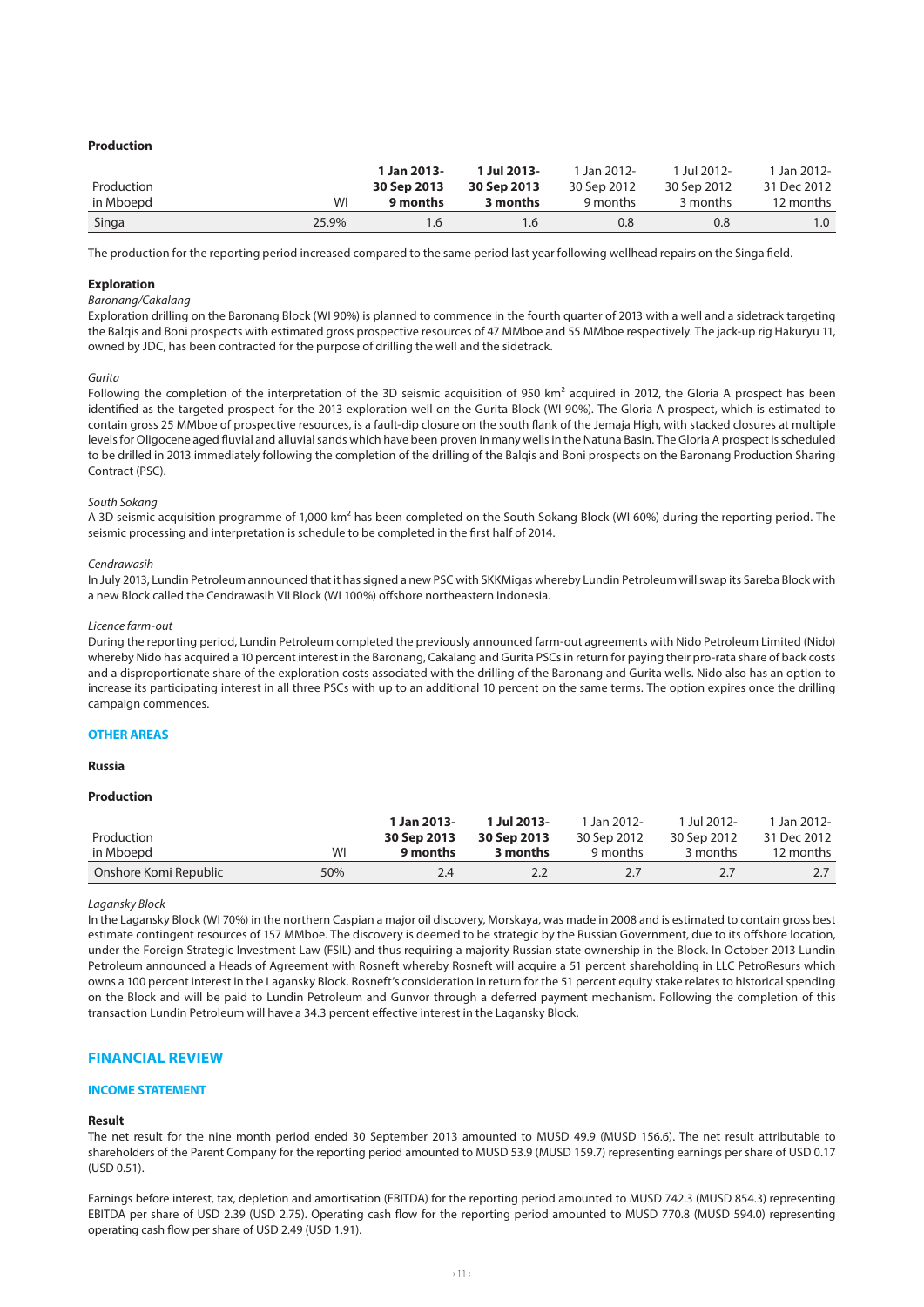#### **Changes in the Group**

There are no significant changes to the Group for the reporting period.

#### **Revenue**

Revenue for the reporting period amounted to MUSD 907.6 (MUSD 1,028.9) and comprised of net sales of oil and gas, change in under/over lift position and other revenue as detailed in Note 1. From 1 January 2013, the change in under/over lift position is reported in revenue as stated in the Accounting Policies section below. The comparatives have also been restated for this change.

Net sales of oil and gas for the reporting period amounted to MUSD 932.9 (MUSD 982.2). The average price achieved by Lundin Petroleum for a barrel of oil equivalent amounted to USD 98.32 (USD 101.21) and is detailed in the following table. The average Dated Brent price for the reporting period amounted to USD 108.46 (USD 112.21) per barrel. The Alvheim and Volund field crude cargoes sold during the reporting period represented 79 percent (76 percent) of the total crude volumes sold and averaged over USD 3.00 per barrel over Dated Brent for the pricing period for each lifting.

Net sales of oil and gas for the reporting period are detailed in Note 3 and were comprised as follows:

|                                                        | 1 Jan 2013-              | 1 Jul 2013-              | 1 Jan 2012-             | 1 Jul 2012-              | 1 Jan 2012-              |
|--------------------------------------------------------|--------------------------|--------------------------|-------------------------|--------------------------|--------------------------|
| <b>Sales</b><br>Average price per boe expressed in USD | 30 Sep 2013<br>9 months  | 30 Sep 2013<br>3 months  | 30 Sep 2012<br>9 months | 30 Sep 2012<br>3 months  | 31 Dec 2012<br>12 months |
| <b>Crude oil sales</b>                                 |                          |                          |                         |                          |                          |
| <b>Norway</b>                                          |                          |                          |                         |                          |                          |
| - Quantity in Mboe                                     | 6,079.7                  | 2,138.2                  | 6,210.7                 | 2,001.7                  | 8,270.1                  |
| - Average price per boe                                | 111.34                   | 112.31                   | 115.60                  | 113.57                   | 115.29                   |
| <b>France</b>                                          |                          |                          |                         |                          |                          |
| - Quantity in Mboe                                     | 797.4                    | 363.9                    | 703.2                   | 211.0                    | 1,041.1                  |
| - Average price per boe                                | 106.60                   | 108.67                   | 111.22                  | 111.62                   | 110.44                   |
| <b>Netherlands</b>                                     |                          |                          |                         |                          |                          |
| - Quantity in Mboe                                     | 1.2                      |                          | 1.2                     |                          | 1.7                      |
| - Average price per boe                                | 97.34                    | $\overline{a}$           | 99.47                   | $\overline{a}$           | 100.09                   |
| <b>Russia</b>                                          |                          |                          |                         |                          |                          |
| - Quantity in Mboe                                     | 634.6                    | 196.3                    | 756.2                   | 246.4                    | 981.6                    |
| - Average price per boe                                | 78.26                    | 81.27                    | 76.70                   | 75.75                    | 77.23                    |
| <b>Tunisia</b>                                         |                          |                          |                         |                          |                          |
| - Quantity in Mboe                                     | $\qquad \qquad -$        | $\overline{\phantom{0}}$ | 227.5                   | $\overline{\phantom{0}}$ | 227.5                    |
| - Average price per boe                                | $\overline{\phantom{0}}$ |                          | 108.14                  |                          | 108.14                   |
| <b>Total crude oil sales</b>                           |                          |                          |                         |                          |                          |
| - Quantity in Mboe                                     | 7,512.9                  | 2,698.4                  | 7,898.8                 | 2,459.1                  | 10,522.0                 |
| - Average price per boe                                | 108.04                   | 109.56                   | 111.27                  | 109.62                   | 110.90                   |
| <b>Gas and NGL sales</b>                               |                          |                          |                         |                          |                          |
| <b>Norway</b>                                          |                          |                          |                         |                          |                          |
| - Quantity in Mboe                                     | 1,047.5                  | 285.7                    | 1,046.4                 | 428.1                    | 1,513.9                  |
| - Average price per boe                                | 71.31                    | 68.00                    | 61.42                   | 60.34                    | 64.18                    |
| <b>Netherlands</b>                                     |                          |                          |                         |                          |                          |
| - Quantity in Mboe                                     | 531.2                    | 167.3                    | 534.8                   | 176.7                    | 704.2                    |
| - Average price per boe                                | 63.34                    | 61.30                    | 59.32                   | 59.61                    | 60.18                    |
| Indonesia                                              |                          |                          |                         |                          |                          |
| - Quantity in Mboe                                     | 396.1                    | 132.2                    | 224.7                   | 62.5                     | 338.1                    |
| - Average price per boe                                | 32.46                    | 32.78                    | 32.79                   | 32.66                    | 32.43                    |
| <b>Total gas and NGL sales</b>                         |                          |                          |                         |                          |                          |
| - Quantity in Mboe                                     | 1,974.8                  | 585.2                    | 1,805.9                 | 667.3                    | 2,556.2                  |
| - Average price per boe                                | 61.37                    | 58.13                    | 57.24                   | 57.55                    | 59.69                    |
| <b>Total sales</b>                                     |                          |                          |                         |                          |                          |
| - Quantity in Mboe                                     | 9,487.7                  | 3,283.6                  | 9,704.7                 | 3,126.4                  | 13,078.2                 |
| - Average price per boe                                | 98.32                    | 100.39                   | 101.21                  | 98.51                    | 100.89                   |

The oil produced in Russia is sold on either the Russian domestic market or exported into the international market. 47 percent (45 percent) of Russian sales for the reporting period were on the international market at an average price of USD 108.13 per barrel (USD 109.97 per barrel) with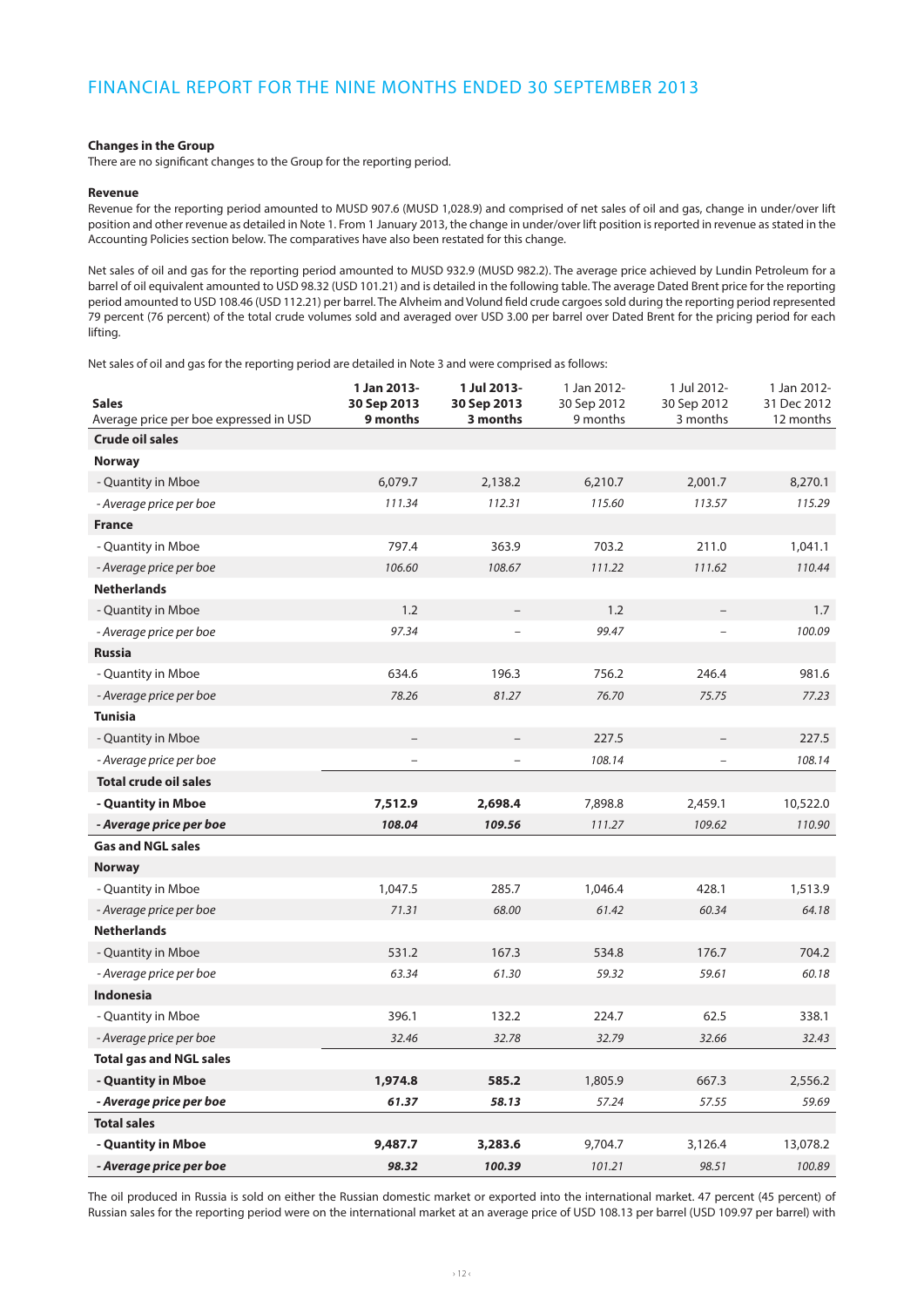the remaining 53 percent (55 percent) of Russian sales being sold on the domestic market at an average price of USD 51.57 per barrel (USD 49.78 per barrel).

Sales of oil and gas are recognised when the risk of ownership is transferred to the purchaser. Sales quantities in a period can differ from production quantities as a result of permanent and timing differences. Permanent differences arise as a result of paying royalties in kind as well as the effects from production sharing agreements. Timing differences can arise due to under/over lift of entitlement, inventory, storage and pipeline balances effects.

The change in under/over lift position amounted to a charge of MUSD 38.0 (credit of MUSD 26.4) to the income statement and primarily related to Norway where sales volumes were higher than production volumes for the reporting period. Due to the timing of the cargo liftings in relation to the Alvheim Blend sales contract, the volume of oil lifted for the Alvheim and Volund fields was approximately 460 thousand barrels (Mbbl) higher than the production volume during the third quarter of 2013.

Other revenue amounted to MUSD 12.7 (MUSD 20.3) for the reporting period and included the quality differential compensation received from the Vilje field owners to the Alvheim and Volund field owners, tariff income from France and the Netherlands and income for maintaining strategic inventory levels in France. The comparative period includes MUSD 11.0 relating to an equity redetermination settlement in the Netherlands.

#### **Production costs**

Production costs including inventory movements for the reporting period amounted to MUSD 137.2 (MUSD 150.6) and are detailed in the table below. The comparatives have been restated for the reclassification of the change in under/over lift from production costs to revenue.

|                                            | 1 Jan 2013-             | 1 Jul 2013-       | 1 Jan 2012-             | 1 Jul 2012-             | 1 Jan 2012-              |
|--------------------------------------------|-------------------------|-------------------|-------------------------|-------------------------|--------------------------|
| <b>Production costs</b>                    | 30 Sep 2013<br>9 months | 30 Sep 2013       | 30 Sep 2012<br>9 months | 30 Sep 2012<br>3 months | 31 Dec 2012<br>12 months |
|                                            |                         | 3 months          |                         |                         |                          |
| <b>Cost of operations</b>                  |                         |                   |                         |                         |                          |
| - In MUSD                                  | 82.0                    | 23.4              | 76.4                    | 25.9                    | 105.6                    |
| - In USD per boe                           | 9.03                    | 8.67              | 7.83                    | 7.69                    | 8.09                     |
| <b>Tariff and transportation expenses</b>  |                         |                   |                         |                         |                          |
| - In MUSD                                  | 19.9                    | 6.6               | 21.0                    | 7.4                     | 29.7                     |
| - In USD per boe                           | 2.18                    | 2.39              | 2.15                    | 2.19                    | 2.27                     |
| <b>Royalty and direct production taxes</b> |                         |                   |                         |                         |                          |
| - In MUSD                                  | 34.0                    | 10.8              | 39.0                    | 11.9                    | 51.3                     |
| - In USD per boe                           | 3.74                    | 3.98              | 4.00                    | 3.55                    | 3.93                     |
| <b>Change in inventory position</b>        |                         |                   |                         |                         |                          |
| - In MUSD                                  | $-0.1$                  | 2.2               | 12.4                    | $-1.2$                  | 14.8                     |
| - In USD per boe                           | $-0.01$                 | 0.84              | 1.27                    | $-0.36$                 | 1.13                     |
| <b>Other</b>                               |                         |                   |                         |                         |                          |
| - In MUSD                                  | 1.4                     | $\qquad \qquad -$ | 1.8                     | 0.6                     | 1.8                      |
| - In USD per boe                           | 0.16                    | -                 | 0.18                    | 0.18                    | 0.14                     |
| <b>Total production costs</b>              |                         |                   |                         |                         |                          |
| - In MUSD                                  | 137.2                   | 43.0              | 150.6                   | 44.6                    | 203.2                    |
| - In USD per boe                           | 15.10                   | 15.88             | 15.43                   | 13.25                   | 15.56                    |

Note: USD per boe is calculated by dividing the cost by total production volume for the period.

The total cost of operations for the reporting period was MUSD 82.0 (MUSD 76.4) and included costs associated with the intervention work on the water disposal wells shared by the Alvheim and Volund fields, Norway and well intervention work and maintenance projects in the Paris Basin fields, France which were performed during the first six months of 2013.

The cost of operations per barrel for the reporting period was USD 9.03 (USD 7.83) per barrel and USD 8.67 (USD 7.69) per barrel for the third quarter of 2013. The cost of operations per barrel was higher than for the comparative periods for 2012 due mainly to the well intervention work in Norway and France in 2013. The higher cost of operations for the third quarter of 2013 of USD 8.67 per barrel compared to the comparative period was impacted by the lower production volumes following the planned maintenance shutdowns on the Norway producing fields during July and August 2013.

The average cost of operations per barrel forecast for the full year 2013, incorporating the planned workovers of the Kneler wells on the Alvheim field to be performed in the fourth quarter, is USD 10.20 per barrel. Excluding operational projects, the 2013 average cost of operations is forecast to be less than USD 8.00 per barrel.

Royalty and direct production taxes amounted to MUSD 34.0 (MUSD 39.0) and included Russian Mineral Resource Extraction Tax (MRET) and Russian Export Duties. The rate of MRET is levied on the volume of Russian production and varies in relation to the international market price of Urals blend and the Rouble exchange rate. MRET averaged USD 23.19 (USD 23.16) per barrel of Russian production for the reporting period. The rate of export duty on Russian oil is revised monthly by the Russian Federation and is dependent on the average price obtained for Urals Blend for the preceding one month period. The export duty is levied on the volume of oil exported from Russia and averaged USD 54.04 (USD 57.07) per exported barrel for the reporting period.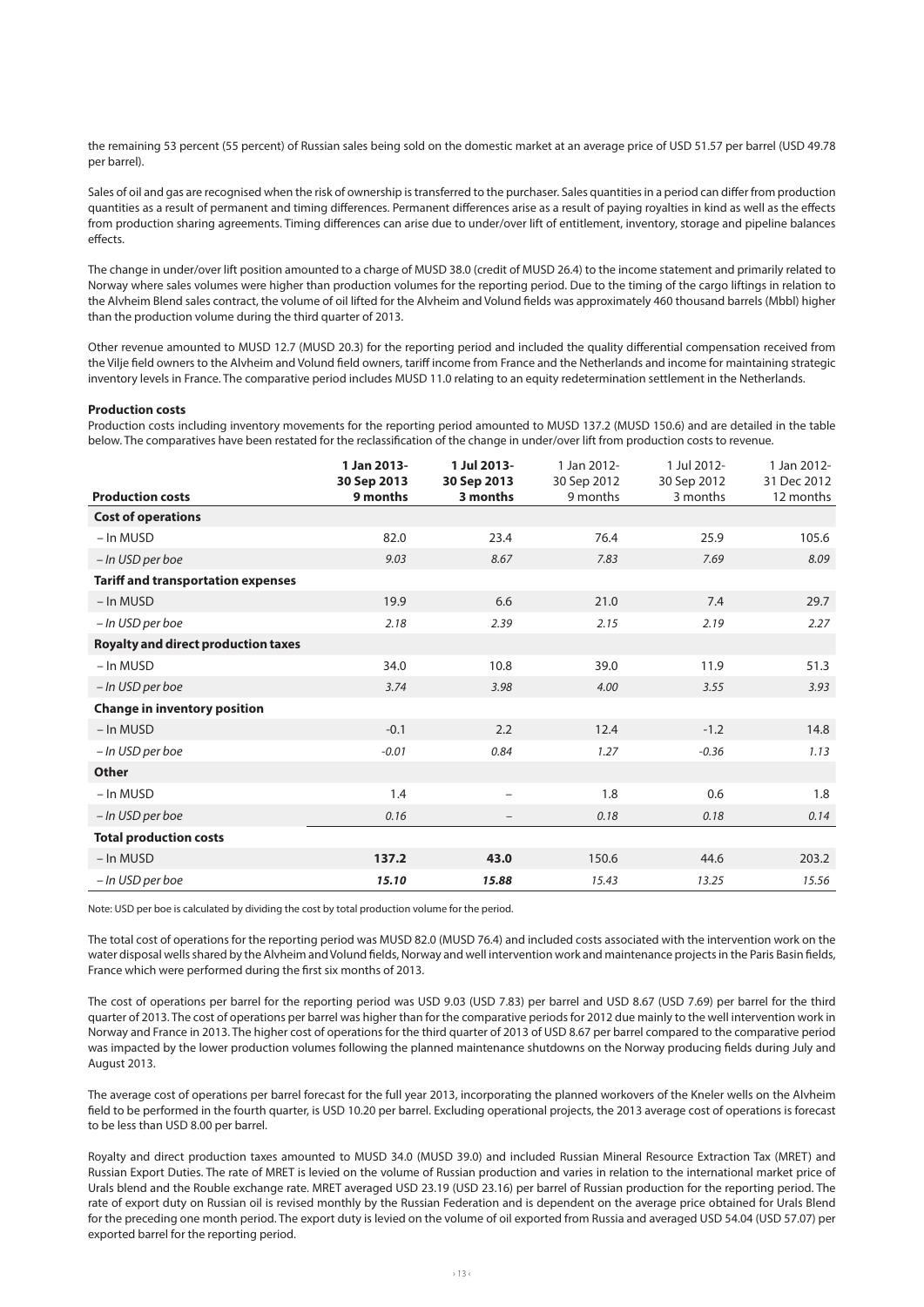### FINANCIAL REPORT FOR THE NINE MONTHS ENDED 30 SEPTEMBER 2013

Change in inventory position amounted to a net credit of MUSD 0.1 in the reporting period compared to a net MUSD 12.4 charge in the comparative period. During the third quarter of 2013, there was a cargo lifting from the Aquitaine fields, France, contributing to the net third quarter charge of MUSD 2.3 to production costs. In 2012, there were liftings of inventory from the Ikdam FPSO on the Oudna field, Tunisia, which was the main reason for the MUSD 12.4 charge for the comparative period.

#### **Depletion and decommissioning costs**

Depletion charges amounted to MUSD 122.1 (MUSD 141.4) and are detailed in Note 3. Norway's contribution to the total depletion charge for the reporting period was 73 percent at an average rate of USD 13.35 per barrel. The lower depletion charge for the third quarter compared to the prior quarters of 2013 is due mainly to the lower production volumes from Norway in the third quarter of 2013.

#### **Exploration costs**

Exploration costs expensed in the income statement for the reporting period amounted to MUSD 152.8 (MUSD 33.6) and are detailed in Note 3. Exploration and appraisal costs are capitalised as they are incurred. When exploration drilling is unsuccessful, the capitalised costs are expensed. All capitalised exploration costs are reviewed on a regular basis and are expensed where there is uncertainty regarding their recoverability.

During the third quarter of 2013, exploration costs of MUSD 18.5 were expensed and mainly related to the cost of the Biotitt and Cliffhanger exploration wells in Norway on PL544 and PL265 respectively and costs associated with certain licences that were relinquished in Norway during the third quarter.

During the first six months of 2013, MUSD 134.3 was expensed and mainly related to the cost of unsuccessful wells and associated licence costs in Norway together with unsuccessful licence applications in the Norwegian 22nd licensing round.

#### **Impairment costs**

Impairment costs expensed in the income statement for the reporting period amounted to MUSD 123.4 (MUSD -) and are detailed in Note 3. The carrying values of oil and gas properties are continuously assessed to ensure recoverability.

The carrying values of the Janglau and Ara discoveries on PM308A, Malaysia, were fully expensed in the third quarter of 2013 for an amount of MUSD 41.7 (MUSD -) as the resources were determined to be uneconomic following the completion of recent technical studies. There was a MUSD 2.2 deferred tax release against the non-cash impairment cost of MUSD 41.7.

During the second quarter of 2013, impairment costs of MUSD 81.7 were expensed in the income statement and mainly related to the uncommercial gas discoveries on PL438 Skalle, PL533 Salina and PL088 Peik, Norway.

#### **General, administrative and depreciation expenses**

The general, administrative and depreciation expenses for the reporting period amounted to MUSD 31.5 (MUSD 26.4) which included non-cash charges of MUSD 4.7 (MUSD 11.1) in relation to the Group's Long-term Incentive Plan (LTIP) scheme. The higher general and administrative and depreciation expenses in the third quarter compared to the prior quarters in 2013 is attributable to the non-cash charge in relation to the Group's LTIP scheme.

The non-cash charge to the income statement resulting from the additional LTIP recognised over the reporting period has partly been offset by the reduction in the Lundin Petroleum share price. The provision for the LTIP is calculated based on Lundin Petroleum's share price at the balance sheet date using the Black and Scholes method and is applied to the portion of the outstanding LTIP awards which are recognised at the balance sheet date. Any change in the value of the awards due to a change in the share price impacts all awards recognised at the balance sheet date including those of previous periods with the change in the provision being reflected in the income statement. The Lundin Petroleum share price decreased by seven percent to SEK 138.60 per share during the reporting period compared to a five percent decrease from SEK 169.20 per share during the comparative period. The share price increased by four percent to SEK 138.60 per share during the third quarter of 2013 resulting in a MUSD 7.9 charge to the income statement. Lundin Petroleum has mitigated the cash exposure of the LTIP by purchasing its own shares. For more detail refer to the Remuneration section below.

The cash charge amounted to MUSD 23.6 (MUSD 12.9) for the reporting period and includes the reallocation of costs previously charged through operations and certain advisory fees including business development activities.

Fixed asset depreciation charges for the reporting period amounted to MUSD 3.2 (MUSD 2.4).

#### **Financial income**

Financial income for the reporting period amounted to MUSD 2.4 (MUSD 16.8) and is detailed in Note 4. The comparative period includes a gain on consolidation of a subsidiary of MUSD 13.4.

#### **Financial expenses**

Financial expenses for the reporting period amounted to MUSD 63.6 (MUSD 38.1) and are detailed in Note 5.

Interest expenses for the reporting period amounted to MUSD 3.8 (MUSD 4.8) and represented the proportion of interest charged to the income statement. An additional amount of interest of MUSD 11.1 (MUSD 1.9) associated with the funding of the Norwegian development projects was capitalised in the reporting period.

Net foreign exchange losses for the reporting period amounted to MUSD 33.2 (MUSD -0.7 gain). Foreign exchange movements occur on the settlement of transactions denominated in foreign currencies and the revaluation of working capital and loan balances to the prevailing exchange rate at the balance sheet date where those monetary assets and liabilities are held in currencies other than the functional currencies of the Group reporting entities. During the reporting period the US Dollar strengthened against most of the functional currencies in the Group companies and this has resulted in reported foreign exchange losses. Lundin Petroleum's underlying value is US Dollar based as this is the currency in which the revenues are derived. A strengthening US Dollar currency has a positive overall value effect on the business as it increases the purchasing power of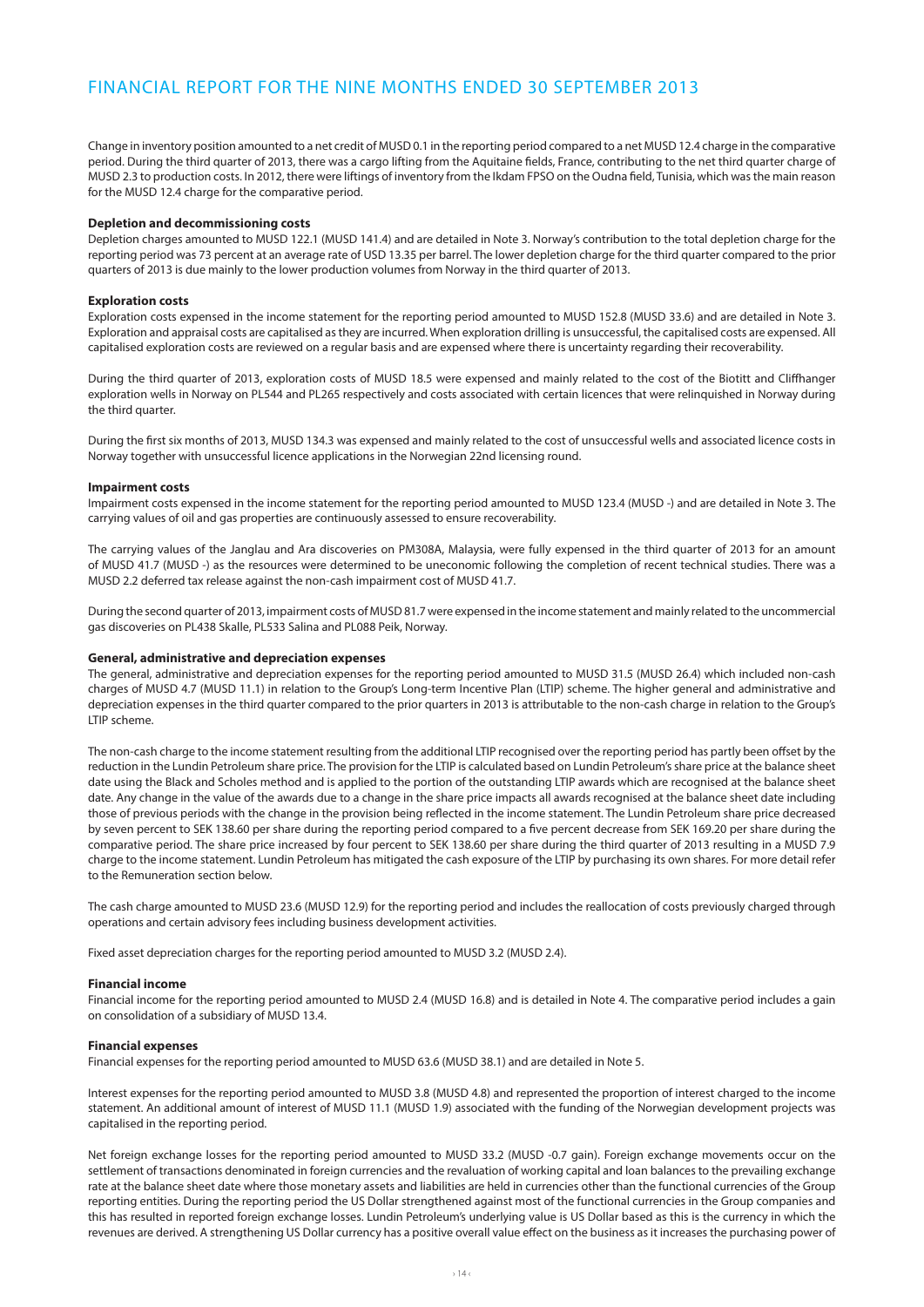the US Dollar to purchase the currencies in which the Group incurs operational expenses. Lundin Petroleum has hedged certain foreign currency operational expenditure amounts against the US Dollar as detailed in the Derivative financial instruments section below. During the reporting period, the realised exchange gain on settled foreign exchange hedges amounted to MUSD 5.6 (MUSD 2.9).

The amortisation of the deferred financing fees amounted to MUSD 6.5 (MUSD 4.6) for the reporting period and related to the expensing of the fees incurred in establishing the USD 2.5 billion financing loan facility, which was signed on 25 June 2012, over the period of usage of the facility.

Loan facility commitment fees for the reporting period amounted to MUSD 13.7 (MUSD 5.6). The increase over the comparative reporting period relates to the commitment fees on the undrawn portion of the USD 2.5 billion financing facility entered into in June 2012 compared to the commitment fees on the undrawn portion of the MUSD 850 previous financing facility. The loan commitment fees in the third quarter of 2013 amounted to MUSD 4.1 compared to MUSD 4.9 for the third quarter of 2012.

#### **Tax**

The overall tax charge for the reporting period amounted to MUSD 229.5 (MUSD 499.0) and is detailed in Note 6.

The current tax credit for the reporting period amounted to MUSD 0.4 (MUSD -284.4 charge) of which a MUSD 16.2 credit (MUSD -262.6 charge) related to Norway. Due to the increased level of development and exploration expenditure in Norway as shown in the Non-current assets section below, there is a current tax credit movement of MUSD 38.8 to the income statement in relation to Norway for the third quarter in 2013. The current tax credit in Norway for the reporting period is mainly offset by the current tax charge relating to the French operations.

The deferred tax charge for the reporting period amounted to MUSD 229.9 (MUSD 214.7) and arises primarily where there is a difference in depletion for tax and accounting purposes. In Norway, there is a deferred tax charge for the reporting period of MUSD 226.8 (MUSD 211.0).

The Group operates in various countries and fiscal regimes where corporate income tax rates are different from the regulations in Sweden. Corporate income tax rates for the Group vary between 20 percent and 78 percent. The effective tax rate for the Group for the reporting period amounted to 82 percent. This effective rate is calculated from the face of the income statement and does not reflect the effective rate of tax paid within each country of operation. The high overall effective rate of tax for the reporting period is driven by Norway where the tax rate is 78 percent and that there was not a full tax credit on the impairment costs in Norway, reported during the second quarter and the impairment costs in Malaysia, reported during the third quarter of 2013.

#### **Non-controlling interest**

The net result attributable to non-controlling interest for the reporting period amounted to MUSD -4.0 (MUSD -3.1) and related mainly to the noncontrolling interest's share in a Russian subsidiary which is fully consolidated.

#### **BALANCE SHEET**

#### **Non-current assets**

Oil and gas properties amounted to MUSD 3,541.1 (MUSD 2,864.4) and are detailed in Note 7.

Development and exploration expenditure incurred for the reporting period was as follows:

| <b>Development expenditure</b><br>in MUSD | 1 Jan 2013-<br>30 Sep 2013<br>9 months | 1 Jul 2013-<br>30 Sep 2013<br>3 months | 1 Jan 2012-<br>30 Sep 2012<br>9 months | 1 Jul 2012-<br>30 Sep 2012<br>3 months | 1 Jan 2012-<br>31 Dec 2012<br>12 months |
|-------------------------------------------|----------------------------------------|----------------------------------------|----------------------------------------|----------------------------------------|-----------------------------------------|
| Norway                                    | 758.0                                  | 379.8                                  | 235.9                                  | 101.2                                  | 369.0                                   |
| France                                    | 5.5                                    | 2.2                                    | 26.3                                   | 5.7                                    | 29.2                                    |
| <b>Netherlands</b>                        | 3.5                                    | 1.6                                    | 6.8                                    | 2.0                                    | 8.5                                     |
| Indonesia                                 | $-1.0$                                 | -                                      |                                        |                                        | $-0.4$                                  |
| Russia                                    | 1.9                                    | 1.1                                    | 5.7                                    | 1.7                                    | 7.5                                     |
| Malaysia                                  | 4.8                                    | 4.8                                    |                                        |                                        |                                         |
|                                           | 772.7                                  | 389.5                                  | 274.7                                  | 110.6                                  | 413.8                                   |

An amount of MUSD 758.0 (MUSD 235.9) of development expenditure was incurred in Norway during the reporting period, of which MUSD 721.1 (MUSD 174.7) was invested in the Brynhild and Edvard Grieg field developments.

| <b>Exploration and appraisal expenditure</b><br>in MUSD | 1 Jan 2013-<br>30 Sep 2013<br>9 months | 1 Jul 2013-<br>30 Sep 2013<br>3 months | 1 Jan 2012-<br>30 Sep 2012<br>9 months | 1 Jul 2012-<br>30 Sep 2012<br>3 months | 1 Jan 2012-<br>31 Dec 2012<br>12 months |
|---------------------------------------------------------|----------------------------------------|----------------------------------------|----------------------------------------|----------------------------------------|-----------------------------------------|
| Norway                                                  | 389.5                                  | 150.7                                  | 210.2                                  | 99.1                                   | 323.2                                   |
| <b>France</b>                                           | 2.1                                    | 1.0                                    | 4.1                                    | 3.1                                    | 9.8                                     |
| Indonesia                                               | 7.8                                    | $-0.7$                                 | 13.4                                   | 6.7                                    | 16.4                                    |
| Russia                                                  | 3.7                                    | 1.6                                    | 1.8                                    | $-1.2$                                 | 3.6                                     |
| Malaysia                                                | 33.2                                   | 7.3                                    | 60.3                                   | 48.7                                   | 100.5                                   |
| Other                                                   | 0.3                                    | 0.1                                    | 4.3                                    | 2.0                                    | 3.8                                     |
|                                                         | 436.6                                  | 160.0                                  | 294.1                                  | 158.4                                  | 457.3                                   |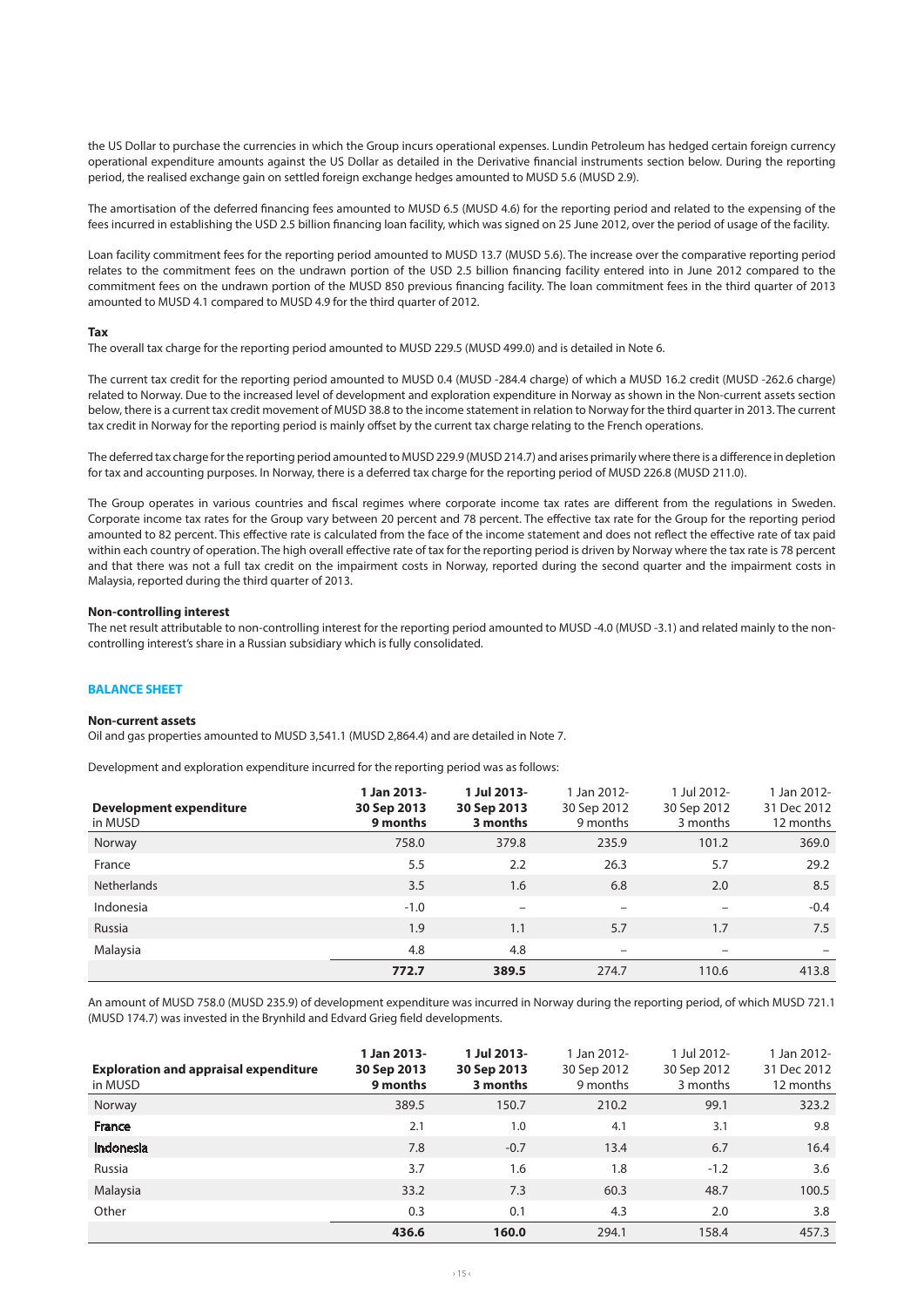### FINANCIAL REPORT FOR THE NINE MONTHS ENDED 30 SEPTEMBER 2013

Exploration and appraisal expenditure of MUSD 389.5 (MUSD 210.2) was incurred in Norway during the reporting period, mainly on the appraisal drilling of the Johan Sverdrup field and exploration drilling of the Ogna, Jorvik, Carlsberg and Biotitt prospects, the Gohta discovery well and well 6608/2-1S on PL330 which was completed in October 2013.

During the reporting period MUSD 33.2 (MUSD 60.3) was spent in Malaysia on the Ara well on Block PM308A which was drilling over the year end and the completion of a seismic acquisition programme over Blocks PM307, PM319 and Block SB307/308.

Other tangible fixed assets amounted to MUSD 69.2 (MUSD 49.4) and included an amount of MUSD 47.9 (MUSD 32.5) relating to the Ikdam FPSO vessel and MUSD 21.3 (MUSD 16.9) relating to other fixed assets. The Ikdam FPSO vessel is currently being upgraded for use on the Bertam field development project in Malaysia.

Financial assets amounted to MUSD 60.7 (MUSD 44.1) and are detailed in Note 8. Other shares and participations amounted to MUSD 19.1 (MUSD 20.0) and mainly related to the shares held in ShaMaran Petroleum which are reported at market value with any change in value being recorded in other comprehensive income. Deferred tax assets amounted to MUSD 14.0 (MUSD 13.3) and are mainly related to the part of the tax loss carry forwards in the Netherlands that are expected to be utilised against future tax liabilities. Corporate tax amounted to MUSD 16.2 (MUSD -) and is the 2013 Norwegian corporate tax refund which will be received in December 2014. This is shown as part of financial assets and will be reclassified to current assets at the end of 2013.

#### **Current assets**

Receivables and inventories amounted to MUSD 217.9 (MUSD 238.4) and are detailed in Note 9.

Inventories amounted to MUSD 20.2 (MUSD 18.7) and included both hydrocarbon inventories and well supplies. Trade receivables amounted to MUSD 119.8 (MUSD 125.9) and included MUSD 93.1 (MUSD 100.6) relating to Norway. All trade receivables are current. The underlift position amounted to MUSD 8.5 (MUSD 26.4) of which MUSD 7.2 (MUSD 24.6) related to the Gaupe field, Norway. Corporate tax amounted to MUSD 4.8 (MUSD 4.0) and included a tax refund in France of MUSD 4.0 (MUSD 3.5). Joint venture debtors amounted to MUSD 24.4 (MUSD 11.5) and increased compared to the year end position due to the higher level of activity and back costs owed following a farm-in deal on certain Indonesian licences. Derivative instruments amounted to MUSD 0.2 (MUSD 9.1) and related to the mark-to-market on part of the outstanding foreign currency hedge contracts, see Derivative financial instruments section below. Prepaid expenses and accrued income amounted to MUSD 33.4 (MUSD 32.9) and included prepaid operational and insurance expenditure.

Cash and cash equivalents amounted to MUSD 97.4 (MUSD 97.4). Cash balances are held to meet operational and investment requirements.

#### **Non-current liabilities**

Provisions amounted to MUSD 1,361.8 (MUSD 1,204.6) and are detailed in Note 10.

The provision for site restoration amounted to MUSD 214.2 (MUSD 190.5) and related to future decommissioning obligations. The provision has increased during the reporting period following the inclusion of the Brynhild field development. The subsurface template and manifold and pipelines were installed during the second quarter of 2013 and drilling of the wells is ongoing. The provision for deferred taxes amounted to MUSD 1,104.6 (MUSD 942.2) of which MUSD 962.9 (MUSD 802.8) related to Norway. The provision mainly arises on the excess of book value over the tax value of oil and gas properties. Deferred tax assets are netted off against deferred tax liabilities where they relate to the same jurisdiction. The non-current portion of the provision for Lundin Petroleum's LTIP scheme amounted to MUSD 37.0 (MUSD 67.1). Lundin Petroleum's LTIP scheme is outlined in this report under the Remuneration section. The phantom option plan vests in May 2014 at which time 50 percent of the vested amount will become payable and this amount due is included in provisions in current liabilities. The non-current portion of the provision includes the 50 percent of the vested amount which is payable in May 2015. Derivative instruments amounted to MUSD 1.6 (MUSD -) and related to the mark-tomarket on part of the outstanding foreign currency hedge and interest rate contracts to be settled after twelve months.

Financial liabilities amounted to MUSD 866.7 (MUSD 384.2). Bank loans amounted to MUSD 905.0 (MUSD 432.0) and related to the outstanding loan under the Group's USD 2.5 billion revolving borrowing base facility. Capitalised financing fees amounted to MUSD 38.3 (MUSD 47.8) relating to the establishment costs of the USD 2.5 billion financing facility are being amortised over the expected life of the financing facility.

Other non-current liabilities amounted to MUSD 24.5 (MUSD 22.6) and mainly arise from the full consolidation of a subsidiary in which the noncontrolling interest entity has made funding advances in relation to LLC PetroResurs, Russia.

#### **Current liabilities**

Current liabilities amounted to MUSD 458.5 (MUSD 423.4) and are detailed in Note 12.

The overlift position amounted to MUSD 21.3 (MUSD 0.5) and related to the overlift of the Alvheim and Volund fields production entitlement at 30 September 2013. During the second quarter of 2013, Lundin Petroleum entered into a new sales agreement for crude oil production from the Alvheim and Volund fields whereby Lundin Petroleum will receive cash payment based upon forecast production rather than crude oil lifted. As Lundin Petroleum only records sales at the time that a cargo of crude oil is lifted and risk passes to the purchaser, there will be an amount payable or receivable between Lundin Petroleum and the purchaser reflecting the difference between forecast production and actual liftings. As at 30 September 2013, the amount of deferred revenue amounted to MUSD – (MUSD 1.6). Tax liabilities amounted to MUSD 4.5 (MUSD 170.0) of which MUSD - (MUSD 163.6) related to Norway. Norwegian tax instalments in relation to the taxable year 2012 were paid in the first half of 2013. In respect of the taxable year 2013, a Norwegian tax refund is expected to be received in December 2014. Joint venture creditors amounted to MUSD 378.2 (MUSD 213.9) and related mainly to the development and drilling activity in Norway and the increase reflects the higher level of activity. Derivative instruments amounted to MUSD 2.8 (MUSD -) and related to the mark-to-market on part of the outstanding foreign currency hedge and interest rate contracts to be settled within twelve months.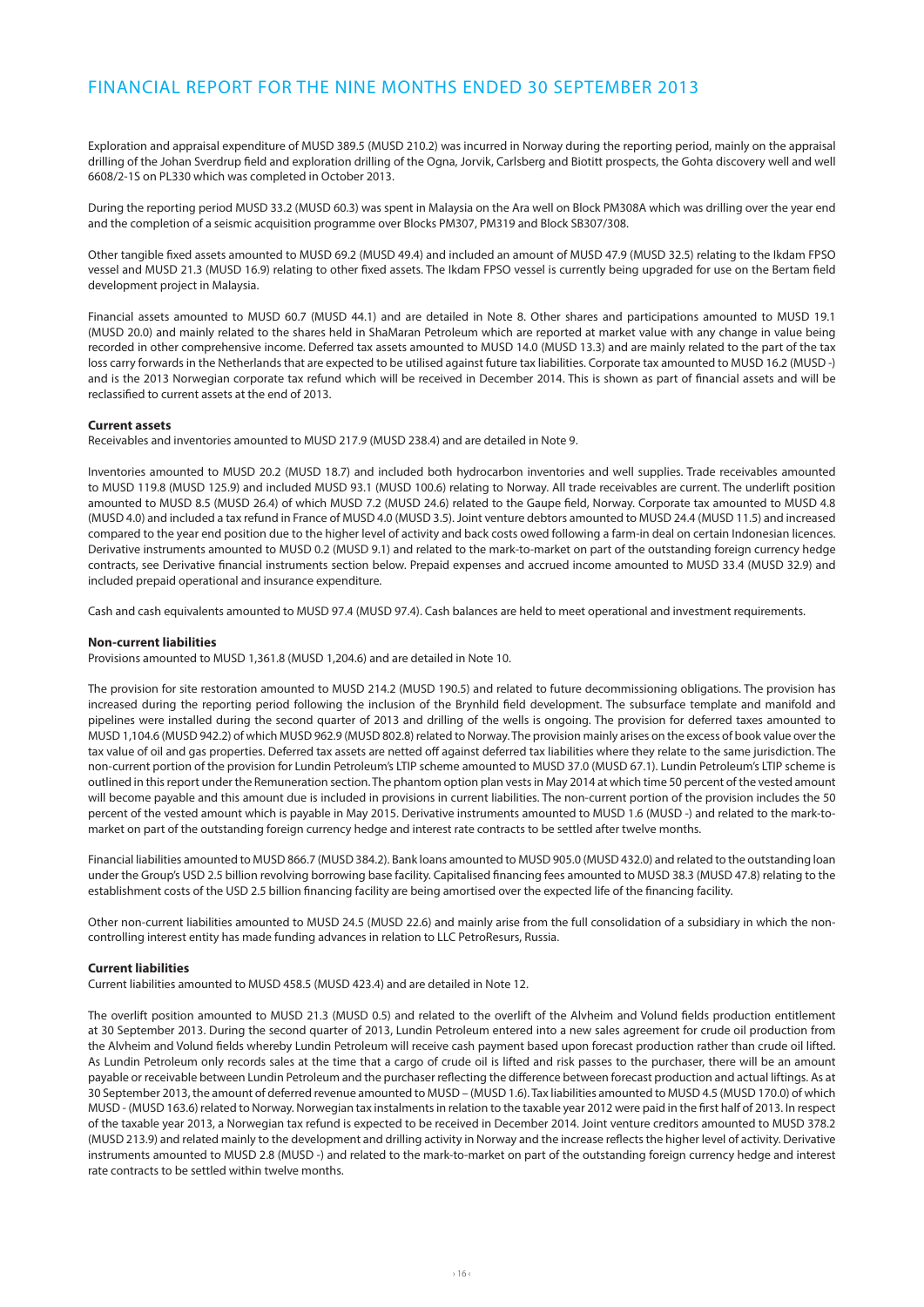Short term provisions amounted to MUSD 40.2 (MUSD 8.8) and related to the current portion of the provision for Lundin Petroleum's LTIP scheme. The current portion of the provision as at 30 September 2013 includes 50 percent of the vested amount of the phantom option plan which is payable in May 2014.

#### **PARENT COMPANY**

The business of the Parent Company is investment in and management of oil and gas assets. The net result for the Parent Company amounted to MSEK -56.4 (MSEK -58.3) for the reporting period.

The result included general and administrative expenses of MSEK 58.1 (MSEK 77.5), guarantee fees of MSEK 2.3 (MSEK –) and interest income from a group company of MSEK 0.4 (MSEK 25.7 interest expense).

Pledged assets of MSEK 12,259.5 (MSEK 11,911.6) relate to the accounting value of the pledge of the shares in respect of the new financing facility entered into by its fully-owned subsidiary Lundin Petroleum BV. See also the Liquidity section below.

#### **RELATED PARTY TRANSACTIONS**

During the reporting period, the Group has entered into transactions with related parties on a commercial basis as described below.

The Group received MUSD 0.2 (MUSD 0.3) from ShaMaran Petroleum for the provision of office and other services.

The Group paid MUSD 0.1 (MUSD 0.6) to other related parties in respect of aviation services received.

In the third quarter of 2013, the Group purchased a corporate aircraft from a related party company for MUSD 2.8. The aircraft has been capitalised as part of other fixed assets.

#### **LIQUIDITY**

On 25 June 2012, Lundin Petroleum entered into a seven year senior secured revolving borrowing base facility of USD 2.5 billion with a group of 25 banks to provide funding for Lundin Petroleum's ongoing exploration expenditure and development costs, particularly in Norway. The USD 2.5 billion financing facility is a revolving borrowing base facility secured against certain cash flows generated by the Group. The amount available under the facility is recalculated every six months based upon the calculated cash flow generated by certain producing fields at an oil price and economic assumptions agreed with the banking syndicate providing the facility. The facility is secured by a pledge over the shares of certain Group companies and a charge over some of the bank accounts of the pledged companies. The pledged amount at 30 September 2013 is MUSD 1,912.4 (MUSD 1,831.3) and represents the accounting value of net assets of the Group companies whose shares are pledged.

Lundin Petroleum has, through its subsidiary Lundin Malaysia BV, entered into Production Sharing Contracts (PSC) with Petroliam Nasional Berhad, the oil and gas company of the Government of Malaysia (Petronas). Bank guarantees have been issued in support of the work commitments in relation to certain of these PSCs and the outstanding amount of the bank guarantees at 30 September 2013 was MUSD 12.5. In addition, bank guarantees have been issued to cover work commitments in Indonesia amounting to MUSD 0.9.

#### **SUBSEQUENT EVENTS**

In October 2013, Lundin Petroleum announced the result of the non-operated wildcat well 6608/2-1S on PL330, Norway, as a dry hole. The costs associated with this well will be expensed in the fourth quarter of 2013.

In October 2013, Lundin Petroleum announced that, along with its partner Gunvor, it had entered into a Heads of Agreement with Rosneft to jointly sell 51 percent of LLC PetroResurs. Lundin Petroleum currently has a 70 percent shareholding in LLC PetroResurs which is the 100 percent owner of the Lagansky licence containing the Morskaya discovery. The finalisation of a full agreement is expected during 2014. No impairment of the carrying value of the Morskaya asset is anticipated as a result of this transaction.

In October 2013, Lundin Petroleum announced that Mr Turbott, VP Finance and CFO, will leave the Company in mid-2014. Under agreed severance terms, Mr Turbott will receive a payment equal to one years' base salary on his departure. In accordance with the rules of the phantom option plan, Mr Turbott will receive full settlement for his entitlement under the plan in 2014. The Group also entered into a loan agreement with Mr Turbott for a maximum amount of MUSD 3.0 equivalent. Any amounts drawn under the loan agreement will be repayable on or before 30 June 2014 and will attract interest at a commercial interest rate.

#### **SHARE DATA**

Lundin Petroleum AB's issued share capital amounted to SEK 3,179,106 represented by 317,910,580 shares with a quota value of SEK 0.01 each.

In July 2013, Lundin Petroleum purchased a further 85,280 shares bringing the total number of own shares held to 8,340,250.

#### **REMUNERATION**

Lundin Petroleum's principles for remuneration and details of the Unit Bonus and Phantom Option Plans are provided in the Company's 2012 Annual Report.

#### **Unit Bonus Plan**

The number of units relating to the 2011, 2012 and 2013 Unit Bonus Plans outstanding as at 30 September 2013 were 124,492, 239,294 and 423,939 respectively.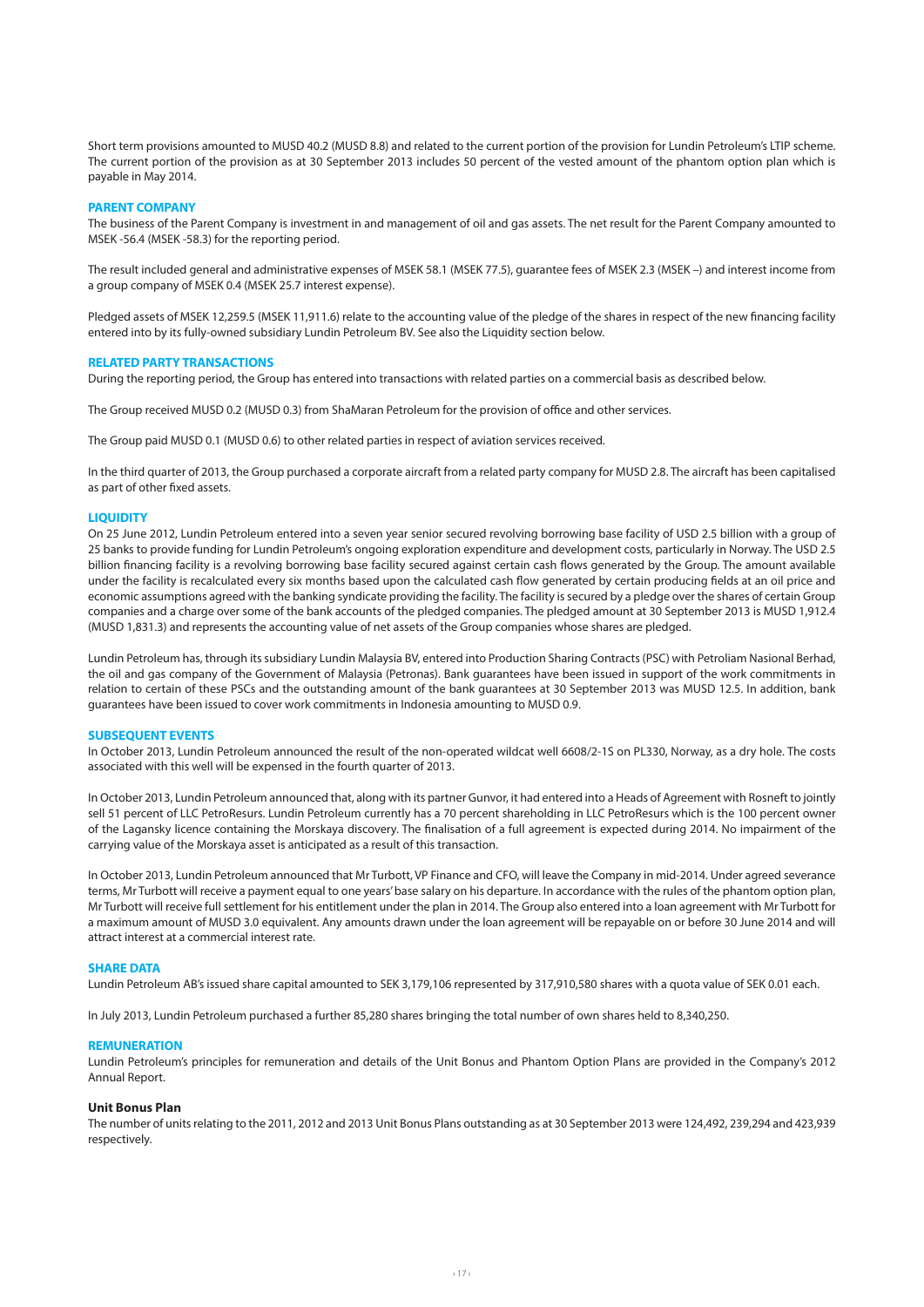#### **Phantom Option Plan**

The LTIP for Executive Management includes 5,500,928 phantom options with an exercise price of SEK 52.91. The phantom options will vest in May 2014 being the fifth anniversary of the date of grant.

Lundin Petroleum holds 8,340,250 of its own shares which mitigates against the exposure of the LTIP. The Lundin Petroleum share price at 30 September 2013 was SEK 138.60. The provision for the Phantom Option Plan amounted to MUSD 69.8 including social charges as at 30 September 2013 and the market value of the shares held at 30 September 2013 was MUSD 180.3. The gain in the value of the own shares held cannot be offset against the cost for the LTIP in the financial statements in accordance with accounting rules. For more detail on the accounting treatment refer to the section on non-current liabilities above.

#### **ACCOUNTING POLICIES**

This interim report has been prepared in accordance with International Accounting Standard (IAS) 34, Interim Financial Reporting, and the Swedish Annual Accounts Act (SFS 1995:1554). As from 1 January 2013, Lundin Petroleum has applied the following new accounting standards: IFRS 13 Fair value measurement, revised IAS 1 Presentation of financial statements and amendment to IFRS 7 Financial instruments. The accounting policies adopted are in all other aspects consistent with those followed in the preparation of the Group's annual financial statements for the year ended 31 December 2012 except for the classification of the change in under/over lift position as mentioned below.

With effect from 1 January 2013, the change in under/over lift position is reported in revenue and not as previously reported in production costs as detailed in Note 1. The comparative amounts have been restated. Under or overlifted positions of hydrocarbons are valued at market prices prevailing at the balance sheet date. An underlift of production from a field is included in the current receivables and valued at the balance sheet date spot price or prevailing contract price and an overlift of production from a field is included in the current liabilities and valued at the balance sheet date spot price or prevailing contract price. A change in the under/over lift position is reflected in the income statement as revenue such that revenue reflects the Group's working interest share of production (entitlement method).

The financial reporting of the Parent Company has been prepared in accordance with accounting principles generally accepted in Sweden, applying RFR 2 Reporting for legal entities, issued by the Swedish Financial Reporting Board and the Annual Accounts Act (SFS 1995:1554).

Under Swedish company regulations it is not allowed to report the Parent Company results in any other currency than SEK and consequently the Parent Company's financial information is reported in SEK and not in USD.

#### **RISKS AND RISK MANAGEMENT**

The objective of Business Risk Management is to identify, understand and manage threats and opportunities within the business on a continual basis. This objective is achieved by creating a mandate and commitment to risk management at all levels of the business. This approach actively addresses risk as an integral and continual part of decision making within the Group and is designed to ensure that all risks are identified, fully acknowledged, understood and communicated well in advance. The ability to manage and or mitigate these risks represents a key component in ensuring that the business aim of the Company is achieved. Nevertheless, oil and gas exploration, development and production involve high operational and financial risks, which even a combination of experience, knowledge and careful evaluation may not be able to fully eliminate or which are beyond the Company's control.

A detailed analysis of Lundin Petroleum's strategic, operational, financial and external risks and mitigation of those risks through risk management is described in Lundin Petroleum's 2012 Annual Report.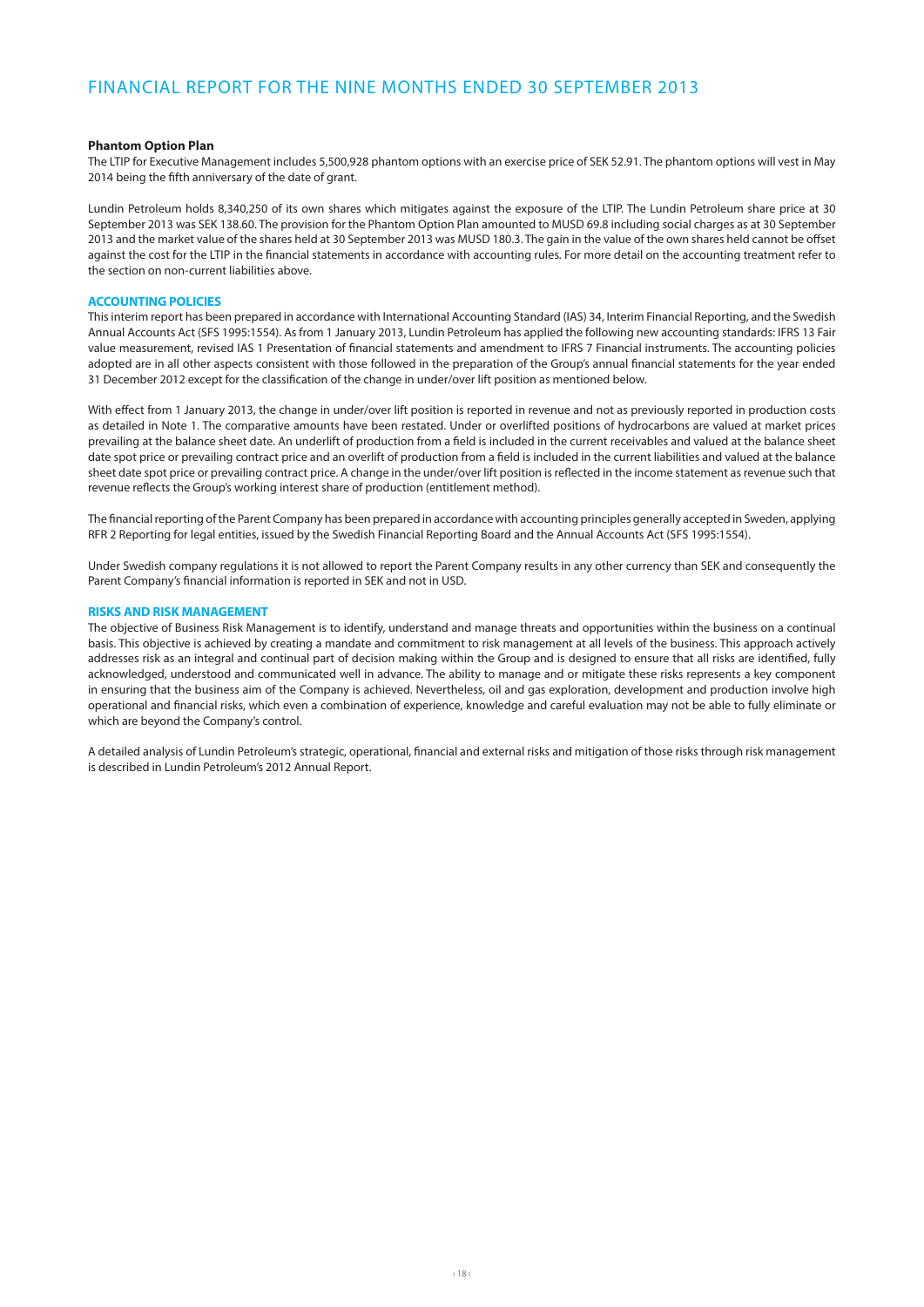#### **Derivative financial instruments**

During the second quarter of 2012, the Group entered into currency hedging contracts to meet part of the 2013 NOK operational requirements as summarised in the table below.

|                   |                   | Average contractual |                          |
|-------------------|-------------------|---------------------|--------------------------|
| Buv               | Sell              | exchange rate       | Settlement period        |
| <b>MNOK 670.7</b> | <b>MUSD 110.4</b> | NOK 6.07: USD 1     | 2 Jan 2013 - 20 Dec 2013 |

During the first quarter of 2013, the Group entered into currency hedging contracts as summarised in the table below.

|                   |                  | Average contractual |                           |
|-------------------|------------------|---------------------|---------------------------|
| Buv               | Sell             | exchange rate       | Settlement period         |
| <b>MNOK 505.9</b> | MUSD 86.0        | NOK 5.88: USD 1     | 19 Apr 2013 - 20 Dec 2013 |
| MNOK 616.9        | MUSD 103.9       | NOK 5.94: USD 1     | 21 Jan 2014 - 19 Dec 2014 |
| <b>MNOK 139.9</b> | <b>MUSD 23.4</b> | NOK 5.99: USD 1     | 21 Jan 2015 - 21 Dec 2015 |

During the second quarter of 2013, the Group entered into currency hedging contracts as summarised in the table below.

|                   |                  | Average contractual |                           |
|-------------------|------------------|---------------------|---------------------------|
| Buv               | Sell             | exchange rate       | Settlement period         |
| MNOK 361.0        | <b>MUSD 59.7</b> | NOK 6.04: USD 1     | 19 Jul 2013 - 19 Dec 2013 |
| MNOK 526.4        | MUSD 86.9        | NOK 6.06: USD 1     | 21 Jan 2014 - 28 Dec 2014 |
| <b>MNOK 103.8</b> | MUSD 17.0        | NOK 6.11: USD 1     | 21 Jan 2015 - 21 Dec 2015 |

In the first quarter of 2013, the Group also entered into a three year fixed interest rate swap, starting 1 April 2013, in respect of MUSD 500 of borrowings, fixing the floating LIBOR rate at approximately 0.57 percent per annum for the duration of the hedge.

Under IAS 39, subject to hedge effectiveness testing, all of the hedges are treated as effective and changes to the fair value are reflected in other comprehensive income. At 30 September 2013, a current asset amounting to MUSD 0.2 (MUSD 9.1) has been recognised representing the fair value of part of the currency hedging contracts. The comparative period short term current asset related to currency hedge contracts. In addition, a current liability of MUSD 2.8 (MUSD –) and a non-current liability of MUSD 1.6 (MUSD –) has been recognised representing the fair value of the outstanding currency and interest rate hedges.

#### **EXCHANGE RATES**

For the preparation of the financial statements for the reporting period, the following currency exchange rates have been used.

|                     |         | 30 Sep 2013 |         | 30 Sep 2012 |         | 31 Dec 2012 |  |
|---------------------|---------|-------------|---------|-------------|---------|-------------|--|
|                     | Average | Period end  | Average | Period end  | Average | Period end  |  |
| 1 USD equals NOK    | 5.8145  | 6.0081      | 5.8613  | 5.6995      | 5.8148  | 5.5639      |  |
| 1 USD equals Euro   | 0.7592  | 0.7405      | 0.7802  | 0.7734      | 0.7778  | 0.7579      |  |
| 1 USD equals Rouble | 31.6276 | 32,4502     | 31.0502 | 31,0441     | 31.0546 | 30.5665     |  |
| 1 USD equals SEK    | 6.5138  | 6.4106      | 6.8146  | 6.5350      | 6.7725  | 6.5045      |  |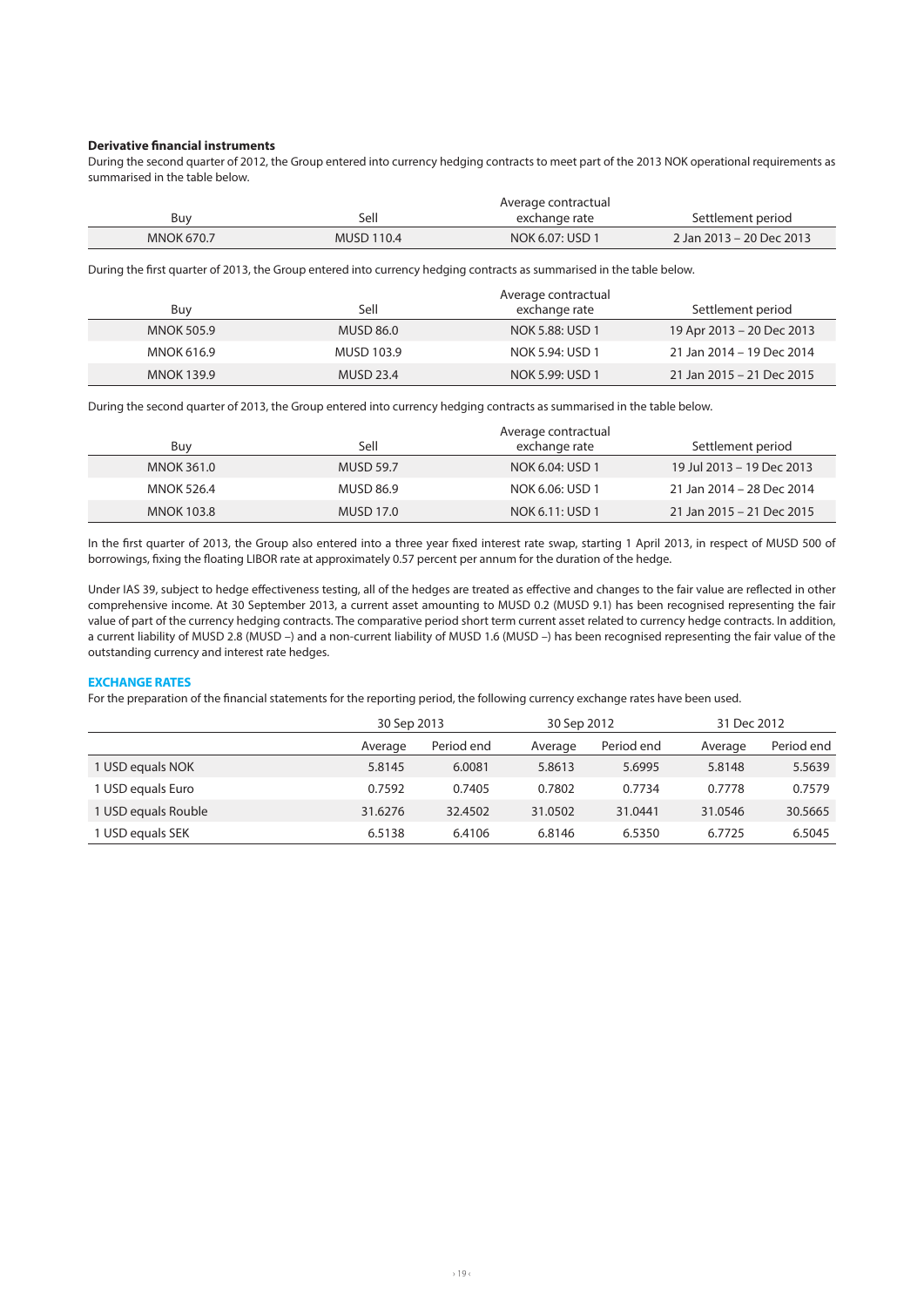## CONSOLIDATED INCOME STATEMENT IN SUMMARY

|                                                                             |                | 1 Jan 2013-<br>30 Sep 2013 | 1 Jul 2013-<br>30 Sep 2013 | 1 Jan 2012-<br>30 Sep 2012 | 1 Jul 2012-<br>30 Sep 2012 | 1 Jan 2012-<br>31 Dec 2012 |
|-----------------------------------------------------------------------------|----------------|----------------------------|----------------------------|----------------------------|----------------------------|----------------------------|
| <b>Expressed in MUSD</b>                                                    | Note           | 9 months                   | 3 months                   | 9 months                   | 3 months                   | 12 months                  |
| Revenue <sup>1</sup>                                                        | $\mathbf{1}$   | 907.6                      | 279.8                      | 1.028.9                    | 343.3                      | 1,375.8                    |
| <b>Cost of sales</b>                                                        |                |                            |                            |                            |                            |                            |
| Production costs <sup>1</sup>                                               | $\overline{2}$ | $-137.2$                   | $-43.0$                    | $-150.6$                   | $-44.6$                    | $-203.2$                   |
| Depletion and decommissioning costs                                         |                | $-122.1$                   | $-36.5$                    | $-141.4$                   | $-53.7$                    | $-191.4$                   |
| <b>Exploration costs</b>                                                    |                | $-152.8$                   | $-18.5$                    | $-33.6$                    | $-10.6$                    | $-168.4$                   |
| Impairment costs of oil and gas properties                                  |                | $-123.4$                   | $-41.7$                    |                            | $\qquad \qquad -$          | $-237.5$                   |
| <b>Gross profit</b>                                                         | $\overline{3}$ | 372.1                      | 140.1                      | 703.4                      | 234.4                      | 575.3                      |
|                                                                             |                |                            |                            |                            |                            |                            |
| General, administration and depreciation expenses                           |                | $-31.5$                    | $-16.1$                    | $-26.4$                    | $-25.8$                    | $-31.8$                    |
| <b>Operating profit</b>                                                     |                | 340.6                      | 124.0                      | 677.0                      | 208.5                      | 543.5                      |
|                                                                             |                |                            |                            |                            |                            |                            |
| <b>Result from financial investments</b>                                    |                |                            |                            |                            |                            |                            |
| Financial income                                                            | $\overline{4}$ | 2.4                        | 0.6                        | 16.8                       | 9.1                        | 27.3                       |
| Financial expenses                                                          | 5              | $-63.6$                    | $-26.8$                    | $-38.1$                    | $-10.0$                    | $-48.5$                    |
|                                                                             |                | $-61.2$                    | $-26.2$                    | $-21.3$                    | $-0.9$                     | $-21.2$                    |
| <b>Profit before tax</b>                                                    |                | 279.4                      | 97.8                       | 655.6                      | 207.6                      | 522.3                      |
|                                                                             |                |                            |                            |                            |                            |                            |
| Income tax expense                                                          | 6              | $-229.5$                   | $-96.1$                    | $-499.0$                   | $-162.7$                   | $-418.4$                   |
| <b>Net result</b>                                                           |                | 49.9                       | 1.7                        | 156.6                      | 44.9                       | 103.9                      |
|                                                                             |                |                            |                            |                            |                            |                            |
| Net result attributable to the shareholders of the<br><b>Parent Company</b> |                | 53.9                       | 3.0                        | 159.7                      | 45.9                       | 108.2                      |
| Net result attributable to non-controlling interest                         |                | $-4.0$                     | $-1.3$                     | $-3.1$                     | $-1.0$                     | $-4.3$                     |
| <b>Net result</b>                                                           |                | 49.9                       | 1.7                        | 156.6                      | 44.9                       | 103.9                      |
|                                                                             |                |                            |                            |                            |                            |                            |
| Earnings per share $-$ USD <sup>2</sup>                                     |                | 0.17                       | 0.01                       | 0.51                       | 0.15                       | 0.35                       |

<sup>1</sup>The comparatives have been restated for the reclassification of the change in under/over lift from production cost to revenue from 1 January 2013.

2 Based on net result attributable to shareholders of the Parent Company.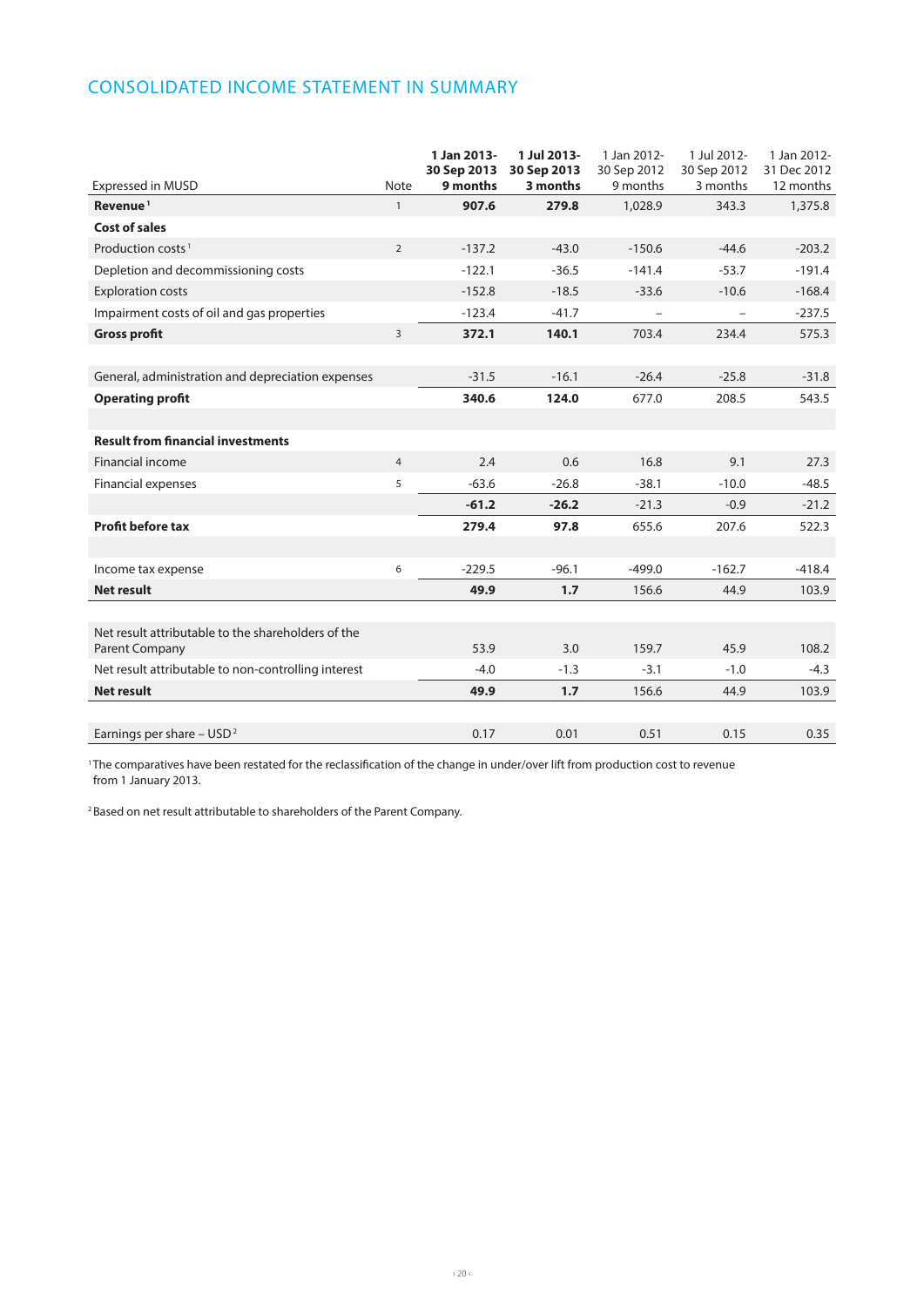## CONSOLIDATED STATEMENT OF COMPREHENSIVE INCOME IN SUMMARY

| Expressed in MUSD                                                 | 1 Jan 2013-<br>30 Sep 2013<br>9 months | 1 Jul 2013-<br>30 Sep 2013<br>3 months | 1 Jan 2012-<br>30 Sep 2012<br>9 months | 1 Jul 2012-<br>30 Sep 2012<br>3 months | 1 Jan 2012-<br>31 Dec 2012<br>12 months |
|-------------------------------------------------------------------|----------------------------------------|----------------------------------------|----------------------------------------|----------------------------------------|-----------------------------------------|
|                                                                   |                                        |                                        |                                        |                                        |                                         |
| <b>Net result</b>                                                 | 49.9                                   | 1.7                                    | 156.6                                  | 44.9                                   | 103.9                                   |
|                                                                   |                                        |                                        |                                        |                                        |                                         |
| Other comprehensive income                                        |                                        |                                        |                                        |                                        |                                         |
| Items that may be subsequently reclassified to profit<br>or loss: |                                        |                                        |                                        |                                        |                                         |
| Exchange differences foreign operations                           | $-34.3$                                | 23.1                                   | 36.2                                   | 45.3                                   | 61.6                                    |
| Cash flow hedges                                                  | $-13.3$                                | 3.7                                    | 14.0                                   | 11.3                                   | 9.2                                     |
| Available-for-sale financial assets                               | $-0.9$                                 | 1.4                                    | 19.0                                   | 13.5                                   | 16.1                                    |
| Income tax relating to other comprehensive income                 | 3.3                                    | $-1.0$                                 | $-3.5$                                 | $-2.8$                                 | $-2.3$                                  |
|                                                                   |                                        |                                        |                                        |                                        |                                         |
| Other comprehensive income, net of tax                            | $-45.2$                                | 27.2                                   | 65.7                                   | 67.4                                   | 84.6                                    |
|                                                                   |                                        |                                        |                                        |                                        |                                         |
| <b>Total comprehensive income</b>                                 | 4.7                                    | 28.9                                   | 222.3                                  | 112.3                                  | 188.5                                   |
|                                                                   |                                        |                                        |                                        |                                        |                                         |
| Total comprehensive income attributable to:                       |                                        |                                        |                                        |                                        |                                         |
| Shareholders of the Parent Company                                | 11.3                                   | 29.5                                   | 223.6                                  | 110.7                                  | 190.2                                   |
| Non-controlling interest                                          | $-6.6$                                 | $-0.6$                                 | $-1.3$                                 | 1.6                                    | $-1.7$                                  |
|                                                                   | 4.7                                    | 28.9                                   | 222.3                                  | 112.3                                  | 188.5                                   |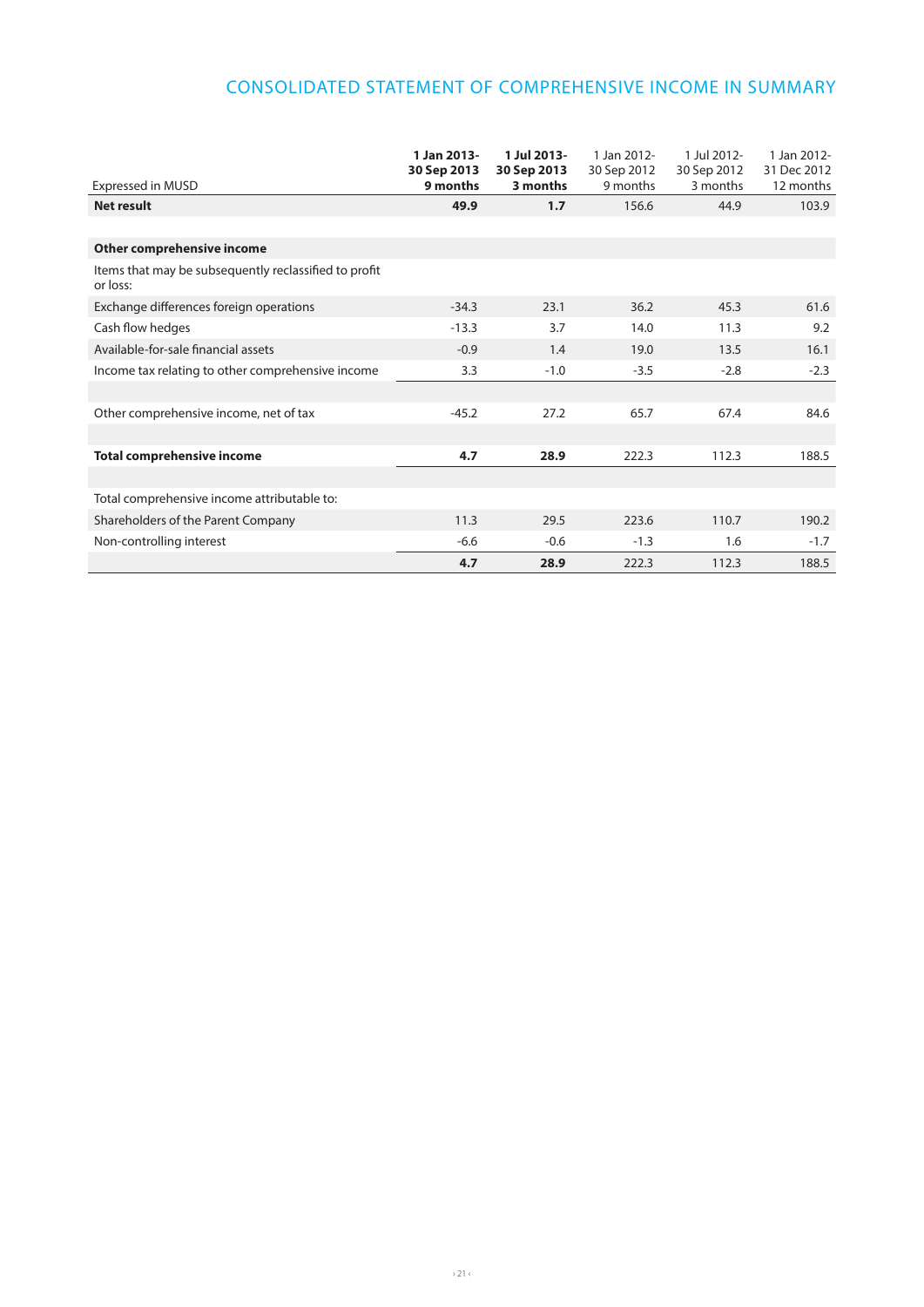## CONSOLIDATED BALANCE SHEET IN SUMMARY

| Expressed in MUSD                    | Note             | 30 September 2013 | 31 December 2012 |
|--------------------------------------|------------------|-------------------|------------------|
| <b>ASSETS</b>                        |                  |                   |                  |
| <b>Non-current assets</b>            |                  |                   |                  |
| Oil and gas properties               | $\boldsymbol{7}$ | 3,541.1           | 2,864.4          |
| Other tangible fixed assets          |                  | 69.2              | 49.4             |
| <b>Financial assets</b>              | $\,8\,$          | 60.7              | 44.1             |
| <b>Total non-current assets</b>      |                  | 3,671.0           | 2,957.9          |
|                                      |                  |                   |                  |
| <b>Current assets</b>                |                  |                   |                  |
| Receivables and inventories          | $\overline{9}$   | 217.9             | 238.4            |
| Cash and cash equivalents            |                  | 97.4              | 97.4             |
| <b>Total current assets</b>          |                  | 315.3             | 335.8            |
|                                      |                  |                   |                  |
| <b>TOTAL ASSETS</b>                  |                  | 3,986.3           | 3,293.7          |
|                                      |                  |                   |                  |
| <b>EQUITY AND LIABILITIES</b>        |                  |                   |                  |
| <b>Equity</b>                        |                  |                   |                  |
| Shareholders' equity                 |                  | 1,173.6           | 1,182.4          |
| Non-controlling interest             |                  | 61.0              | 67.7             |
| <b>Total equity</b>                  |                  | 1,234.6           | 1,250.1          |
|                                      |                  |                   |                  |
| <b>Non-current liabilities</b>       |                  |                   |                  |
| Provisions                           | 10               | 1,361.8           | 1,204.6          |
| <b>Financial liabilities</b>         | 11               | 866.7             | 384.2            |
| Other non-current liabilities        |                  | 24.5              | 22.6             |
| <b>Total non-current liabilities</b> |                  | 2,253.0           | 1,611.4          |
|                                      |                  |                   |                  |
| <b>Current liabilities</b>           |                  |                   |                  |
| <b>Current liabilities</b>           | 12               | 458.5             | 423.4            |
| Provisions                           | 10               | 40.2              | 8.8              |
| <b>Total current liabilities</b>     |                  | 498.7             | 432.2            |
|                                      |                  |                   |                  |
| <b>TOTAL EQUITY AND LIABILITIES</b>  |                  | 3,986.3           | 3,293.7          |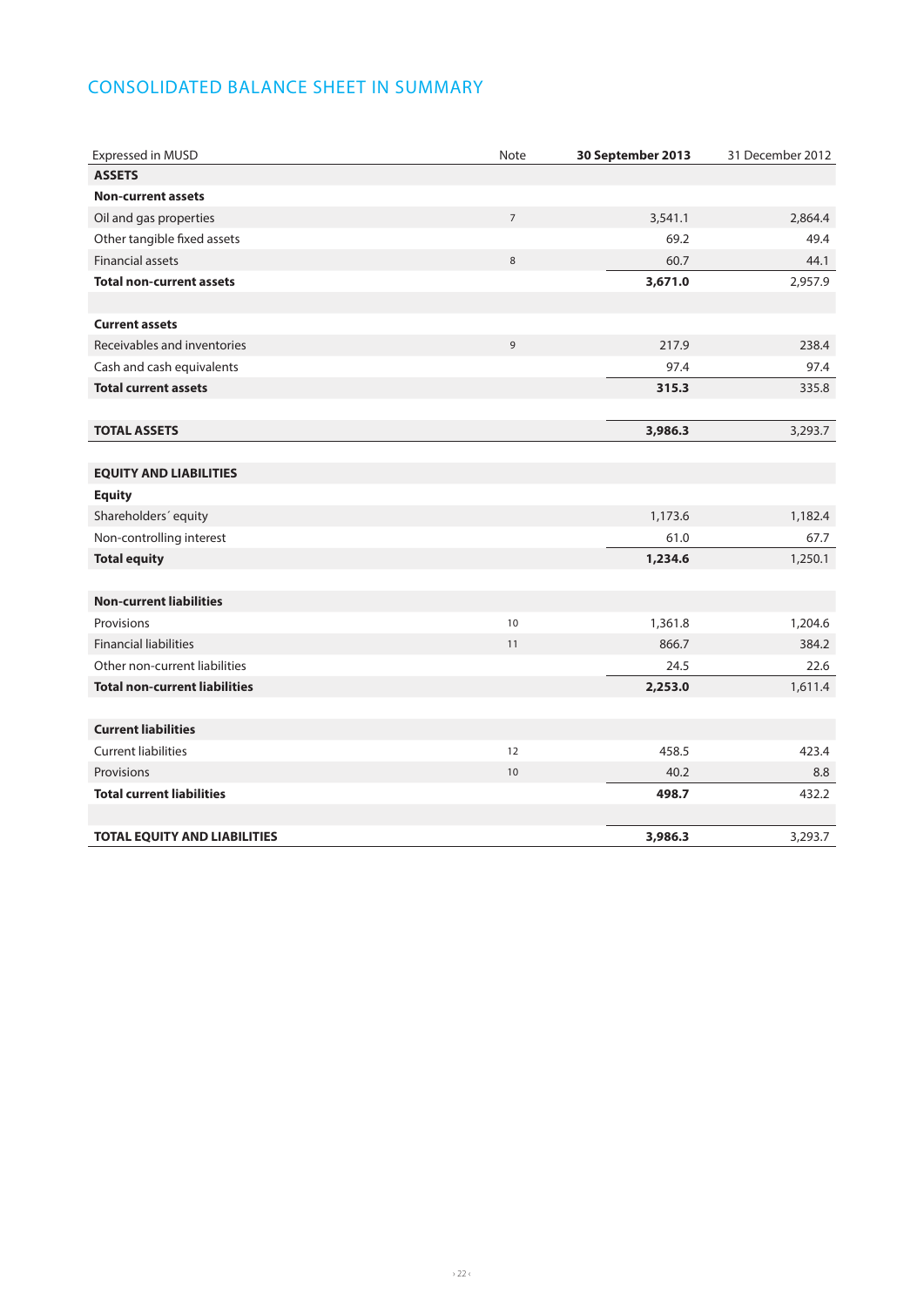## CONSOLIDATED STATEMENT OF CASH FLOW IN SUMMARY

|                                                       |      | 1 Jan 2013-<br>30 Sep 2013 | 1 Jul 2013-<br>30 Sep 2013 | 1 Jan 2012-<br>30 Sep 2012 | 1 Jul 2012-<br>30 Sep 2012 | 1 Jan 2012-<br>31 Dec 2012 |
|-------------------------------------------------------|------|----------------------------|----------------------------|----------------------------|----------------------------|----------------------------|
| <b>Expressed in MUSD</b>                              | Note | 9 months                   | 3 months                   | 9 months                   | 3 months                   | 12 months                  |
| <b>Cash flow from operations</b>                      |      |                            |                            |                            |                            |                            |
| Net result                                            |      | 49.9                       | 1.7                        | 156.6                      | 44.9                       | 103.9                      |
|                                                       |      |                            |                            |                            |                            |                            |
| Adjustments for non-cash related items                | 14   | 692.5                      | 225.1                      | 706.3                      | 255.9                      | 1,056.9                    |
| Gain on sale of asset                                 |      |                            |                            |                            |                            | $-1.1$                     |
| Interest received                                     |      | 0.8                        | 0.2                        | 1.3                        | 0.6                        | 3.5                        |
| Interest paid                                         |      | $-13.8$                    | $-5.8$                     | $-5.6$                     | $-2.3$                     | $-8.9$                     |
| Income taxes paid                                     |      | $-174.2$                   | $-8.8$                     | $-307.2$                   | $-53.8$                    | $-428.8$                   |
| Changes in working capital                            |      | 223.2                      | 147.3                      | 69.8                       | 38.1                       | 93.5                       |
| <b>Total cash flow from operations</b>                |      | 778.4                      | 359.7                      | 621.2                      | 283.4                      | 819.0                      |
|                                                       |      |                            |                            |                            |                            |                            |
| <b>Cash flow from investments</b>                     |      |                            |                            |                            |                            |                            |
| Investment in oil and gas properties                  |      | $-1,209.3$                 | $-549.9$                   | $-567.2$                   | $-268.2$                   | $-919.4$                   |
| Investment in office equipment and other assets       |      | $-19.7$                    | $-10.4$                    | $-4.8$                     | $-3.4$                     | $-9.7$                     |
| Investment in subsidiaries                            |      | $-3.5$                     | $-3.5$                     | $-10.2$                    | $-10.2$                    | $-10.2$                    |
| Decommissioning costs paid                            |      | $-0.7$                     | 0.2                        | $-8.7$                     | $-8.7$                     | $-18.6$                    |
| Other payments                                        |      | $-0.4$                     | $-0.2$                     | $-2.9$                     | $-0.4$                     | $-3.2$                     |
| <b>Total cash flow from investments</b>               |      | $-1,233.6$                 | $-563.8$                   | $-593.8$                   | $-290.9$                   | $-961.1$                   |
|                                                       |      |                            |                            |                            |                            |                            |
| <b>Cash flow from financing</b>                       |      |                            |                            |                            |                            |                            |
| Changes in long-term liabilities                      |      | 474.7                      | 220.6                      | 114.5                      | 121.6                      | 225.7                      |
| Financing fees paid                                   |      |                            |                            | $-48.8$                    | $-48.3$                    | $-49.2$                    |
| Purchase of own shares                                |      | $-20.1$                    | $-1.7$                     | $-8.7$                     |                            | $-8.7$                     |
| <b>Distributions</b>                                  |      | $-0.1$                     |                            |                            |                            |                            |
| <b>Total cash flow from financing</b>                 |      | 454.5                      | 218.9                      | 57.0                       | 73.3                       | 167.8                      |
|                                                       |      |                            |                            |                            |                            |                            |
| Change in cash and cash equivalents                   |      | $-0.7$                     | 14.8                       | 84.4                       | 65.8                       | 25.7                       |
| Cash and cash equivalents at the beginning of the     |      |                            |                            |                            |                            |                            |
| period                                                |      | 97.4                       | 86.5                       | 73.6                       | 90.6                       | 73.6                       |
| Currency exchange difference in cash and cash         |      |                            |                            |                            |                            |                            |
| equivalents                                           |      | 0.7                        | $-3.9$                     | $-1.1$                     | 0.5                        | $-1.9$                     |
| Cash and cash equivalents at the end of the<br>period |      | 97.4                       | 97.4                       | 156.9                      | 156.9                      | 97.4                       |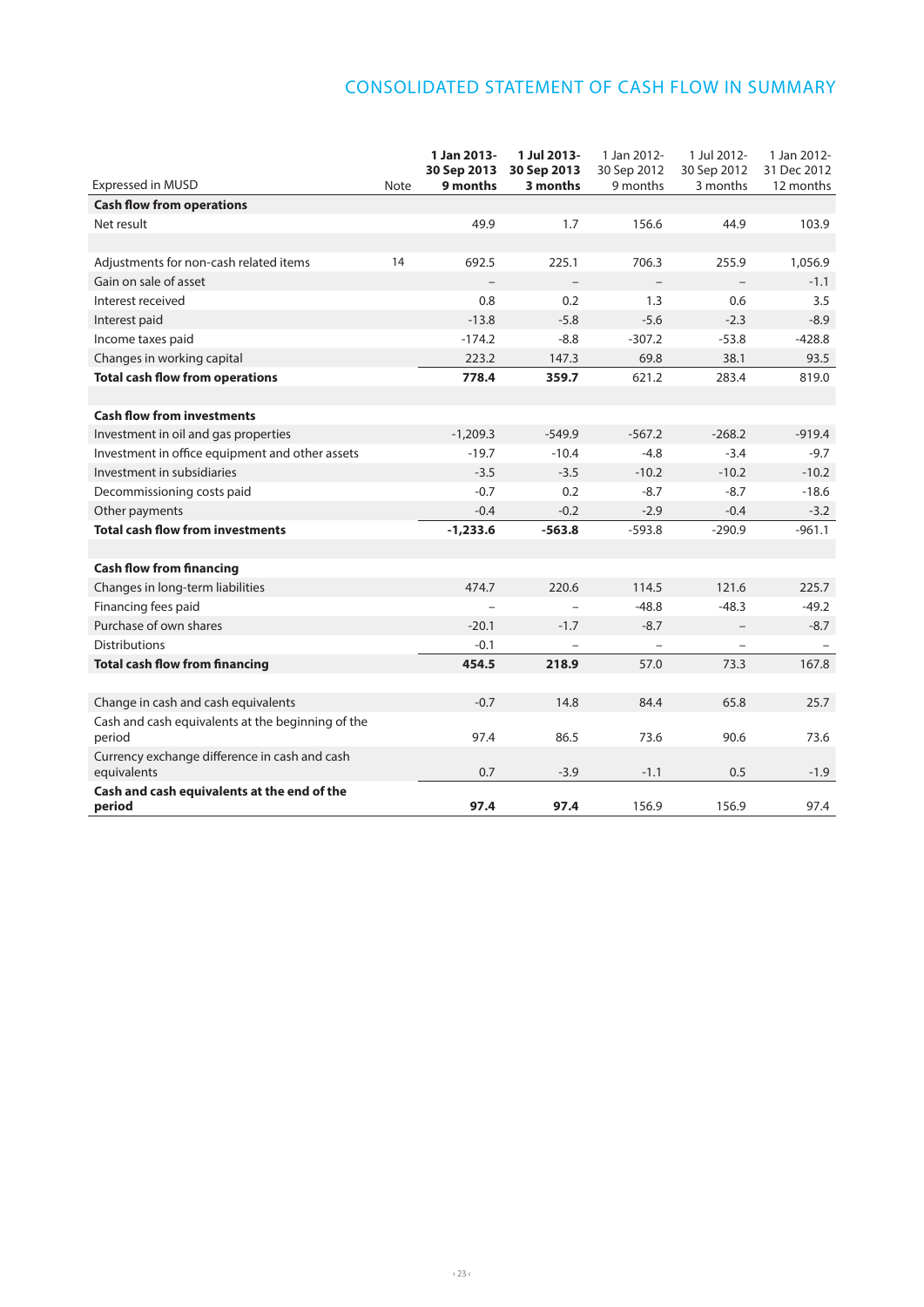## CONSOLIDATED STATEMENT OF CHANGES IN EQUITY IN SUMMARY

|                                      |                          | Additional               |                          |                   | Non-                     |         |
|--------------------------------------|--------------------------|--------------------------|--------------------------|-------------------|--------------------------|---------|
|                                      | Share                    | paid-in-capital/         | Retained                 | <b>Net</b>        | controlling              | Total   |
| <b>Expressed in MUSD</b>             | capital                  | Other reserves           | earnings                 | result            | interest                 | equity  |
| <b>Balance at 1 January 2012</b>     | 0.5                      | 337.8                    | 502.5                    | 160.1             | 69.4                     | 1,070.3 |
|                                      |                          |                          |                          |                   |                          |         |
| Transfer of prior year net result    |                          |                          | 160.1                    | $-160.1$          |                          |         |
|                                      |                          |                          |                          |                   |                          |         |
| <b>Total comprehensive income</b>    |                          | 63.9                     | $\qquad \qquad -$        | 159.7             | $-1.3$                   | 222.3   |
|                                      |                          |                          |                          |                   |                          |         |
| <b>Transactions with owners</b>      |                          |                          |                          |                   |                          |         |
| Purchase of own shares               |                          | $-8.7$                   | $\qquad \qquad -$        | $\qquad \qquad -$ |                          | $-8.7$  |
|                                      |                          |                          |                          |                   |                          |         |
| <b>Balance at 30 September 2012</b>  | 0.5                      | 393.0                    | 662.6                    | 159.7             | 68.1                     | 1,283.9 |
|                                      |                          |                          |                          |                   |                          |         |
| <b>Total comprehensive income</b>    | $\qquad \qquad -$        | 18.1                     | $\qquad \qquad -$        | $-51.5$           | $-0.4$                   | $-33.8$ |
|                                      |                          |                          |                          |                   |                          |         |
| <b>Balance at 31 December 2012</b>   | 0.5                      | 411.1                    | 662.6                    | 108.2             | 67.7                     | 1,250.1 |
|                                      |                          |                          |                          |                   |                          |         |
| Transfer of prior year net result    | $\qquad \qquad -$        | $\qquad \qquad -$        | 108.2                    | $-108.2$          | $\overline{\phantom{m}}$ |         |
|                                      |                          |                          |                          |                   |                          |         |
| <b>Total comprehensive income</b>    | $\qquad \qquad -$        | $-42.6$                  | $\qquad \qquad -$        | 53.9              | $-6.6$                   | 4.7     |
|                                      |                          |                          |                          |                   |                          |         |
| <b>Transactions with owners</b>      |                          |                          |                          |                   |                          |         |
| <b>Distributions</b>                 | $\overline{\phantom{m}}$ | $\overline{\phantom{0}}$ | $\overline{\phantom{m}}$ | $\qquad \qquad -$ | $-0.1$                   | $-0.1$  |
| Purchase of own shares               | $\overline{\phantom{0}}$ | $-20.1$                  | $\qquad \qquad -$        | $\qquad \qquad -$ | $\overline{\phantom{0}}$ | $-20.1$ |
| <b>Total transaction with owners</b> | $\overline{\phantom{m}}$ | $-20.1$                  | $\qquad \qquad -$        | $\qquad \qquad -$ | $-0.1$                   | $-20.2$ |
|                                      |                          |                          |                          |                   |                          |         |
| <b>Balance at 30 September 2013</b>  | 0.5                      | 348.4                    | 770.8                    | 53.9              | 61.0                     | 1,234.6 |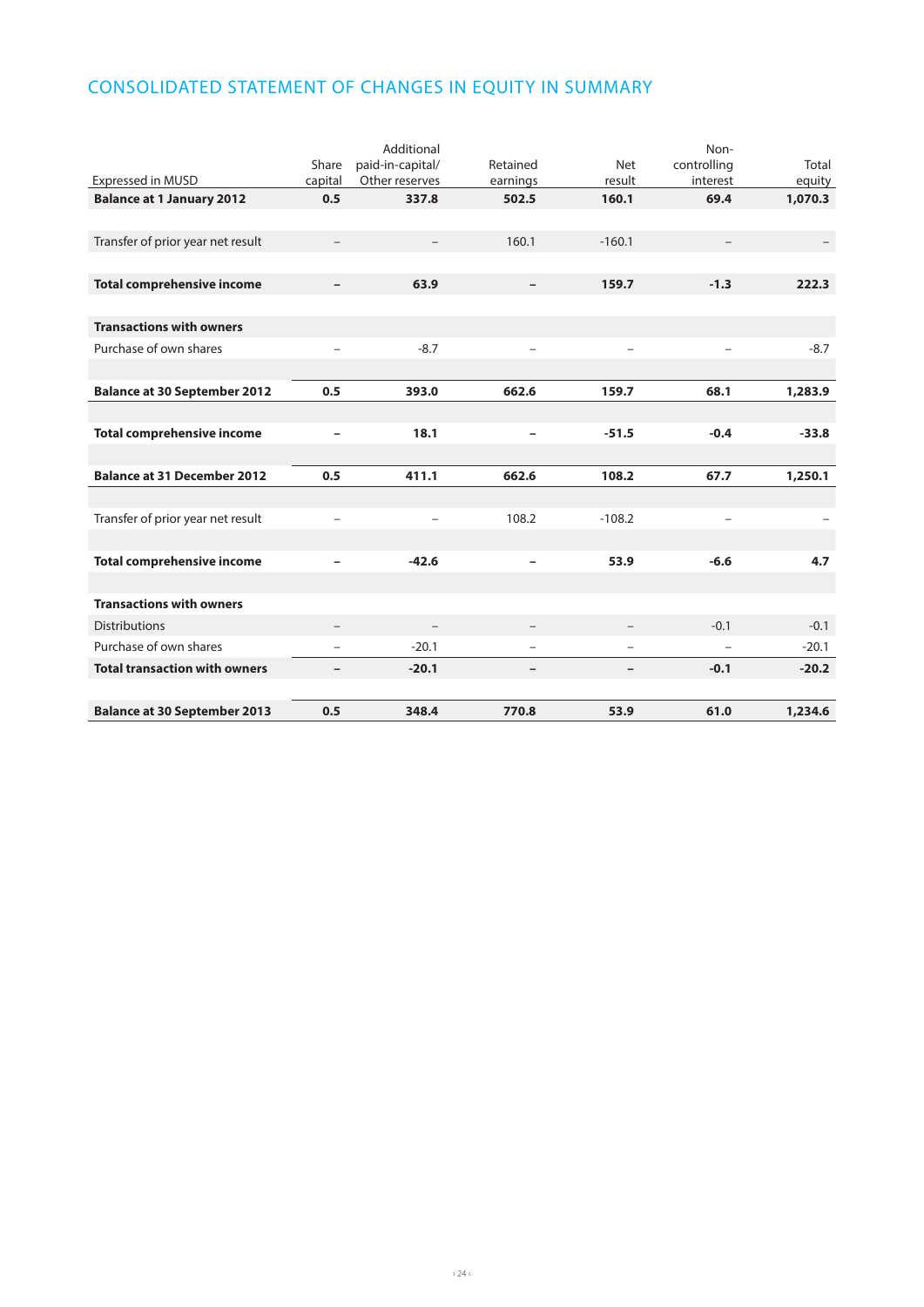### NOTES TO THE CONSOLIDATED FINANCIAL STATEMENTS

| Note 1. Revenue<br><b>MUSD</b>     | 1 Jan 2013-<br>30 Sep 2013<br>9 months | 1 Jul 2013-<br>30 Sep 2013<br>3 months | 1 Jan 2012-<br>30 Sep 2012<br>9 months | 1 Jul 2012-<br>30 Sep 2012<br>3 months | 1 Jan 2012-<br>31 Dec 2012<br>12 months |
|------------------------------------|----------------------------------------|----------------------------------------|----------------------------------------|----------------------------------------|-----------------------------------------|
| Crude oil                          | 811.7                                  | 295.7                                  | 878.9                                  | 269.6                                  | 1,169.0                                 |
| Condensate                         | 2.3                                    | 0.9                                    | 0.7                                    | 0.2                                    | 3.3                                     |
| Gas                                | 118.9                                  | 33.1                                   | 102.6                                  | 38.1                                   | 147.2                                   |
| Net sales of oil and gas           | 932.9                                  | 329.7                                  | 982.2                                  | 307.9                                  | 1,319.5                                 |
| Change in under/over lift position | $-38.0$                                | $-54.0$                                | 26.4                                   | 20.9                                   | 30.7                                    |
| Other revenue                      | 12.7                                   | 4.1                                    | 20.3                                   | 14.5                                   | 25.6                                    |
| <b>Revenue</b>                     | 907.6                                  | 279.8                                  | 1,028.9                                | 343.3                                  | 1,375.8                                 |

The reclassification of the change in under/over lift from production costs to revenue is effective from 1 January 2013 and the comparatives have been restated.

| Note 2. Production costs,<br><b>MUSD</b> | 1 Jan 2013-<br>30 Sep 2013<br>9 months | 1 Jul 2013-<br>30 Sep 2013<br>3 months | 1 Jan 2012-<br>30 Sep 2012<br>9 months | 1 Jul 2012-<br>30 Sep 2012<br>3 months | 1 Jan 2012-<br>31 Dec 2012<br>12 months |
|------------------------------------------|----------------------------------------|----------------------------------------|----------------------------------------|----------------------------------------|-----------------------------------------|
| Cost of operations                       | 82.0                                   | 23.4                                   | 76.4                                   | 25.9                                   | 105.6                                   |
| Tariff and transportation expenses       | 19.9                                   | 6.6                                    | 21.0                                   | 7.4                                    | 29.7                                    |
| Direct production taxes                  | 34.0                                   | 10.8                                   | 39.0                                   | 11.9                                   | 51.3                                    |
| Change in inventory position             | $-0.1$                                 | 2.2                                    | 12.4                                   | $-1.3$                                 | 14.8                                    |
| Other                                    | 1.4                                    | $\hspace{0.05cm}$                      | 1.8                                    | 0.7                                    | 1.8                                     |
|                                          | 137.2                                  | 43.0                                   | 150.6                                  | 44.6                                   | 203.2                                   |

The reclassification of the change in under/over lift from production costs to revenue is effective from 1 January 2013 and the comparatives have been restated.

|                                            | 1 Jan 2013- | 1 Jul 2013- | 1 Jan 2012-              | 1 Jul 2012- | 1 Jan 2012- |
|--------------------------------------------|-------------|-------------|--------------------------|-------------|-------------|
| Note 3. Segment information,               | 30 Sep 2013 | 30 Sep 2013 | 30 Sep 2012              | 30 Sep 2012 | 31 Dec 2012 |
| <b>MUSD</b>                                | 9 months    | 3 months    | 9 months                 | 3 months    | 12 months   |
| <b>Norway</b>                              |             |             |                          |             |             |
| Crude oil                                  | 676.9       | 240.2       | 717.9                    | 227.3       | 953.4       |
| Condensate                                 | 1.5         | 0.7         | $\overline{\phantom{m}}$ |             | 2.3         |
| Gas                                        | 73.2        | 18.7        | 64.3                     | 25.9        | 94.9        |
| Net sales of oil and gas                   | 751.6       | 259.6       | 782.2                    | 253.2       | 1,050.6     |
| Change in under/over lift position         | $-37.9$     | $-52.1$     | 27.5                     | 20.8        | 31.4        |
| Other revenue                              | 4.1         | 1.2         | 4.7                      | 1.6         | 6.5         |
| <b>Revenue</b>                             | 717.8       | 208.7       | 814.4                    | 275.6       | 1,088.5     |
| <b>Production costs</b>                    | $-52.4$     | $-14.0$     | $-46.6$                  | $-19.3$     | $-65.5$     |
| Depletion and decommissioning costs        | $-89.2$     | $-26.0$     | $-114.5$                 | $-42.6$     | $-154.1$    |
| <b>Exploration costs</b>                   | $-150.6$    | $-17.2$     | $-13.7$                  | $-0.7$      | $-103.1$    |
| Impairment costs of oil and gas properties | $-81.7$     | -           | $\qquad \qquad -$        |             | $-205.8$    |
| <b>Gross profit</b>                        | 343.9       | 151.5       | 639.6                    | 213.0       | 560.0       |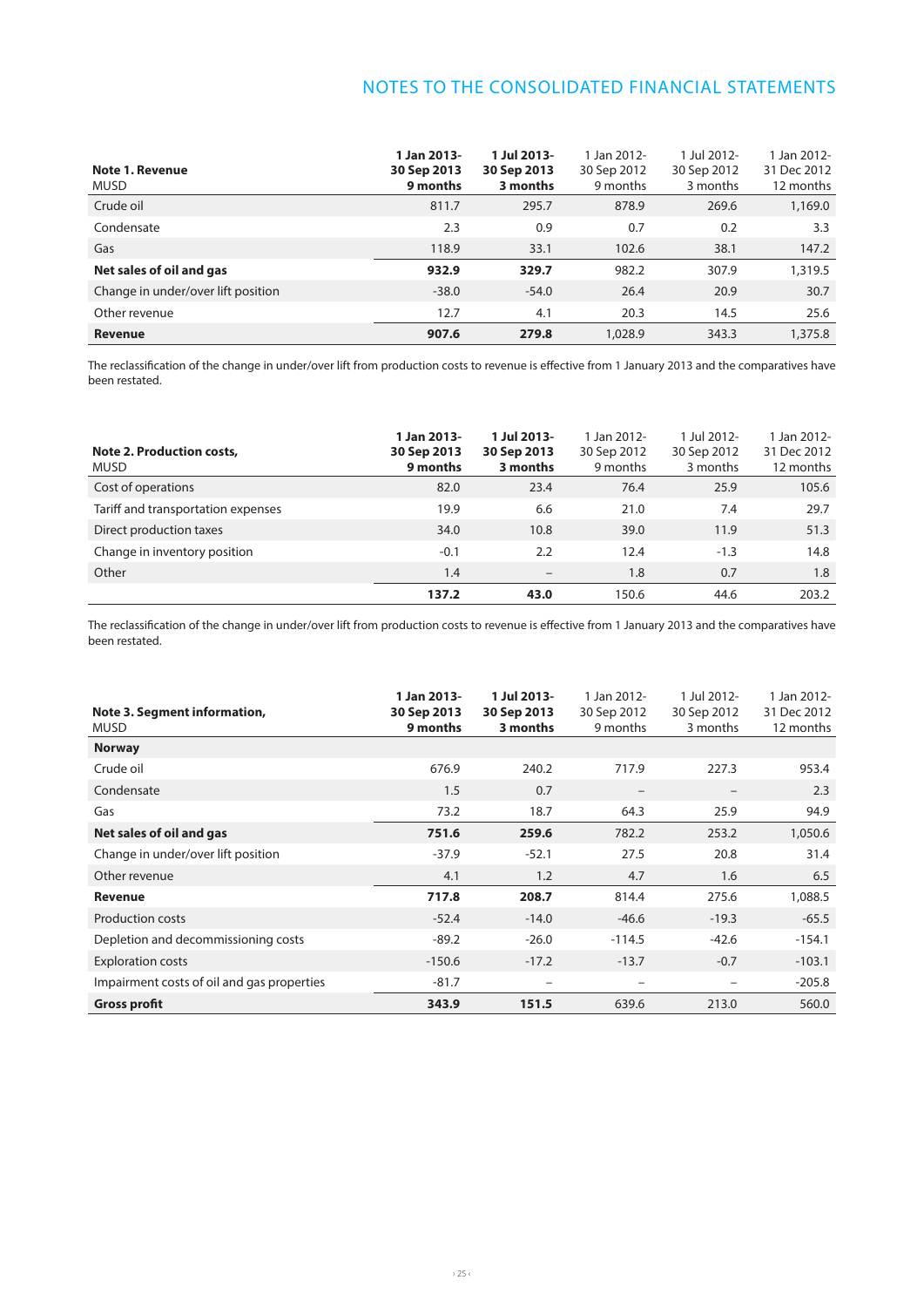## NOTES TO THE CONSOLIDATED FINANCIAL STATEMENTS

| Note 3. Segment information cont.,<br><b>MUSD</b> | 1 Jan 2013-<br>30 Sep 2013<br><b>9 months</b> | 1 Jul 2013-<br>30 Sep 2013<br>3 months | 1 Jan 2012-<br>30 Sep 2012<br>9 months | 1 Jul 2012-<br>30 Sep 2012<br>3 months | 1 Jan 2012-<br>31 Dec 2012<br>12 months |
|---------------------------------------------------|-----------------------------------------------|----------------------------------------|----------------------------------------|----------------------------------------|-----------------------------------------|
| <b>France</b>                                     |                                               |                                        |                                        |                                        |                                         |
| Crude oil                                         | 85.0                                          | 39.5                                   | 78.3                                   | 23.6                                   | 115.0                                   |
| Net sales of oil and gas                          | 85.0                                          | 39.5                                   | 78.3                                   | 23.6                                   | 115.0                                   |
| Change in under/over lift position                | $-2.0$                                        | $-1.8$                                 |                                        | 0.1                                    |                                         |
| Other revenue                                     | 1.8                                           | 0.7                                    | 1.1                                    | 0.4                                    | 2.6                                     |
| <b>Revenue</b>                                    | 84.8                                          | 38.4                                   | 79.4                                   | 24.1                                   | 117.6                                   |
| <b>Production costs</b>                           | $-27.7$                                       | $-10.5$                                | $-17.5$                                | $-5.0$                                 | $-29.9$                                 |
| Depletion and decommissioning costs               | $-9.1$                                        | $-3.1$                                 | $-8.7$                                 | $-2.8$                                 | $-11.7$                                 |
| <b>Exploration costs</b>                          | $-0.1$                                        |                                        | $-0.4$                                 | $-0.1$                                 | $-5.0$                                  |
| <b>Gross profit</b>                               | 47.9                                          | 24.8                                   | 52.8                                   | 16.2                                   | 71.0                                    |
|                                                   |                                               |                                        |                                        |                                        |                                         |
| <b>Netherlands</b>                                |                                               |                                        |                                        |                                        |                                         |
| Crude oil                                         | 0.1                                           |                                        | 0.1                                    |                                        | 0.2                                     |
| Condensate                                        | 0.8                                           | 0.2                                    | 0.7                                    | 0.2                                    | 1.0                                     |
| Gas                                               | 32.8                                          | 10.0                                   | 31.0                                   | 10.2                                   | 41.4                                    |
| Net sales of oil and gas                          | 33.7                                          | 10.2                                   | 31.8                                   | 10.4                                   | 42.6                                    |
| Change in under/over lift position                | 1.9                                           | $-0.1$                                 | $-0.5$                                 | $-0.1$                                 | $-0.7$                                  |
| Other revenue                                     | 1.3                                           | 0.4                                    | 11.9                                   | 11.3                                   | 12.2                                    |
| <b>Revenue</b>                                    | 36.9                                          | 10.5                                   | 43.2                                   | 21.6                                   | 54.1                                    |
| Production costs                                  | $-9.8$                                        | $-3.4$                                 | $-8.6$                                 | $-2.8$                                 | $-12.4$                                 |
| Depletion and decommissioning costs               | $-11.3$                                       | $-3.3$                                 | $-8.0$                                 | $-2.6$                                 | $-10.4$                                 |
| <b>Exploration costs</b>                          | $-1.3$                                        | $-1.3$                                 | $-0.5$                                 |                                        | $-0.6$                                  |
| <b>Gross profit</b>                               | 14.5                                          | 2.5                                    | 26.1                                   | 16.2                                   | 30.7                                    |
|                                                   |                                               |                                        |                                        |                                        |                                         |
| Indonesia                                         |                                               |                                        |                                        |                                        |                                         |
| Gas                                               | 12.9                                          | 4.4                                    | 7.3                                    | 2.0                                    | 10.9                                    |
| Net sales of oil and gas                          | 12.9                                          | 4.4                                    | 7.3                                    | 2.0                                    | 10.9                                    |
| Change in under/over lift position                | $\qquad \qquad -$                             | $\qquad \qquad -$                      | $-0.6$                                 | 0.1                                    |                                         |
| <b>Revenue</b>                                    | 12.9                                          | 4.4                                    | 6.7                                    | 2.1                                    | 10.9                                    |
| <b>Production costs</b>                           | $-3.8$                                        | $-1.5$                                 | $-3.8$                                 | $-0.9$                                 | $-5.5$                                  |
| Depletion and decommissioning costs               | $-8.7$                                        | $-2.9$                                 | $-3.4$                                 | $-1.1$                                 | $-5.6$                                  |
| <b>Exploration costs</b>                          | $-0.3$                                        | $-0.1$                                 | $-7.1$                                 | $-0.1$                                 | $-7.4$                                  |
| <b>Gross profit</b>                               | 0.1                                           | $-0.1$                                 | $-7.6$                                 |                                        | $-7.6$                                  |
|                                                   |                                               |                                        |                                        |                                        |                                         |
| <b>Russia</b>                                     |                                               |                                        |                                        |                                        |                                         |
| Crude oil                                         | 49.7                                          | 16.0                                   | 58.0                                   | 18.7                                   | 75.8                                    |
| Net sales of oil and gas                          | 49.7                                          | 16.0                                   | 58.0                                   | 18.7                                   | 75.8                                    |
| Revenue                                           | 49.7                                          | 16.0                                   | 58.0                                   | 18.7                                   | 75.8                                    |
| Production costs                                  | $-43.5$                                       | $-13.6$                                | $-49.8$                                | $-15.1$                                | $-65.2$                                 |
| Depletion and decommissioning costs               | $-3.8$                                        | $-1.2$                                 | $-3.3$                                 | $-1.1$                                 | $-4.3$                                  |
| Impairment costs of oil and gas properties        |                                               |                                        |                                        |                                        | $-31.7$                                 |
| <b>Gross profit</b>                               | 2.4                                           | $1.2$                                  | 4.9                                    | 2.5                                    | $-25.4$                                 |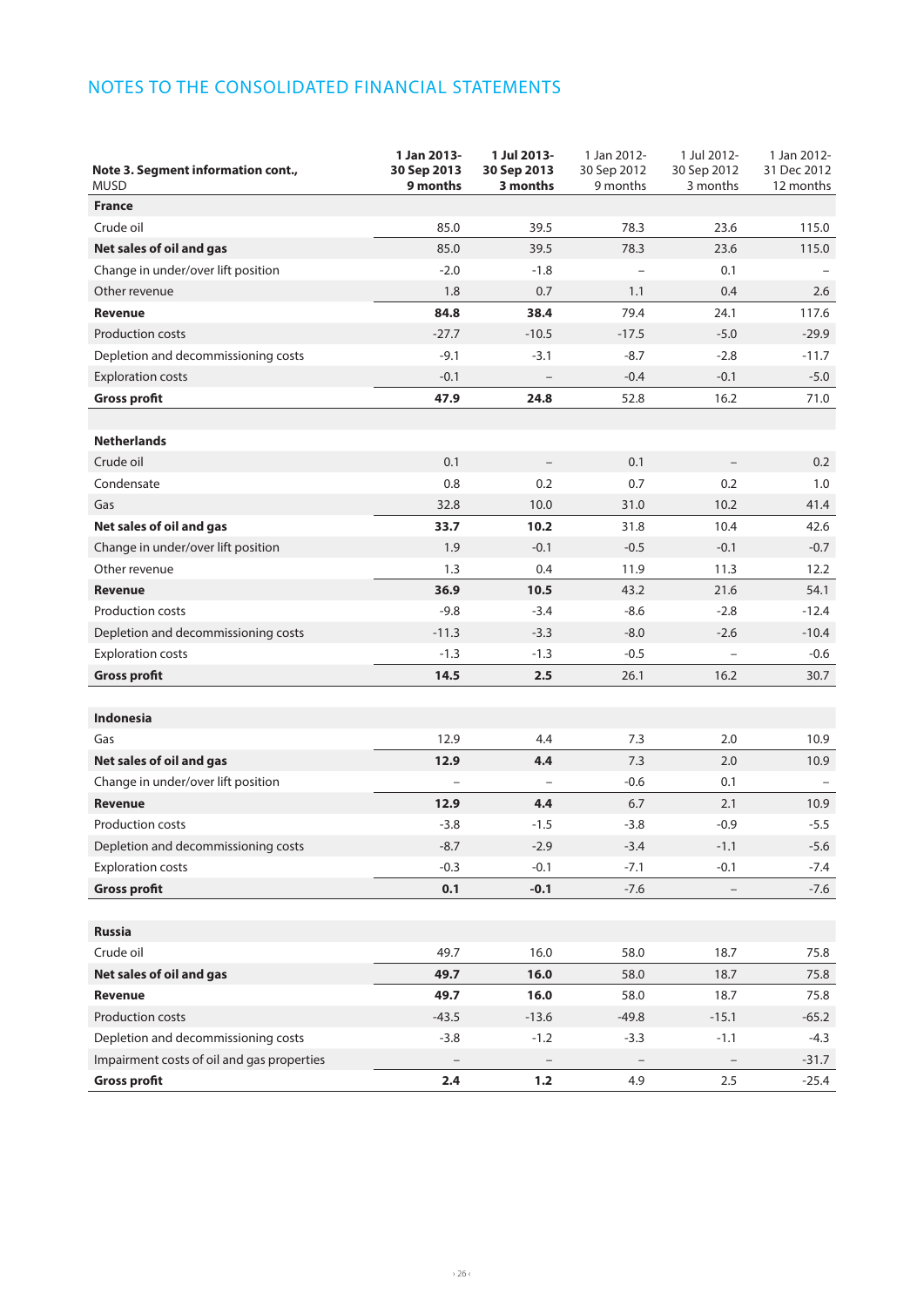| Note 3. Segment information cont.,                         | 1 Jan 2013-<br>30 Sep 2013 | 1 Jul 2013-<br>30 Sep 2013 | 1 Jan 2012-<br>30 Sep 2012 | 1 Jul 2012-<br>30 Sep 2012 | 1 Jan 2012-<br>31 Dec 2012 |
|------------------------------------------------------------|----------------------------|----------------------------|----------------------------|----------------------------|----------------------------|
| <b>MUSD</b>                                                | 9 months                   | 3 months                   | 9 months                   | 3 months                   | 12 months                  |
| <b>Other</b>                                               |                            |                            |                            |                            |                            |
| Crude oil <sup>1</sup>                                     | $\qquad \qquad -$          | $\overline{\phantom{0}}$   | 24.6                       | $\qquad \qquad -$          | 24.6                       |
| Net sales of oil and gas                                   |                            |                            | 24.6                       |                            | 24.6                       |
| Other revenue                                              | 5.5                        | 1.8                        | 2.6                        | 1.2                        | 4.3                        |
| <b>Revenue</b>                                             | 5.5                        | 1.8                        | 27.2                       | 1.2                        | 28.9                       |
| <b>Production costs</b>                                    | $\overline{\phantom{0}}$   |                            | $-24.3$                    | $-1.5$                     | $-24.7$                    |
| Depletion and decommissioning costs                        | $\overline{\phantom{0}}$   | $\overline{\phantom{0}}$   | $-3.5$                     | $-3.5$                     | $-5.3$                     |
| Exploration costs <sup>2</sup>                             | $-0.5$                     | 0.1                        | $-11.8$                    | $-9.7$                     | $-52.3$                    |
| Impairment costs of oil and gas<br>properties <sup>3</sup> | $-41.7$                    | $-41.7$                    |                            |                            |                            |
| <b>Gross profit</b>                                        | $-36.7$                    | $-39.8$                    | $-12.4$                    | $-13.5$                    | $-53.4$                    |
|                                                            |                            |                            |                            |                            |                            |
| <b>Total</b>                                               |                            |                            |                            |                            |                            |
| Crude oil                                                  | 811.7                      | 295.7                      | 878.9                      | 269.6                      | 1,169.0                    |
| Condensate                                                 | 2.3                        | 0.9                        | 0.7                        | 0.2                        | 3.3                        |
| Gas                                                        | 118.9                      | 33.1                       | 102.6                      | 38.1                       | 147.2                      |
| Net sales of oil and gas                                   | 932.9                      | 329.7                      | 982.2                      | 307.9                      | 1,319.5                    |
| Change in under/over lift position                         | $-38.0$                    | $-54.0$                    | 26.4                       | 20.9                       | 30.7                       |
| Other revenue                                              | 12.7                       | 4.1                        | 20.3                       | 14.5                       | 25.6                       |
| <b>Revenue</b>                                             | 907.6                      | 279.8                      | 1,028.9                    | 343.3                      | 1,375.8                    |
| <b>Production costs</b>                                    | $-137.2$                   | $-43.0$                    | $-150.6$                   | $-44.6$                    | $-203.2$                   |
| Depletion and decommissioning costs                        | $-122.1$                   | $-36.5$                    | $-141.4$                   | $-53.7$                    | $-191.4$                   |
| <b>Exploration costs</b>                                   | $-152.8$                   | $-18.5$                    | $-33.5$                    | $-10.6$                    | $-168.4$                   |
| Impairment costs of oil and gas<br>properties              | $-123.4$                   | $-41.7$                    |                            |                            | $-237.5$                   |
| <b>Gross profit</b>                                        | 372.1                      | 140.1                      | 703.4                      | 234.4                      | 575.3                      |

<sup>1</sup> Net sales of crude oil related to Tunisia in the comparative period and in 2012.

<sup>2</sup> Exploration costs in 2012 related mainly to Malaysia and amounted to MUSD 46.7. An amount of MUSD 0.5 (MUSD 0.1) has been expensed in the reporting period relating to Malaysia.

<sup>3</sup> Impairment costs of oil and gas properties have been booked in the reporting period relating to Malaysia.

Within each segment, revenues from transactions with a single external customer amount to ten percent or more of revenue for that segment.

| Note 4. Financial income,<br><b>MUSD</b> | 1 Jan 2013-<br>30 Sep 2013<br>9 months | 1 Jul 2013-<br>30 Sep 2013<br>3 months | 1 Jan 2012-<br>30 Sep 2012<br>9 months | 1 Jul 2012-<br>30 Sep 2012<br>3 months | 1 Jan 2012-<br>31 Dec 2012<br>12 months |
|------------------------------------------|----------------------------------------|----------------------------------------|----------------------------------------|----------------------------------------|-----------------------------------------|
| Interest income                          | 1.8                                    | 0.5                                    | 2.5                                    | 0.9                                    | 5.1                                     |
| Foreign currency exchange gain, net      |                                        | $\qquad \qquad$                        | 0.7                                    | $-5.2$                                 | 6.2                                     |
| Guarantee fees                           | 0.3                                    | 0.1                                    | $\qquad \qquad$                        |                                        | 0.2                                     |
| Gain on consolidation of subsidiary      |                                        |                                        | 13.4                                   | 13.4                                   | 13.4                                    |
| Other                                    | 0.3                                    | $\overline{\phantom{0}}$               | 0.2                                    | 0.1                                    | 2.4                                     |
|                                          | 2.4                                    | 0.6                                    | 16.8                                   | 9.2                                    | 27.3                                    |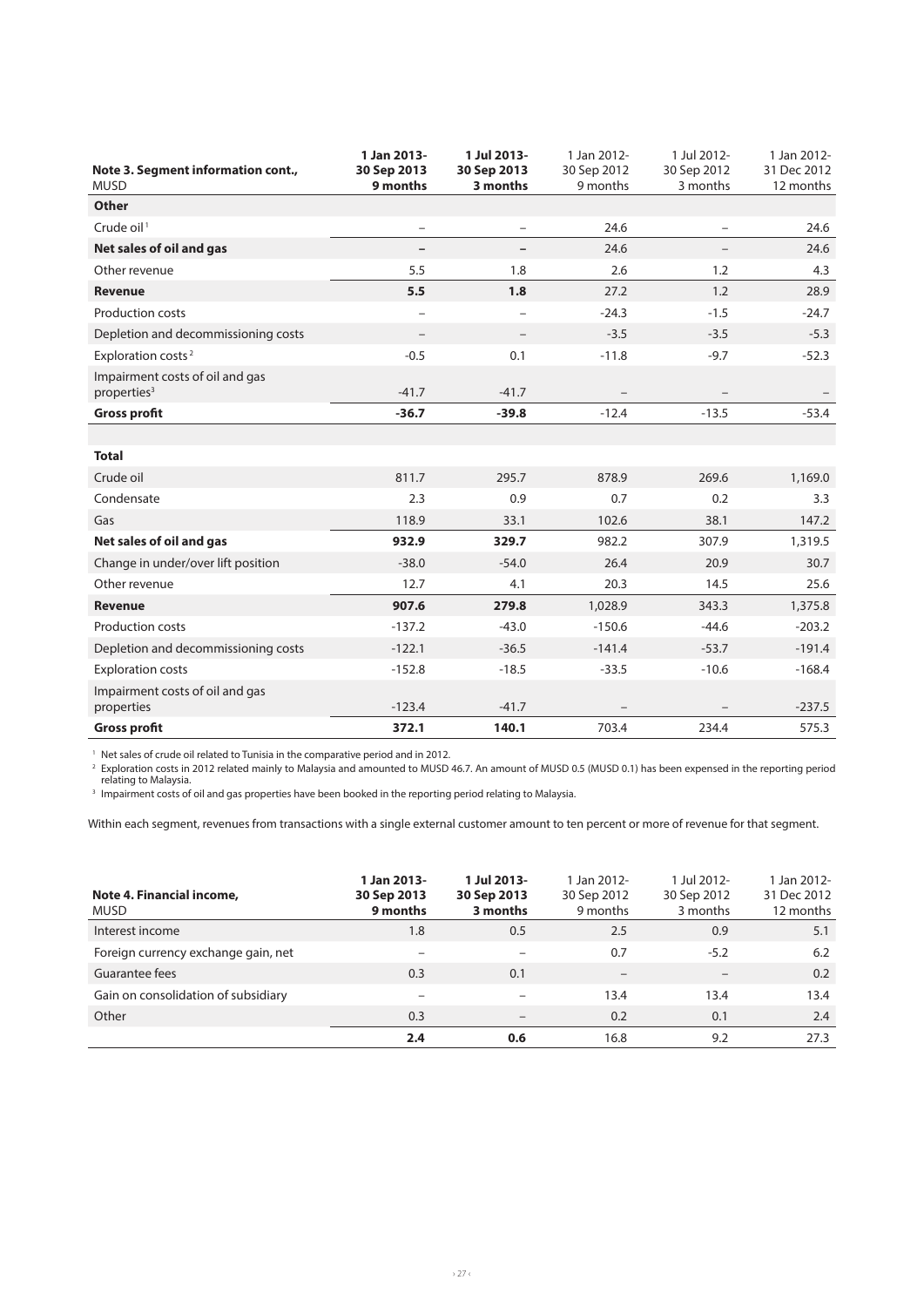## NOTES TO THE CONSOLIDATED FINANCIAL STATEMENTS

| Note 5. Financial expenses,<br><b>MUSD</b> | 1 Jan 2013-<br>30 Sep 2013<br>9 months | 1 Jul 2013-<br>30 Sep 2013<br>3 months | 1 Jan 2012-<br>30 Sep 2012<br>9 months | 1 Jul 2012-<br>30 Sep 2012<br>3 months | 1 Jan 2012-<br>31 Dec 2012<br>12 months |
|--------------------------------------------|----------------------------------------|----------------------------------------|----------------------------------------|----------------------------------------|-----------------------------------------|
| Interest expense                           | 3.8                                    | 1.1                                    | 4.8                                    | 1.6                                    | 6.8                                     |
| Foreign currency exchange loss, net        | 33.2                                   | 17.1                                   |                                        |                                        |                                         |
| Result on interest rate hedge settlement   | 1.0                                    | 0.5                                    | 0.2                                    | $\qquad \qquad -$                      | 0.2                                     |
| Unwinding of site restoration discount     | 4.6                                    | 1.5                                    | 3.8                                    | 1.3                                    | 5.1                                     |
| Amortisation of deferred financing fees    | 6.5                                    | 2.1                                    | 4.6                                    | 2.1                                    | 6.6                                     |
| Loan facility commitment fees              | 13.7                                   | 4.1                                    | 5.6                                    | 4.9                                    | 10.3                                    |
| Impairment of other shares                 | $\qquad \qquad -$                      | $\overline{\phantom{a}}$               | 18.6                                   | $\overline{\phantom{m}}$               | 18.6                                    |
| Other                                      | 0.8                                    | 0.4                                    | 0.5                                    | 0.2                                    | 0.9                                     |
|                                            | 63.6                                   | 26.8                                   | 38.1                                   | 10.1                                   | 48.5                                    |

| Note 6. Income tax expense,<br><b>MUSD</b> | 1 Jan 2013-<br>30 Sep 2013<br>9 months | 1 Jul 2013-<br>30 Sep 2013<br>3 months | 1 Jan 2012-<br>30 Sep 2012<br>9 months | 1 Jul 2012-<br>30 Sep 2012<br>3 months | 1 Jan 2012-<br>31 Dec 2012<br>12 months |
|--------------------------------------------|----------------------------------------|----------------------------------------|----------------------------------------|----------------------------------------|-----------------------------------------|
| Current tax                                | $-0.4$                                 | $-31.1$                                | 284.3                                  | 80.3                                   | 341.3                                   |
| Deferred tax                               | 229.9                                  | 127.2                                  | 214.7                                  | 82.4                                   | 77.1                                    |
|                                            | 229.5                                  | 96.1                                   | 499.0                                  | 162.7                                  | 418.4                                   |

### **Note 7. Oil and gas properties,**

| <b>MUSD</b> | 30 Sep 2013 | 31 Dec 2012 |
|-------------|-------------|-------------|
| Norway      | 2,396.9     | 1,702.3     |
| France      | 221.2       | 216.8       |
| Netherlands | 58.2        | 65.8        |
| Indonesia   | 94.7        | 96.9        |
| Russia      | 591.1       | 599.2       |
| Malaysia    | 179.0       | 183.4       |
|             | 3,541.1     | 2,864.4     |

### **Note 8. Financial assets,**

| <b>MUSD</b>                     | 30 Sep 2013 | 31 Dec 2012 |
|---------------------------------|-------------|-------------|
| Other shares and participations | 19.1        | 20.0        |
| <b>Bonds</b>                    | 10.1        | 9.5         |
| Deferred tax                    | 14.0        | 13.3        |
| Corporate tax                   | 16.2        |             |
| Other                           | 1.3         | 1.3         |
|                                 | 60.7        | 44.1        |

### **Note 9. Receivables and inventories,**

| <b>MUSD</b>                         | 30 Sep 2013 | 31 Dec 2012 |
|-------------------------------------|-------------|-------------|
| Inventories                         | 20.2        | 18.7        |
| Trade receivables                   | 119.8       | 125.9       |
| Underlift                           | 8.5         | 26.4        |
| Corporate tax                       | 4.8         | 4.0         |
| Joint venture debtors               | 24.4        | 11.5        |
| Derivative instruments              | 0.2         | 9.1         |
| Prepaid expenses and accrued income | 33.4        | 32.9        |
| Other                               | 6.6         | 9.9         |
|                                     | 217.9       | 238.4       |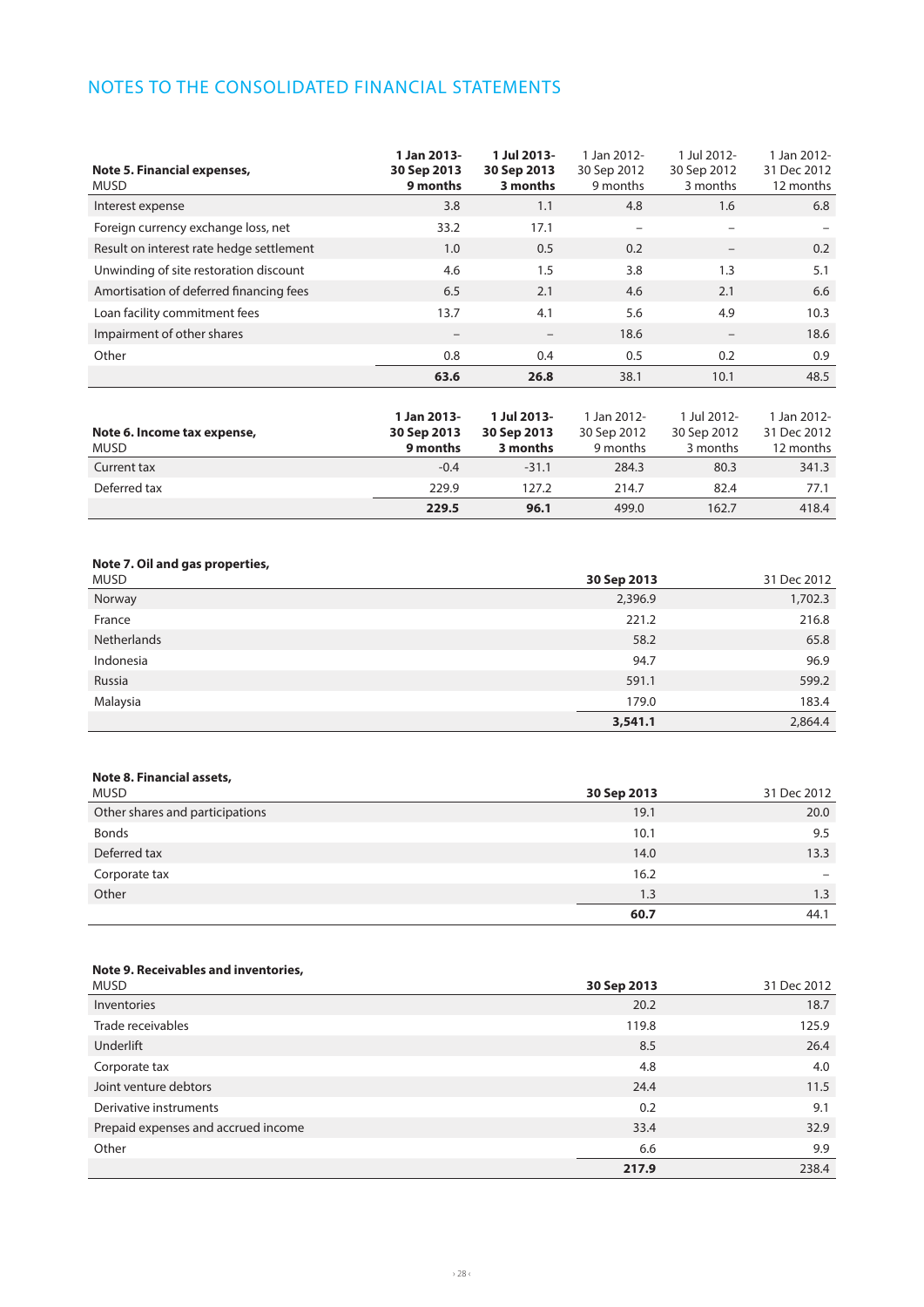| Note 10. Provisions,     |             |             |
|--------------------------|-------------|-------------|
| <b>MUSD</b>              | 30 Sep 2013 | 31 Dec 2012 |
| Non-current:             |             |             |
| Site restoration         | 214.2       | 190.5       |
| Deferred tax             | 1,104.6     | 942.2       |
| Long-term incentive plan | 37.0        | 67.1        |
| Derivative instruments   | 1.6         |             |
| Pension                  | 1.5         | 1.5         |
| Other                    | 2.9         | 3.3         |
|                          | 1,361.8     | 1,204.6     |
| <b>Current:</b>          |             |             |
| Long-term incentive plan | 40.2        | 8.8         |
|                          | 40.2        | 8.8         |
|                          | 1,402.0     | 1,213.4     |

### **Note 11. Financial liabilities,**

| <b>MUSD</b>                | 30 Sep 2013 | 31 Dec 2012 |
|----------------------------|-------------|-------------|
| Bank loans                 | 905.0       | 432.0       |
| Capitalised financing fees | $-38.3$     | -47.8       |
|                            | 866.7       | 384.2       |

### **Note 12. Current liabilities,**

| <b>MUSD</b>             | 30 Sep 2013              | 31 Dec 2012 |
|-------------------------|--------------------------|-------------|
| Trade payables          | 9.8                      | 15.7        |
| Deferred revenue        | $\overline{\phantom{0}}$ | 1.6         |
| Overlift                | 21.3                     | 0.5         |
| Tax liabilities         | 4.5                      | 170.0       |
| Accrued expenses        | 33.7                     | 8.3         |
| Joint venture creditors | 378.2                    | 213.9       |
| Derivative instruments  | 2.8                      |             |
| Other                   | 8.2                      | 13.4        |
|                         | 458.5                    | 423.4       |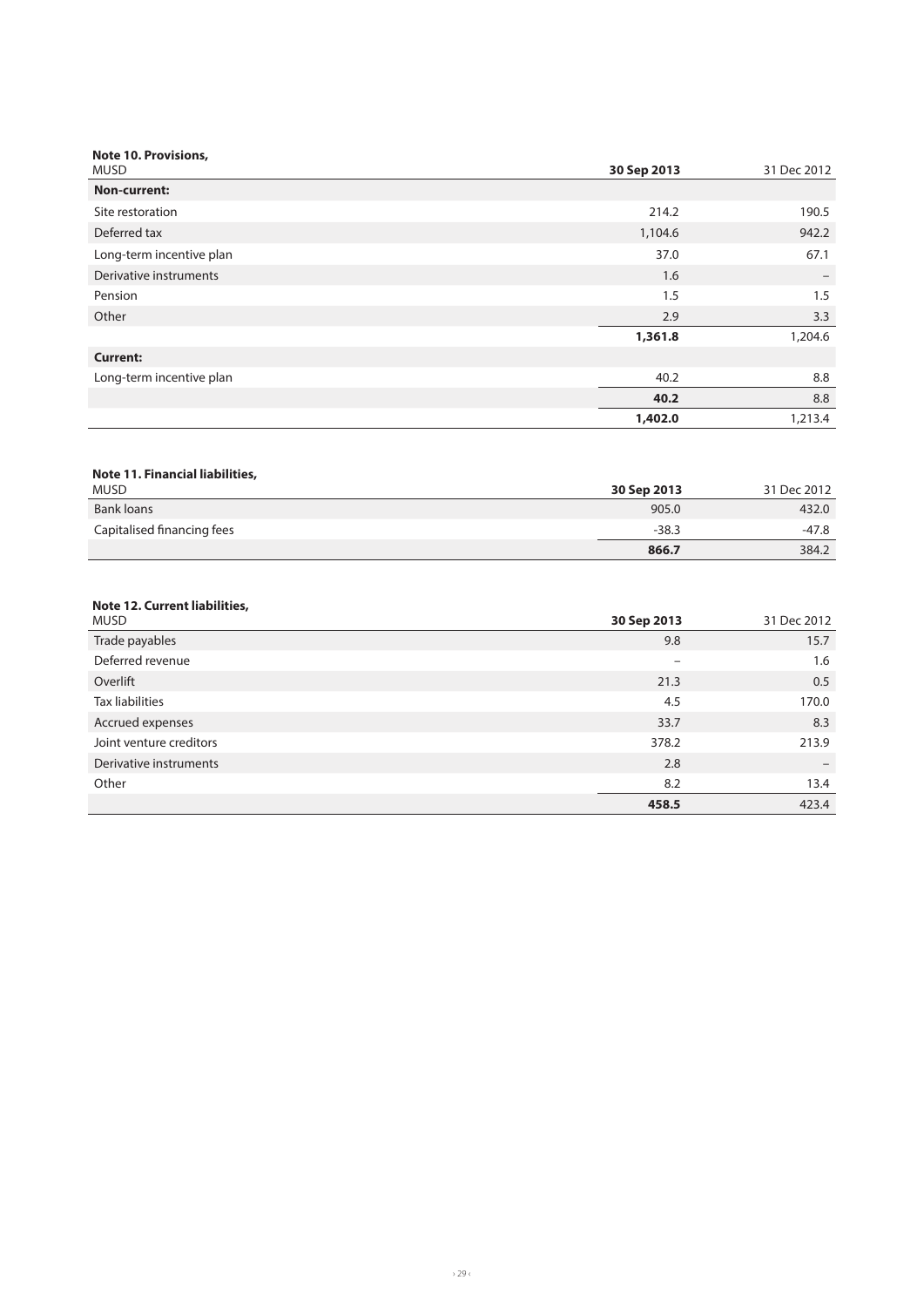### NOTES TO THE CONSOLIDATED FINANCIAL STATEMENTS

#### **Note 13. Financial instruments,**

For financial instruments measured at fair value in the balance sheet, the following fair value measurement hierarchy is used:

– Level 1: based on quoted prices in active markets;

– Level 2: based on inputs other than quoted prices as within level 1, that are either directly or

indirectly observable;

– Level 3: based on inputs which are not based on observable market data.

Based on this hierarchy, financial instruments measured at fair value can be detailed as follows:

| 30 September 2013                      |         |                   |         |
|----------------------------------------|---------|-------------------|---------|
| <b>MUSD</b>                            | Level 1 | Level 2           | Level 3 |
| <b>Assets</b>                          |         |                   |         |
| Available for sale financial assets    |         |                   |         |
| - Other shares and participations      | 18.7    |                   | 0.4     |
| - Bonds                                | 10.1    | $\qquad \qquad -$ |         |
| - Derivative instruments - non-current |         | -                 |         |
| - Derivative instruments - current     |         | 0.2               |         |
|                                        | 28.8    | 0.2               | 0.4     |
| <b>Liabilities</b>                     |         |                   |         |
| - Derivative instruments - non-current |         | 1.6               |         |
| - Derivative instruments - current     |         | 2.8               |         |
|                                        |         | 4.4               |         |

| 31 December 2012<br><b>MUSD</b>        | Level 1 | Level 2                  | Level 3 |
|----------------------------------------|---------|--------------------------|---------|
| <b>Assets</b>                          |         |                          |         |
| Available for sale financial assets    |         |                          |         |
| - Other shares and participations      | 19.6    | $\overline{\phantom{0}}$ | 0.4     |
| - Bonds                                | 9.5     | -                        |         |
| - Derivative instruments - non-current |         |                          |         |
| - Derivative instruments - current     |         | 9.1                      |         |
|                                        | 29.1    | 9.1                      | 0.4     |
| <b>Liabilities</b>                     |         |                          |         |
| - Derivative instruments - non-current |         |                          |         |
| - Derivative instruments – current     |         | -                        |         |
|                                        |         |                          |         |

There were no transfers between the levels during the reporting period. Other shares and participations and bonds are specified in Note 8 Financial assets.

Derivative instruments are valued using marked-to-market valuations provided by the counterparties to the hedge at the balance sheet date. The hedge counterparties are all banks which are party to the loan facility agreement.

Fair value of the following financial assets and liabilities is estimated to equal the carrying value.

- Trade receivables

- Joint venture debtors

- Cash and cash equivalents

- Trade payables

- Joint venture creditors

- Bank loans

- Other non-current liabilities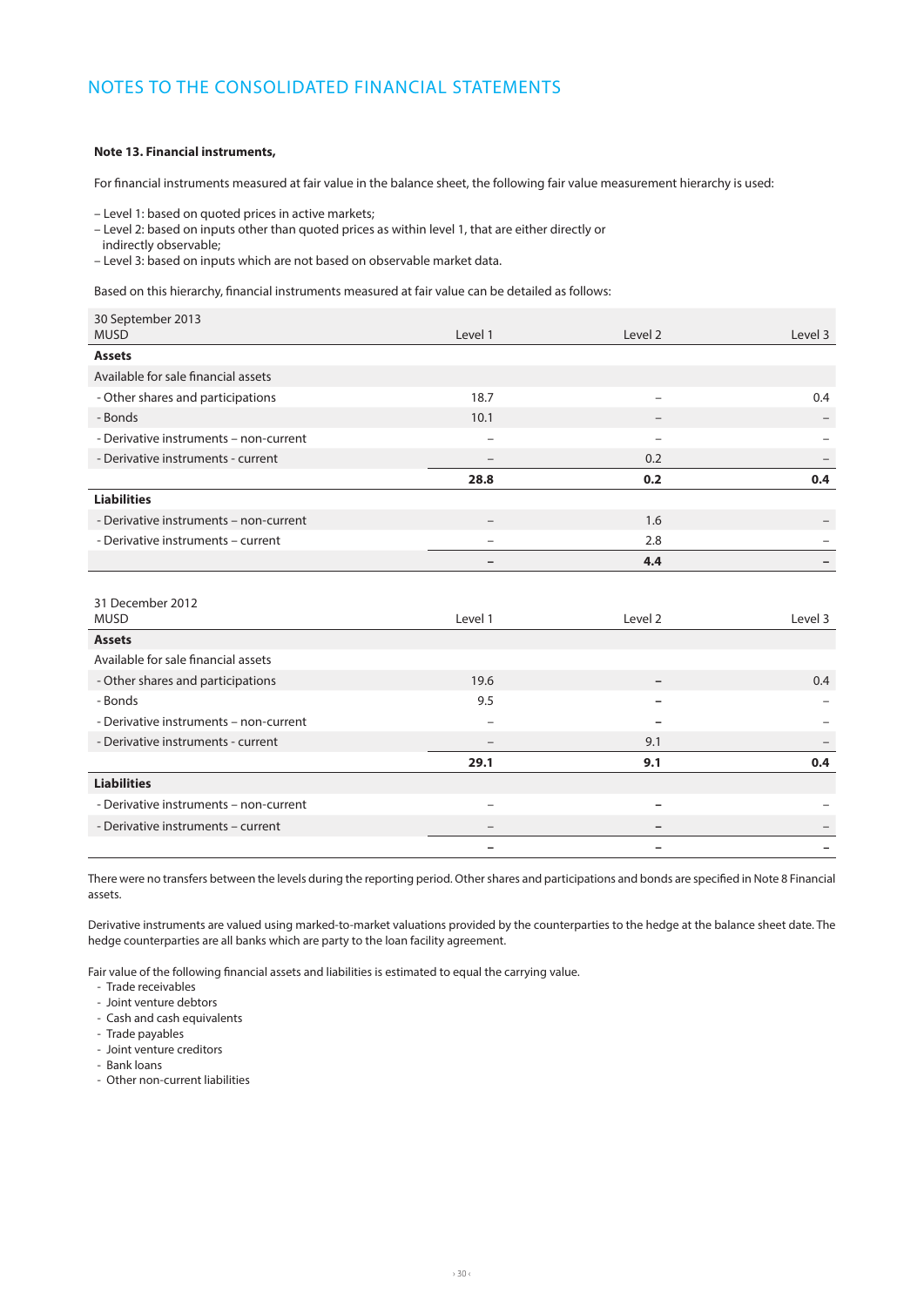The USD 2.5 billion financing facility, entered into on 25 June 2012 is a revolving borrowing base facility secured against certain cash flows generated by the Group. The amount available under the facility is recalculated every six months based upon the calculated cash flow generated by certain producing fields at an oil price and economic assumptions agreed with the banking syndicate providing the facility. The maturity date of the new bank facility is June 2019 and there is a loan reduction schedule which commences in 2016 and reduces to zero by the final maturity date. In addition, the amount available to borrow under the facility is based upon a net present value calculation of the assets' future cash flows. Based on the reduction schedule and the current availability calculation, no repayments of the current outstanding bank loan balance falls due within five years.

| Note 14. Adjustment for non-cash related items,<br><b>MUSD</b> | 1 Jan 2013-<br>30 Sep 2013<br>9 months | 1 Jul 2013-<br>30 Sep 2013<br>3 months | 1 Jan 2012-<br>30 Sep 2012<br>9 months | 1 Jul 2012-<br>30 Sep 2012<br>3 months | 1 Jan 2012-<br>31 Dec 2012<br>12 months |
|----------------------------------------------------------------|----------------------------------------|----------------------------------------|----------------------------------------|----------------------------------------|-----------------------------------------|
| <b>Exploration costs</b>                                       | 152.8                                  | 18.5                                   | 33.6                                   | 10.6                                   | 168.5                                   |
| Depletion, depreciation and amortisation                       | 125.3                                  | 37.7                                   | 140.2                                  | 50.9                                   | 189.3                                   |
| Current tax                                                    | $-0.4$                                 | $-31.1$                                | 284.3                                  | 80.3                                   | 341.3                                   |
| Deferred tax                                                   | 229.9                                  | 127.2                                  | 214.7                                  | 82.4                                   | 77.1                                    |
| Impairment of oil and gas properties                           | 123.4                                  | 41.7                                   | $\qquad \qquad -$                      | $\overline{\phantom{m}}$               | 237.5                                   |
| Impairment of other shares                                     |                                        | $\qquad \qquad -$                      | 18.6                                   | $\qquad \qquad -$                      | 18.6                                    |
| Long-term incentive plan                                       | 9.3                                    | 8.9                                    | 14.2                                   | 27.9                                   | 13.0                                    |
| Other                                                          | 52.2                                   | 22.2                                   | 0.7                                    | 3.7                                    | 11.6                                    |
|                                                                | 692.5                                  | 225.1                                  | 706.3                                  | 255.9                                  | 1.056.9                                 |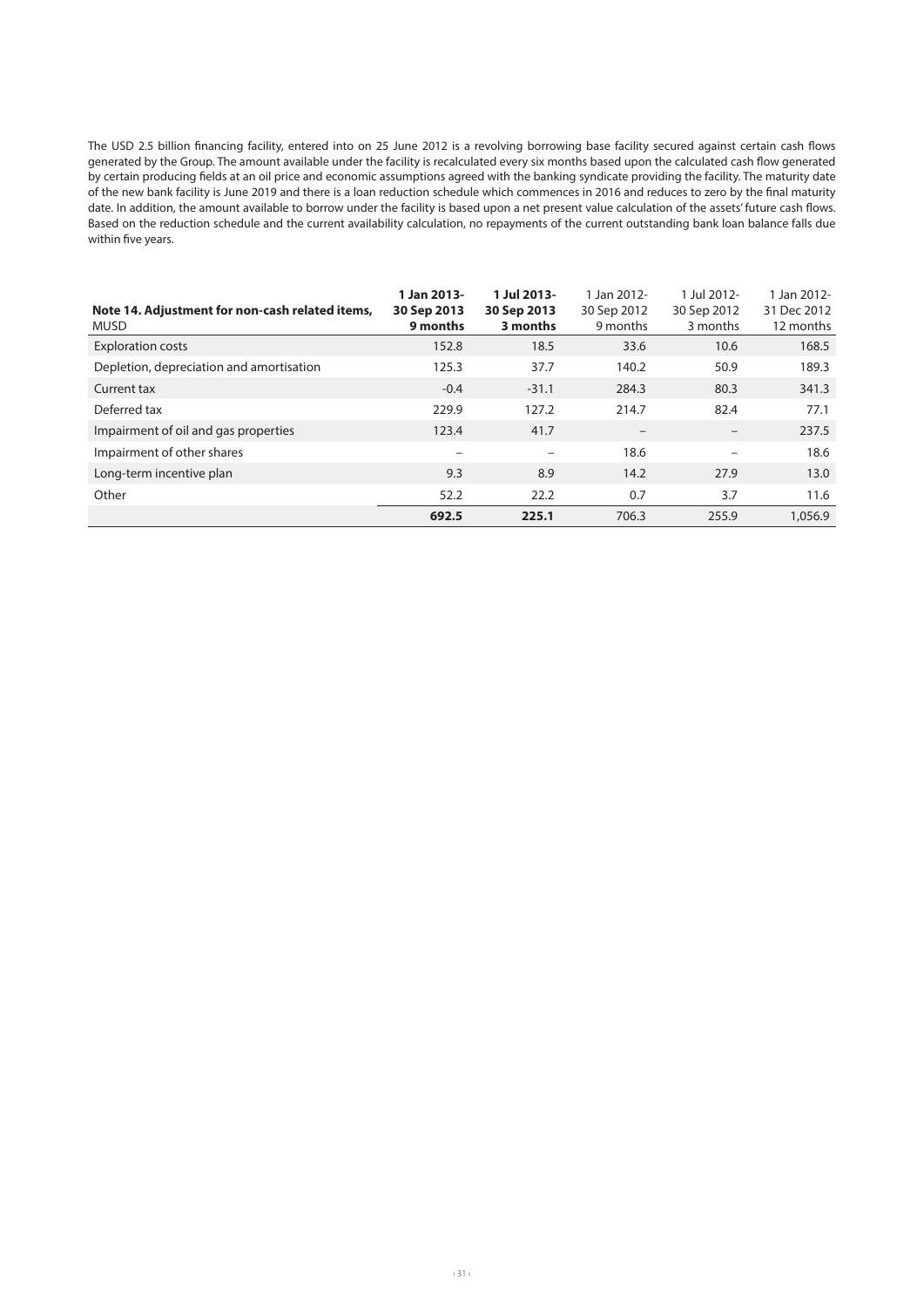## PARENT COMPANY INCOME STATEMENT IN SUMMARY

|                                          | 1 Jan 2013-<br>30 Sep 2013<br>9 months | 1 Jul 2013-<br>30 Sep 2013<br>3 months | 1 Jan 2012-<br>30 Sep 2012 | 1 Jul 2012-<br>30 Sep 2012 | 1 Jan 2012-<br>31 Dec 2012 |
|------------------------------------------|----------------------------------------|----------------------------------------|----------------------------|----------------------------|----------------------------|
| Expressed in MSEK                        |                                        |                                        | 9 months                   | 3 months                   | 12 months                  |
| <b>Revenue</b>                           | 0.9                                    | 1.0                                    | 44.0                       | 22.7                       | 71.0                       |
|                                          |                                        |                                        |                            |                            |                            |
| General and administration expenses      | $-58.1$                                | $-27.2$                                | $-77.5$                    | $-82.4$                    | $-84.6$                    |
| <b>Operating profit</b>                  | $-57.2$                                | $-26.2$                                | $-33.5$                    | $-59.7$                    | $-13.6$                    |
|                                          |                                        |                                        |                            |                            |                            |
| <b>Result from financial investments</b> |                                        |                                        |                            |                            |                            |
| Financial income                         | 2.4                                    | 0.7                                    | 1.0                        | 0.3                        | 807.1                      |
| Financial expenses                       | $-1.6$                                 | $-1.5$                                 | $-25.8$                    | $-8.7$                     | $-31.3$                    |
|                                          | 0.8                                    | $-0.8$                                 | $-24.8$                    | $-8.3$                     | 775.8                      |
|                                          |                                        |                                        |                            |                            |                            |
| <b>Profit before tax</b>                 | $-56.4$                                | $-27.0$                                | $-58.3$                    | $-68.0$                    | 762.2                      |
|                                          |                                        |                                        |                            |                            |                            |
| Income tax expense                       | $\qquad \qquad$                        | $\overline{\phantom{0}}$               | $\qquad \qquad -$          | -                          |                            |
| Net result                               | $-56.4$                                | $-27.0$                                | $-58.3$                    | $-68.0$                    | 762.2                      |

## PARENT COMPANY COMPREHENSIVE INCOME STATEMENT IN SUMMARY

| Expressed in MSEK                           | 1 Jan 2013-<br>30 Sep 2013<br>9 months | 1 Jul 2013-<br>30 Sep 2013<br>3 months | 1 Jan 2012-<br>30 Sep 2012<br>9 months | 1 Jul 2012-<br>30 Sep 2012<br>3 months | 1 Jan 2012-<br>31 Dec 2012<br>12 months |
|---------------------------------------------|----------------------------------------|----------------------------------------|----------------------------------------|----------------------------------------|-----------------------------------------|
| Net result                                  | $-56.4$                                | $-27.0$                                | $-58.3$                                | $-68.0$                                | 762.2                                   |
|                                             |                                        |                                        |                                        |                                        |                                         |
| Other comprehensive income                  | $\qquad \qquad -$                      |                                        | $\qquad \qquad -$                      | $\qquad \qquad \qquad$                 |                                         |
|                                             |                                        |                                        |                                        |                                        |                                         |
| <b>Total comprehensive income</b>           | $-56.4$                                | $-27.0$                                | $-58.3$                                | $-68.0$                                | 762.2                                   |
| Total comprehensive income attributable to: |                                        |                                        |                                        |                                        |                                         |
| Shareholders of the Parent Company          | $-56.4$                                | $-27.0$                                | $-58.3$                                | $-68.0$                                | 762.2                                   |
|                                             | $-56.4$                                | $-27.0$                                | $-58.3$                                | $-68.0$                                | 762.2                                   |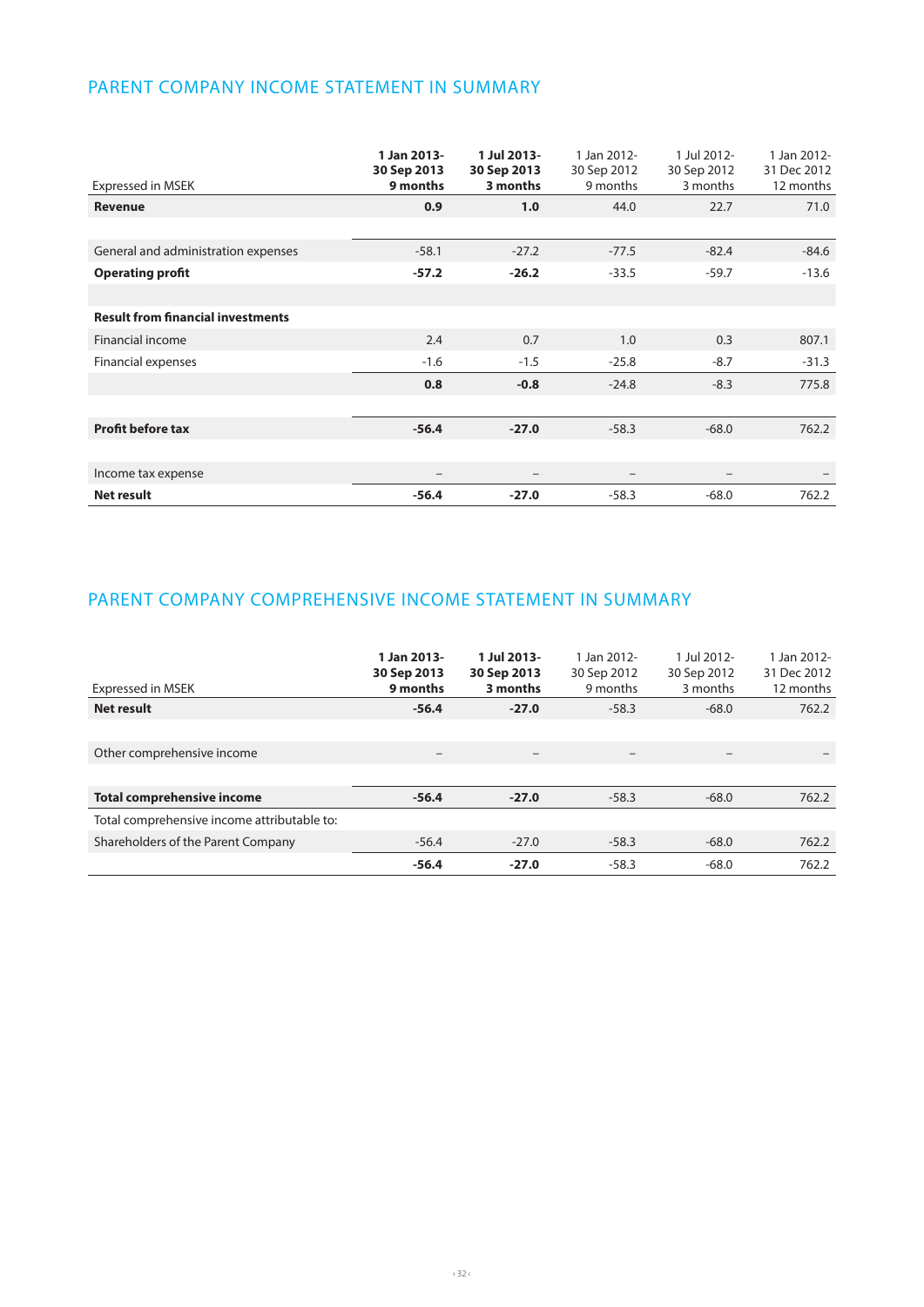## PARENT COMPANY BALANCE SHEET IN SUMMARY

| <b>Expressed in MSEK</b>                                 | 30 September 2013 | 31 December 2012 |
|----------------------------------------------------------|-------------------|------------------|
| <b>ASSETS</b>                                            |                   |                  |
| <b>Non-current assets</b>                                |                   |                  |
| Shares in subsidiaries                                   | 7,871.8           | 7,871.8          |
| Receivables from group companies                         | 51.7              | 21.4             |
| <b>Total non-current assets</b>                          | 7,923.5           | 7,893.2          |
|                                                          |                   |                  |
| <b>Current assets</b>                                    |                   |                  |
| Receivables                                              | 17.8              | 20.7             |
| Cash and cash equivalents                                | 1.5               | 1.1              |
| <b>Total current assets</b>                              | 19.3              | 21.8             |
|                                                          |                   |                  |
| <b>TOTAL ASSETS</b>                                      | 7,942.8           | 7,915.0          |
|                                                          |                   |                  |
| <b>SHAREHOLDERS'EQUITY AND LIABILITIES</b>               |                   |                  |
| Shareholders' equity including net result for the period | 7,681.5           | 7,869.8          |
|                                                          |                   |                  |
| <b>Non-current liabilities</b>                           |                   |                  |
| Provisions                                               | 36.4              | 36.4             |
| Payables to group companies                              | 208.9             |                  |
| <b>Total non-current liabilities</b>                     | 245.3             | 36.4             |
|                                                          |                   |                  |
| <b>Current liabilities</b>                               |                   |                  |
| <b>Current liabilities</b>                               | 16.0              | 8.8              |
| <b>Total current liabilities</b>                         | 16.0              | 8.8              |
|                                                          |                   |                  |
| <b>TOTAL EQUITY AND LIABILITIES</b>                      | 7,942.8           | 7,915.0          |
|                                                          |                   |                  |
| Pledged assets                                           | 12,259.5          | 11,911.6         |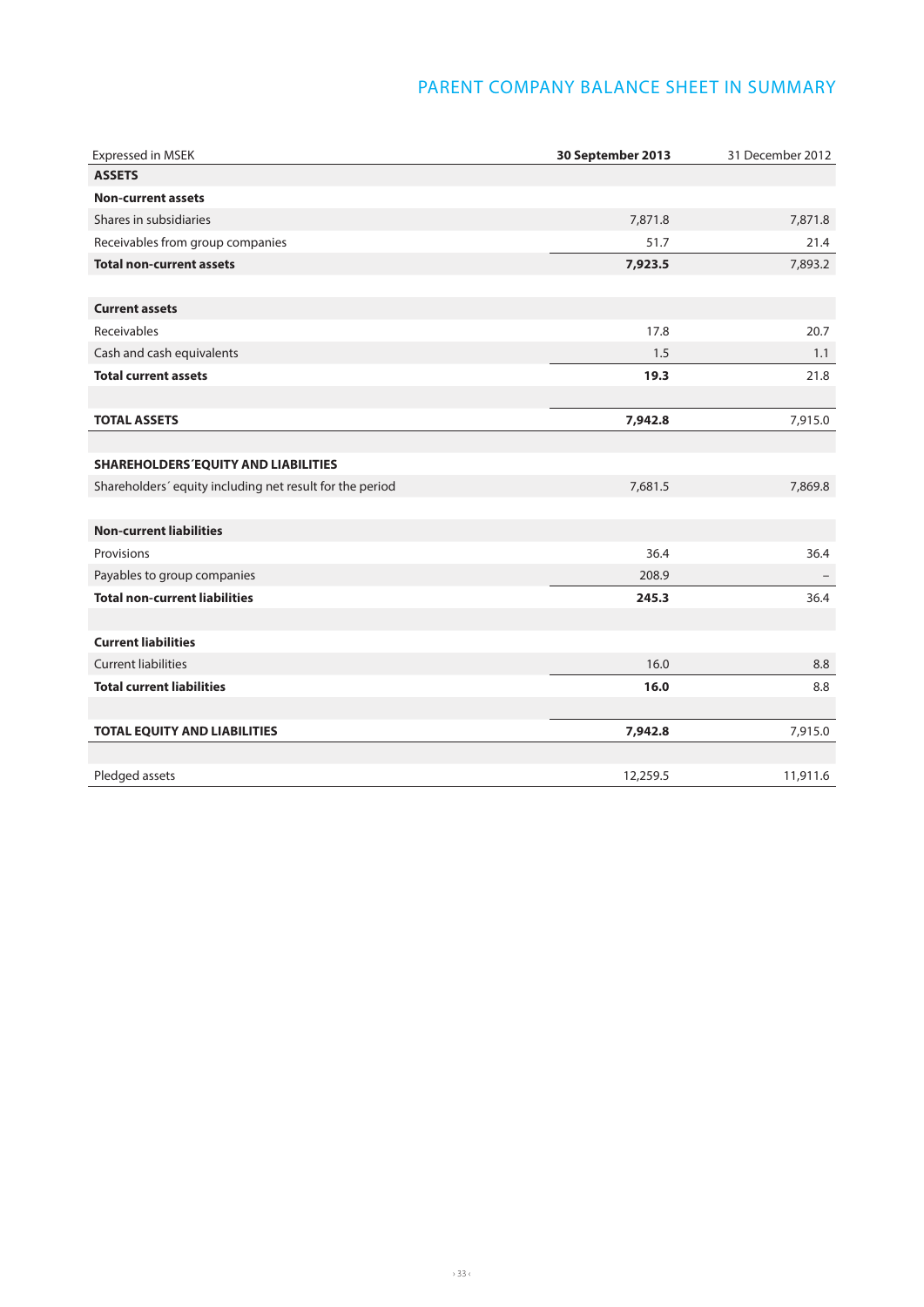## PARENT COMPANY CASH FLOW STATEMENT IN SUMMARY

|                                                              | 1 Jan 2013-<br>30 Sep 2013 | 1 Jul 2013-<br>30 Sep 2013 | 1 Jan 2012-<br>30 Sep 2012 | 1 Jul 2012-<br>30 Sep 2012 | 1 Jan 2012-<br>31 Dec 2012 |
|--------------------------------------------------------------|----------------------------|----------------------------|----------------------------|----------------------------|----------------------------|
| <b>Expressed in MSEK</b>                                     | 9 months                   | 3 months                   | 9 months                   | 3 months                   | 12 months                  |
| <b>Cash flow from operations</b>                             |                            |                            |                            |                            |                            |
| Net result                                                   | $-56.4$                    | $-27.0$                    | $-58.3$                    | $-68.0$                    | 762.2                      |
| Adjustment for non-cash related items                        | 0.3                        | 0.3                        | 85.5                       | 86.1                       | $-725.2$                   |
| Changes in working capital                                   | 9.9                        | $-0.3$                     | $-8.4$                     | $-4.1$                     | $-6.4$                     |
| <b>Total cash flow from operations</b>                       | $-46.2$                    | $-27.0$                    | 18.9                       | 14.0                       | 30.6                       |
|                                                              |                            |                            |                            |                            |                            |
| <b>Cash flow from investments</b>                            |                            |                            |                            |                            |                            |
| Change in long-term receivables                              | $\overline{\phantom{m}}$   | $\overline{\phantom{0}}$   | $\overline{\phantom{0}}$   | $\qquad \qquad -$          |                            |
| Change in long-term financial fixed assets                   |                            |                            |                            |                            | 0.1                        |
| <b>Total Cash flow from investments</b>                      |                            | -                          |                            |                            | 0.1                        |
|                                                              |                            |                            |                            |                            |                            |
| <b>Cash flow from financing</b>                              |                            |                            |                            |                            |                            |
| Change in long-term liabilities                              | 178.5                      | 35.4                       | 46.8                       | $-22.1$                    | 29.1                       |
| Purchase of own shares                                       | $-131.9$                   | $-11.4$                    | $-62.4$                    |                            | $-62.4$                    |
| <b>Total cash flow from financing</b>                        | 46.6                       | 24.0                       | $-15.6$                    | $-22.1$                    | $-33.3$                    |
|                                                              |                            |                            |                            |                            |                            |
| <b>Change in cash and cash equivalents</b>                   | 0.4                        | $-3.0$                     | 3.3                        | $-8.1$                     | $-2.6$                     |
|                                                              |                            |                            |                            |                            |                            |
| Cash and cash equivalents at the beginning of<br>the period  | 1.1                        | 4.4                        | 3.8                        | 15.2                       | 3.8                        |
| Currency exchange difference in cash and cash<br>equivalents | $\overline{\phantom{0}}$   | 0.1                        | $-0.1$                     | $-0.1$                     | $-0.1$                     |
| Cash and cash equivalents at the end of<br>the period        | 1.5                        | 1.5                        | 7.0                        | 7.0                        | 1.1                        |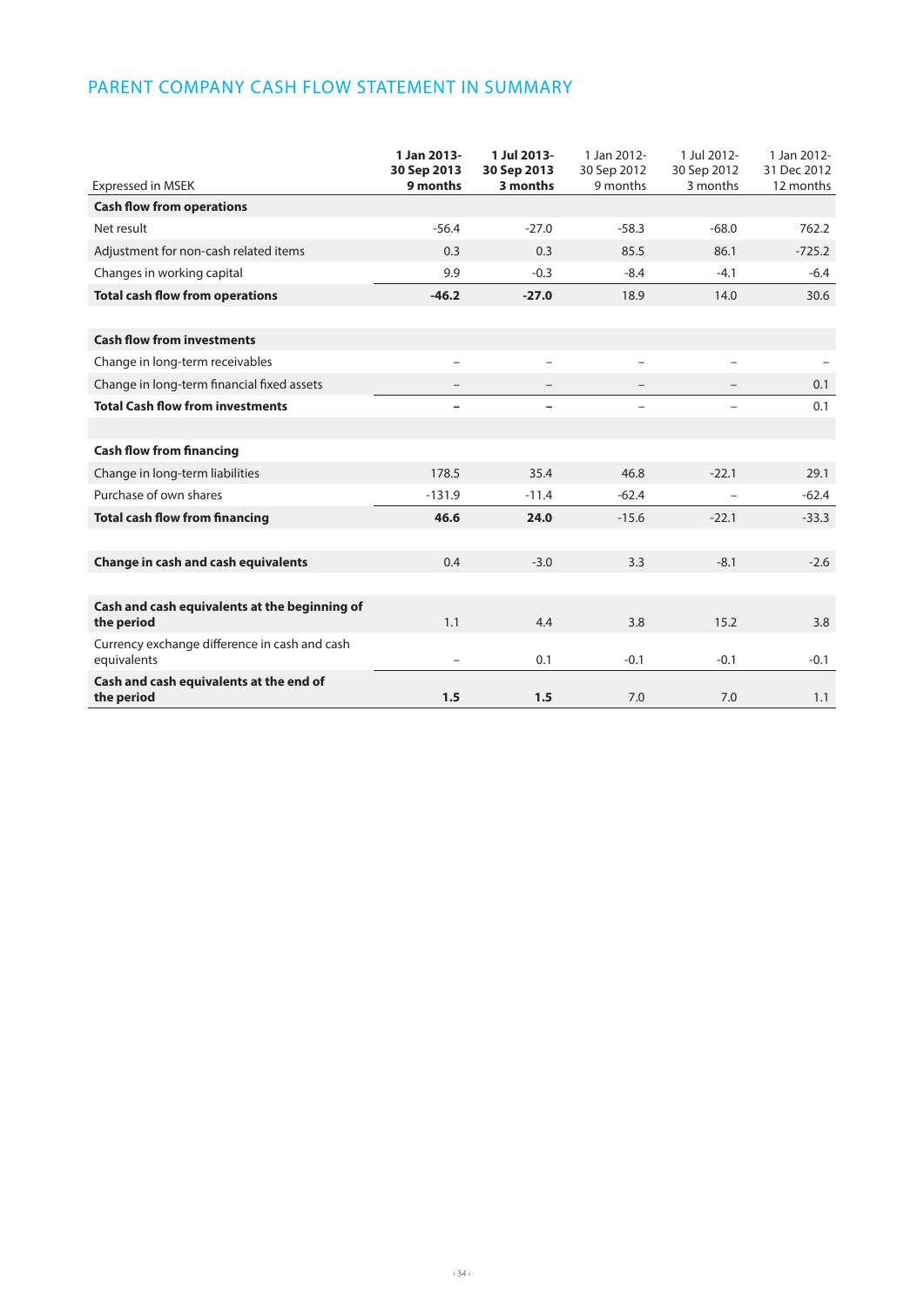## PARENT COMPANY STATEMENT OF CHANGES IN EQUITY IN SUMMARY

|                                       |                          | Restricted equity        |                   | Unrestricted equity      |                          |                 |
|---------------------------------------|--------------------------|--------------------------|-------------------|--------------------------|--------------------------|-----------------|
| <b>Expressed in MSEK</b>              | Share<br>capital         | Statutory<br>reserve     | Other<br>reserves | Retained<br>earnings     | Net result               | Total<br>equity |
| <b>Balance at 1 January 2012</b>      | 3.2                      | 861.3                    | 2,551.8           | 3,936.1                  | $-182.4$                 | 7,170.0         |
|                                       |                          |                          |                   |                          |                          |                 |
| Transfer of prior year net result     |                          |                          |                   | $-182.4$                 | 182.4                    |                 |
|                                       |                          |                          |                   |                          |                          |                 |
| <b>Total comprehensive income</b>     |                          |                          |                   |                          | 58.3                     | 58.3            |
|                                       |                          |                          |                   |                          |                          |                 |
| <b>Transactions with owners</b>       |                          |                          |                   |                          |                          |                 |
| Purchase of own shares                | $\overline{\phantom{0}}$ |                          | $-62.4$           |                          |                          | $-62.4$         |
| <b>Total transactions with owners</b> |                          |                          | $-62.4$           |                          |                          | $-62.4$         |
|                                       |                          |                          |                   |                          |                          |                 |
| <b>Balance at 30 September 2012</b>   | 3.2                      | 861.3                    | 2,489.4           | 3,753.7                  | 58.3                     | 7,165.9         |
|                                       |                          |                          |                   |                          |                          |                 |
| <b>Total comprehensive income</b>     |                          |                          |                   |                          | 703.9                    | 703.9           |
|                                       |                          |                          |                   |                          |                          |                 |
| <b>Balance at 31 December 2012</b>    | 3.2                      | 861.3                    | 2,489.4           | 3,753.7                  | 762.2                    | 7,869.8         |
|                                       |                          |                          |                   |                          |                          |                 |
| Transfer of prior year net result     |                          |                          |                   | 762.2                    | $-762.2$                 |                 |
|                                       |                          |                          |                   |                          |                          |                 |
| <b>Total comprehensive income</b>     |                          |                          |                   |                          | $-56.4$                  | $-56.4$         |
|                                       |                          |                          |                   |                          |                          |                 |
| <b>Transactions with owners</b>       |                          |                          |                   |                          |                          |                 |
| Purchase of own shares                | $\qquad \qquad -$        | $\overline{\phantom{0}}$ | $-131.9$          | $\overline{\phantom{0}}$ | $\overline{\phantom{0}}$ | $-131.9$        |
| <b>Total transactions with owners</b> |                          |                          | $-131.9$          | -                        | $\qquad \qquad -$        | $-131.9$        |
|                                       |                          |                          |                   |                          |                          |                 |
| <b>Balance at 30 September 2013</b>   | 3.2                      | 861.3                    | 2,357.5           | 4,515.9                  | $-56.4$                  | 7,681.5         |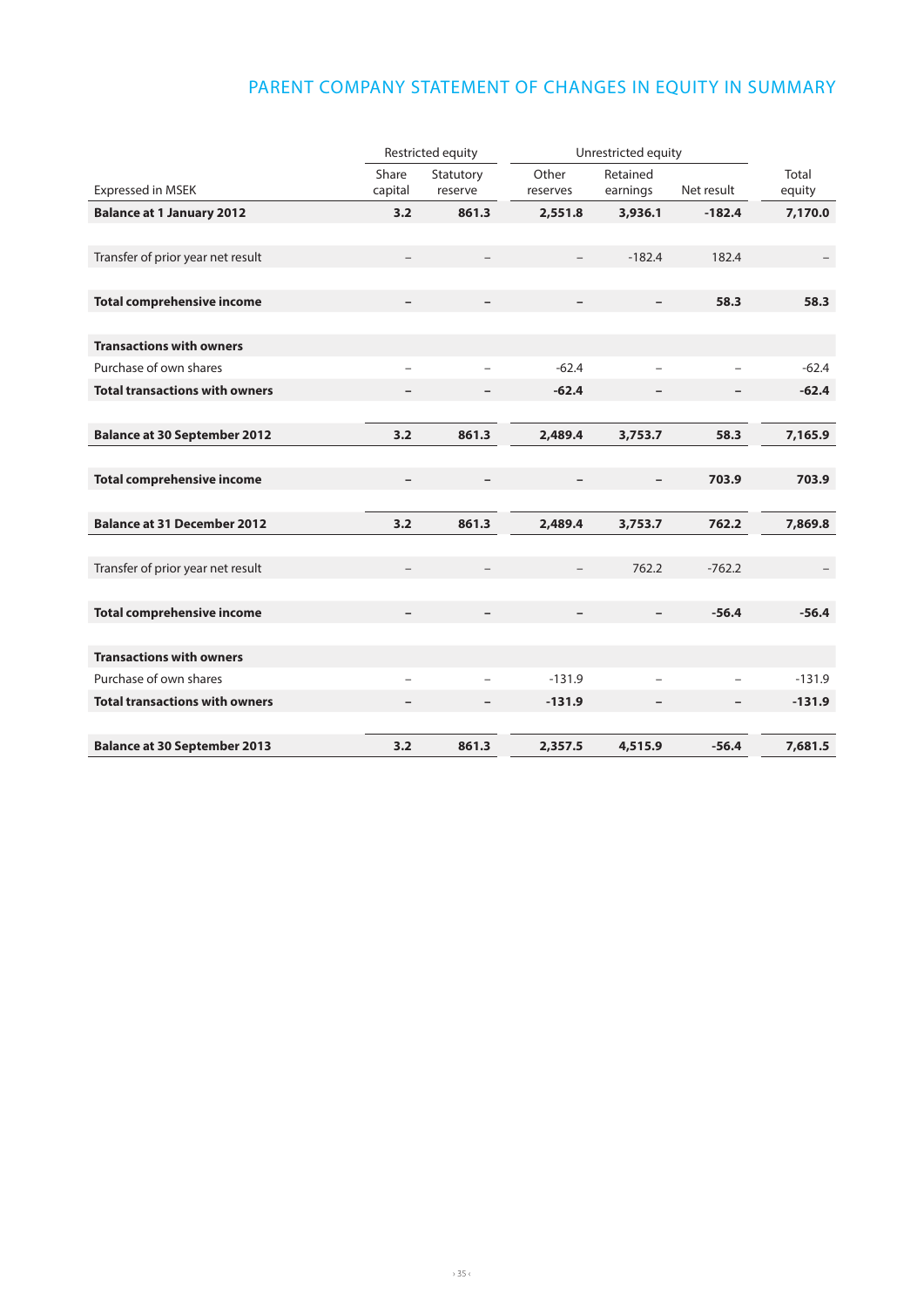## KEY FINANCIAL DATA

| <b>Financial data (MUSD)</b>                     | 1 Jan 2013-<br>30 Sep 2013<br>9 months | 1 Jul 2013-<br>30 Sep 2013<br>3 months | 1 Jan 2012-<br>30 Sep 2012<br>9 months | 1 Jul 2012-<br>30 Sep 2012<br>3 months | 1 Jan 2012-<br>31 Dec 2012<br>12 months |
|--------------------------------------------------|----------------------------------------|----------------------------------------|----------------------------------------|----------------------------------------|-----------------------------------------|
| Revenue <sup>1</sup>                             | 907.6                                  | 279.8                                  | 1,028.9                                | 343.3                                  | 1,375.8                                 |
| <b>EBITDA</b>                                    | 742.3                                  | 222.1                                  | 854.3                                  | 273.6                                  | 1,144.1                                 |
| Net result                                       | 49.9                                   | 1.7                                    | 156.6                                  | 44.9                                   | 103.9                                   |
| Operating cash flow                              | 770.8                                  | 267.9                                  | 594.0                                  | 218.4                                  | 831.4                                   |
|                                                  |                                        |                                        |                                        |                                        |                                         |
|                                                  |                                        |                                        |                                        |                                        |                                         |
| Data per share (USD)                             |                                        |                                        |                                        |                                        |                                         |
| Shareholders' equity per share                   | 3.79                                   | 3.79                                   | 3.91                                   | 3.91                                   | 3.81                                    |
| Operating cash flow per share                    | 2.49                                   | 0.87                                   | 1.91                                   | 0.70                                   | 2.68                                    |
| Cash flow from operations per share              | 2.51                                   | 1.16                                   | 2.00                                   | 0.91                                   | 2.64                                    |
| Earnings per share                               | 0.17                                   | 0.01                                   | 0.51                                   | 0.15                                   | 0.35                                    |
| Earnings per share fully diluted                 | 0.17                                   | 0.01                                   | 0.51                                   | 0.15                                   | 0.35                                    |
| EBITDA per share                                 | 2.39                                   | 0.71                                   | 2.75                                   | 0.88                                   | 3.68                                    |
| Dividend per share                               |                                        |                                        |                                        |                                        |                                         |
| Number of shares issued at period end            | 317,910,580                            | 317,910,580                            | 317,910,580                            | 317,910,580                            | 317,910,580                             |
| Number of shares in circulation at period end    | 309,570,330                            | 309,570,330                            | 310,542,295                            | 310,542,295                            | 310,542,295                             |
| Weighted average number of shares for the period | 310,017,074                            | 309,500,416                            | 310,735,227                            | 310,441,462                            | 310,735,227                             |
|                                                  |                                        |                                        |                                        |                                        |                                         |
|                                                  |                                        |                                        |                                        |                                        |                                         |
| <b>Share price</b>                               |                                        |                                        |                                        |                                        |                                         |
| Quoted price at period end (SEK)                 | 138.60                                 | 138.60                                 | 160.10                                 | 160.10                                 | 149.50                                  |
| Quoted price at period end (CAD)                 | 22.40                                  | 22.40                                  | 23.50                                  | 23.50                                  | 22.87                                   |
|                                                  |                                        |                                        |                                        |                                        |                                         |
|                                                  |                                        |                                        |                                        |                                        |                                         |
| <b>Key ratios</b>                                |                                        |                                        |                                        |                                        |                                         |
| Return on equity (%)                             | $\overline{4}$                         |                                        | 13                                     | $\overline{4}$                         | 9                                       |
| Return on capital employed (%)                   | 17                                     | 6                                      | 45                                     | 15                                     | 35                                      |
| Net debt/equity ratio (%)                        | 71                                     | 71                                     | 15                                     | 15                                     | 30                                      |
| Equity ratio (%)                                 | 31                                     | 31                                     | 38                                     | 38                                     | 38                                      |
| Share of risk capital (%)                        | 58                                     | 58                                     | 69                                     | 69                                     | 66                                      |
| Interest coverage ratio                          | 66                                     | 71                                     | 132                                    | 134                                    | 75                                      |
| Operating cash flow/interest ratio               | 160                                    | 162                                    | 119                                    | 136                                    | 119                                     |
| Yield                                            | $\overline{\phantom{0}}$               | $\overline{\phantom{0}}$               |                                        | $\overline{\phantom{0}}$               | $\overline{\phantom{0}}$                |

<sup>1</sup>The comparatives have been restated for the reclassification of the change in under/over lift from production cost to revenue from 1 January 2013.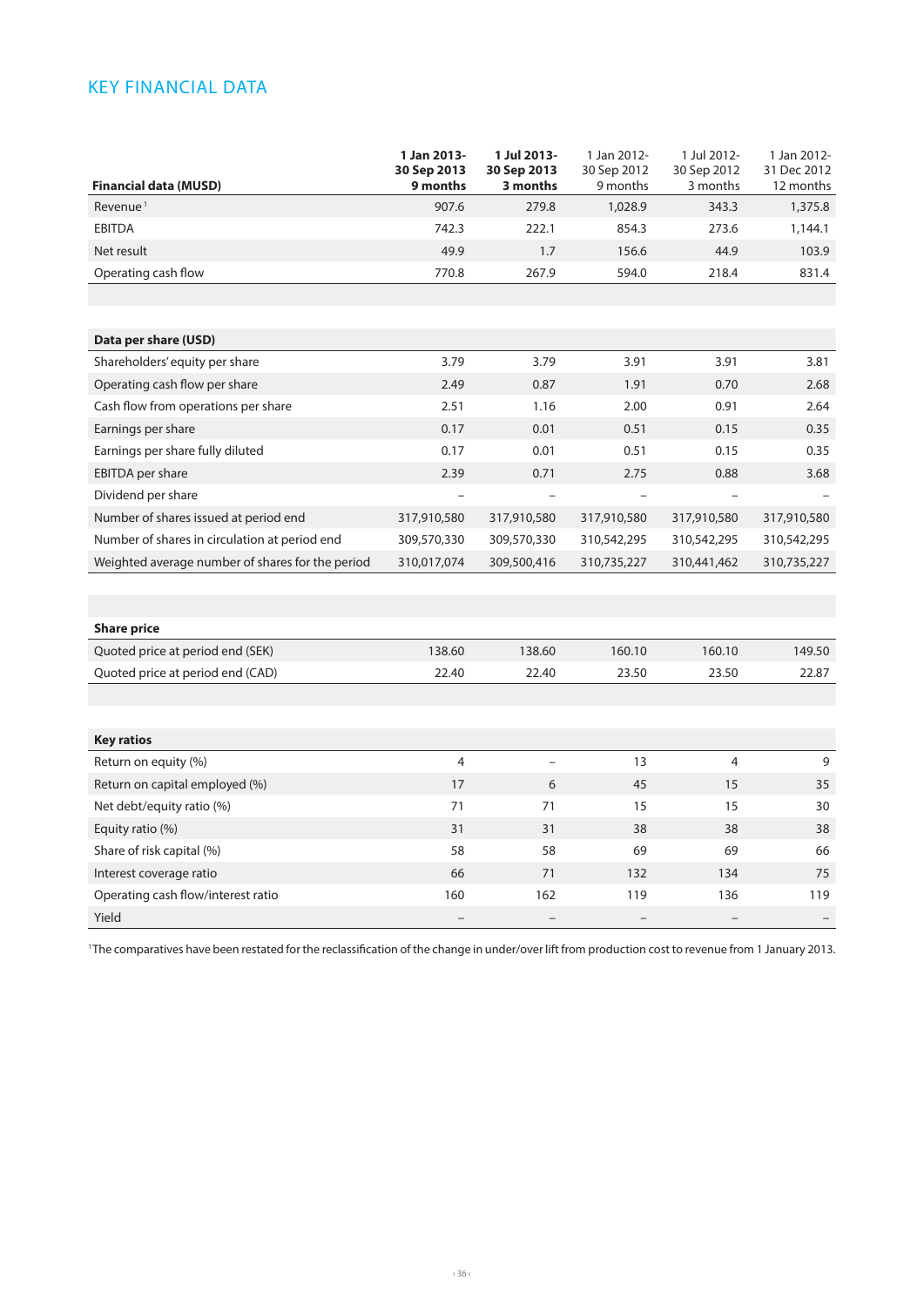### KEY RATIO DEFINITIONS

**EBITDA (Earnings Before Interest, Taxes, Depreciation and Amortisation):** Operating profit before depletion of oil and gas properties, exploration costs, impairment costs, depreciation of other tangible assets and gain on sale of assets.

**Operating cash flow:** Revenue less production costs and less current taxes.

**Shareholders' equity per share:** Shareholders' equity divided by the number of shares in circulation at period end.

**Operating cash flow per share:** Revenue less production costs and less current taxes divided by the weighted average number of shares for the period.

**Cash flow from operations per share:** Cash flow from operations in accordance with the consolidated statement of cash flow divided by the weighted average number of shares for the period.

**Earnings per share:** Net result attributable to shareholders of the Parent Company divided by the weighted average number of shares for the period.

**Earnings per share fully diluted:** Net result attributable to shareholders of the Parent Company divided by the weighted average number of shares for the period after considering the dilution effect.

**EBITDA per share:** EBITDA divided by the weighted average number of shares for the period.

**Weighted average number of shares for the period:** The number of shares at the beginning of the period with changes in the number of shares weighted for the proportion of the period they are in issue.

**Return on equity:** Net result divided by average total equity.

**Return on capital employed:** Income before tax plus interest expenses plus/less exchange differences on financial loans divided by the average capital employed (the average balance sheet total less non-interest bearing liabilities).

**Net debt/equity ratio:** Net interest bearing liabilities divided by shareholders' equity.

**Equity ratio:** Total equity divided by the balance sheet total.

**Share of risk capital:** The sum of the total equity and the deferred tax provision divided by the balance sheet total.

**Interest coverage ratio:** Result after financial items plus interest expenses plus/less exchange differences on financial loans divided by interest expenses.

**Operating cash flow/interest ratio:** Revenue less production costs and less current taxes divided by the interest charge for the period.

**Yield:** dividend per share in relation to quoted share price at the end of the financial period.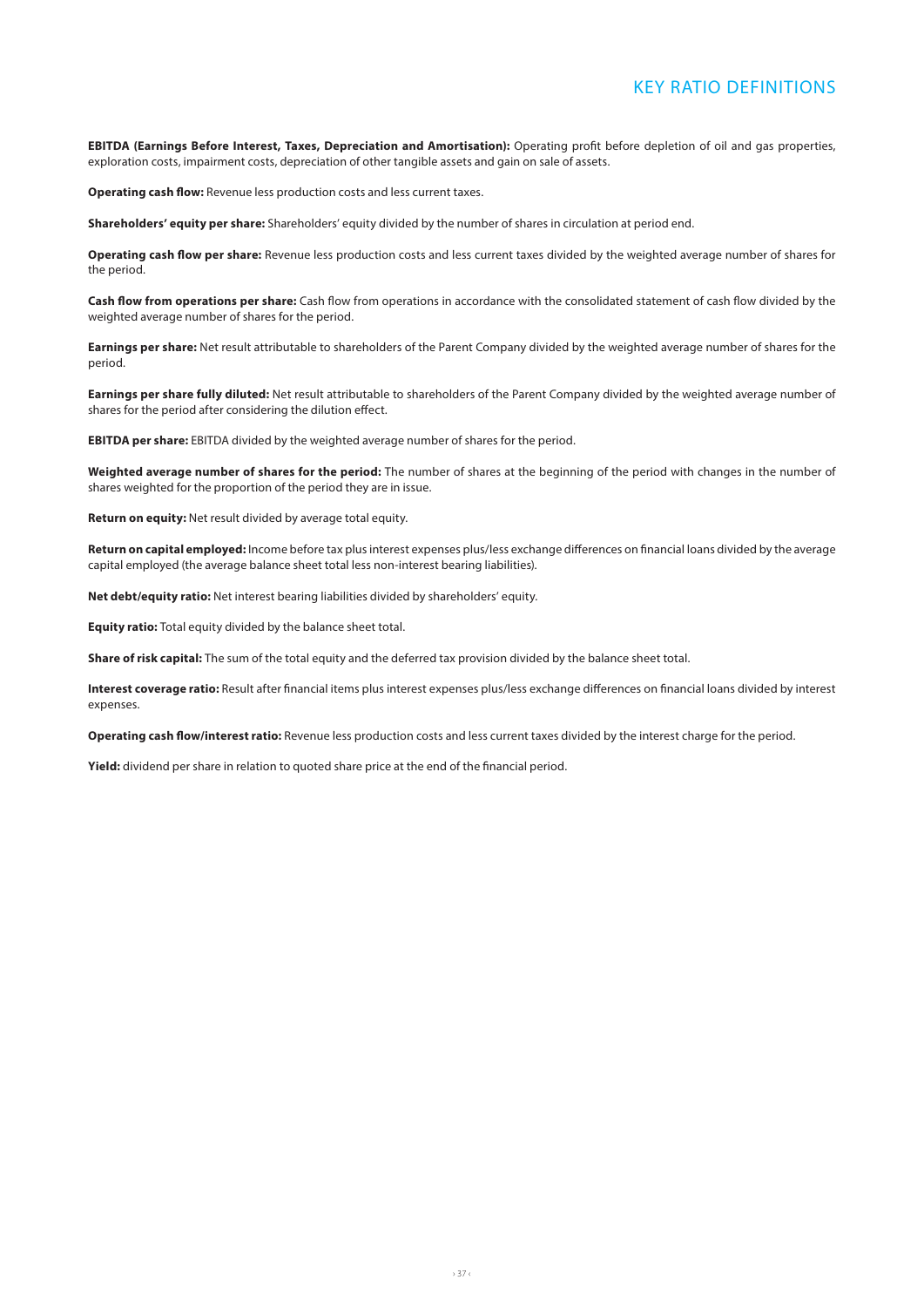Stockholm, 6 November 2013

C. Ashley Heppenstall President and CEO

The financial information relating to the nine months ended 30 September 2013 has not been subject to review by the auditors of the Company.

#### **FINANCIAL INFORMATION**

The Company will publish the following reports:

- • The year end report (January December 2013) will be published on 5 February 2014.
- The three month report (January March 2014) will be published on 7 May 2014.

The AGM will be held on 15 May 2014 in Stockholm, Sweden.

For further information, please contact:

Teitur Poulsen<br>
VP Corporate Planning & Investor Relations<br>
Mead of Corporate Communications<br>
Mead of Corporate Communications VP Corporate Planning & Investor Relations Head of Corporate Communications Head of Corporate Communications Head of Corporate Communications Head of A40 54 50 Tel:  $+41$  22 595 10 00

Tel: +41 79 63 53 641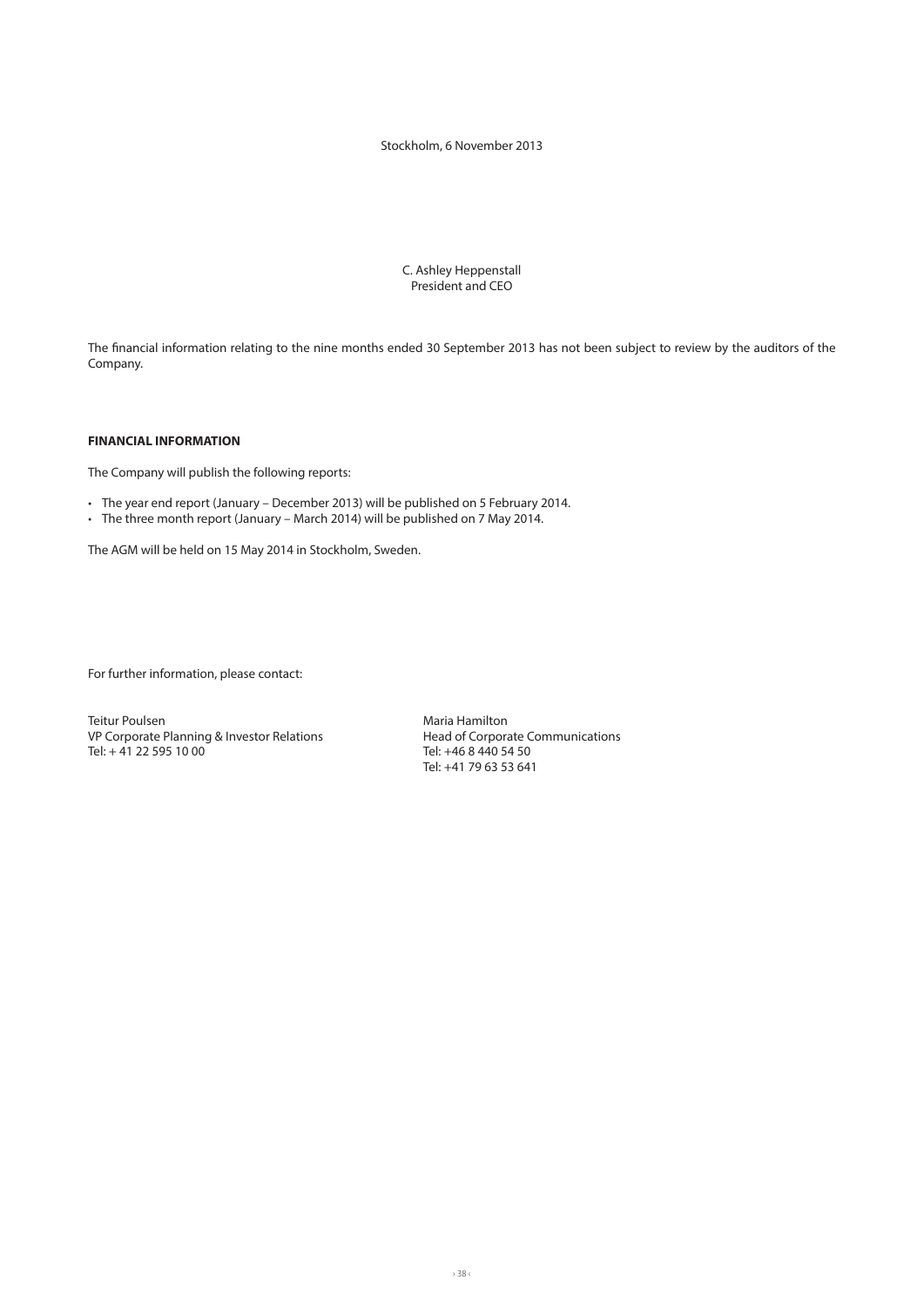#### **DISCLOSURE**

This information has been made public in accordance with the Securities Market Act (SFS 2007:528) and/or the Financial Instruments Trading Act (SFS 1991:980).

#### **FORWARD-LOOKING STATEMENTS**

Certain statements made and information contained herein constitute "forward-looking information" (within the meaning of applicable securities legislation). Such statements and information (together, "forward-looking statements") relate to future events, including the Company's future performance, business prospects or opportunities. Forward-looking statements include, but are not limited to, statements with respect to estimates of reserves and/or resources, future production levels, future capital expenditures and their allocation to exploration and development activities, future drilling and other exploration and development activities. Ultimate recovery of reserves or resources are based on forecasts of future results, estimates of amounts not yet determinable and assumptions of management.

All statements other than statements of historical fact may be forward-looking statements. Statements concerning proven and probable reserves and resource estimates may also be deemed to constitute forward-looking statements and reflect conclusions that are based on certain assumptions that the reserves and resources can be economically exploited. Any statements that express or involve discussions with respect to predictions, expectations, beliefs, plans, projections, objectives, assumptions or future events or performance (often, but not always, using words or phrases such as "seek", "anticipate", "plan", "continue", "estimate", "expect", "may", "will", "project", "predict", "potential", "targeting", "intend", "could", "might", "should", "believe" and similar expressions) are not statements of historical fact and may be "forward-looking statements". Forward-looking statements involve known and unknown risks, uncertainties and other factors that may cause actual results or events to differ materially from those anticipated in such forward-looking statements. No assurance can be given that these expectations and assumptions will prove to be correct and such forward-looking statements should not be relied upon. These statements speak only as on the date of the information and the Company does not intend, and does not assume any obligation, to update these forward-looking statements, except as required by applicable laws. These forwardlooking statements involve risks and uncertainties relating to, among other things, operational risks (including exploration and development risks), productions costs, availability of drilling equipment, reliance on key personnel, reserve estimates, health, safety and environmental issues, legal risks and regulatory changes, competition, geopolitical risk, and financial risks. These risks and uncertainties are described in more detail under the heading "Risks and Risk Management" and elsewhere in the Company's annual report. Readers are cautioned that the foregoing list of risk factors should not be construed as exhaustive. Actual results may differ materially from those expressed or implied by such forward-looking statements. Forward-looking statements are expressly qualified by this cautionary statement.

#### **Reserves and Resources**

Unless otherwise stated, Lundin Petroleum's reserve and resource estimates are as at 31 December 2012, and have been prepared and audited in accordance with National Instrument 51-101 Standards of Disclosure for Oil and Gas Activities ("NI 51-101") and the Canadian Oil and Gas Evaluation Handbook ("COGE Handbook"). Unless otherwise stated, all reserves estimates contained herein are the aggregate of "Proved Reserves" and "Probable Reserves", together also known as "2P Reserves". For further information on reserve and resource classifications, see "Reserves, Resources and Production" in the Company's annual report.

#### **Contingent Resources**

Contingent Resources are those quantities of petroleum estimated, as of a given date, to be potentially recoverable from known accumulations using established technology or technology under development, but are not currently considered to be commercially recoverable due to one or more contingencies. Contingencies may include factors such as economic, legal, environmental, political and regulatory matters or a lack of markets. There is no certainty that it will be commercially viable for the Company to produce any portion of the Contingent Resources.

#### **Prospective Resources**

Prospective Resources are those quantities of petroleum estimated, as of a given date, to be potentially recoverable from undiscovered accumulations by application of future development projects. Prospective Resources have both a chance of discovery and a chance of development. There is no certainty that any portion of the Prospective Resources will be discovered. If discovered, there is no certainty that it will be commercially viable to produce any portion of the Prospective Resources. Unless otherwise stated, all Prospective Resource estimates contained herein are reflecting a P50 Prospective Resource estimate. Risked Prospective Resources reported herein are partially risked. They have been risked for chance of discovery, but have not been risked for chance of development.

#### **BOEs**

BOEs may be misleading, particularly if used in isolation. A BOE conversion ratio of 6 Mcf: 1 Bbl is based on an energy equivalency conversion method primarily applicable at the burner tip and does not represent a value equivalency at the wellhead.